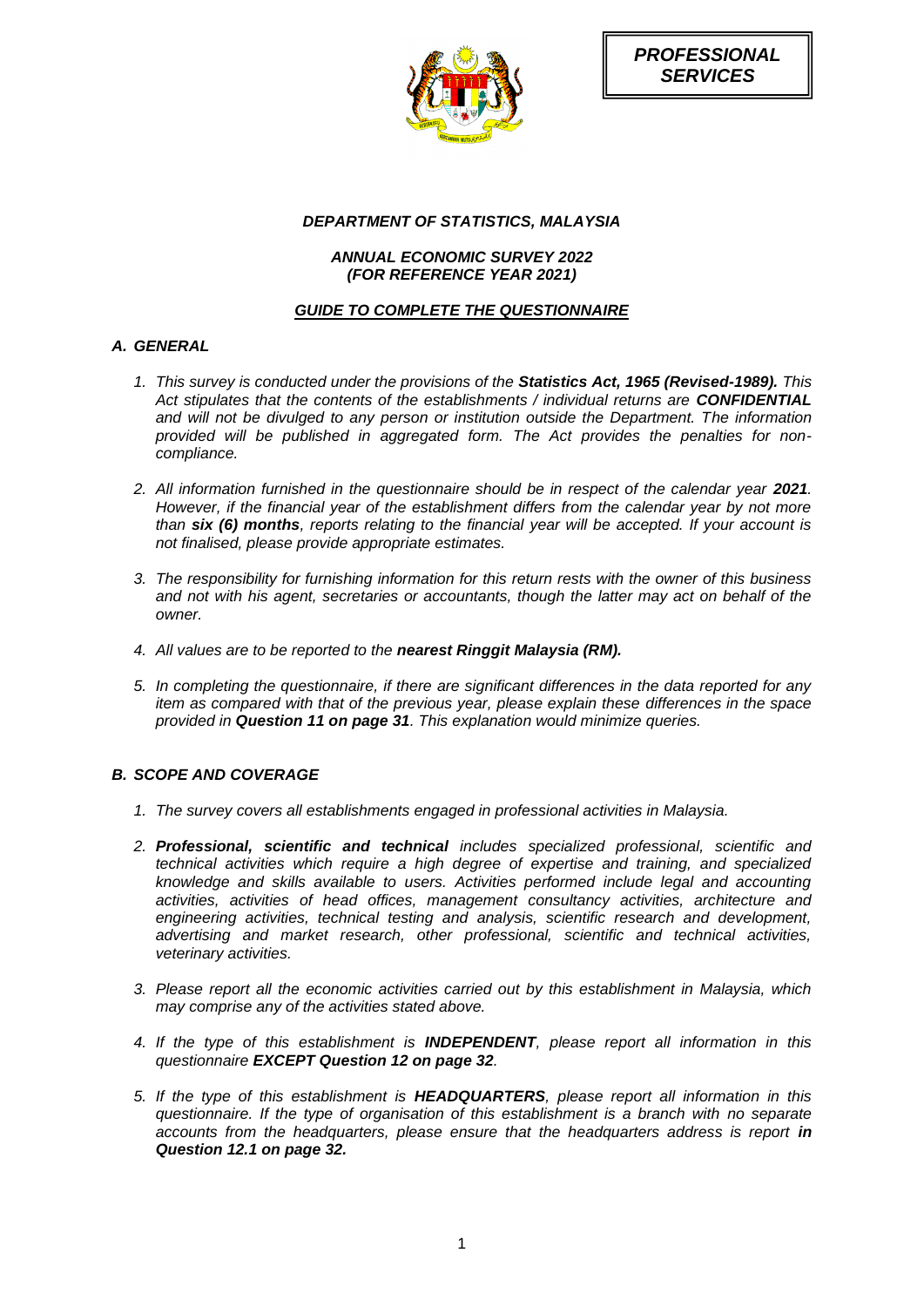#### *C. SPECIFIC GUIDE TO COMPLETE THE QUESTIONNAIRE*

#### *Question 1: Identification Particulars*

- *1.1 Please provide the registration number of company / business if registered with the Companies Commission of Malaysia (CCM) or other registration number.*
- *1.2 Please mark (X) type of your establishment in one box only.*
	- *1) Independent is a single establishment and does not have any branch or operation office.*
	- *2) Headquarters is a legal administrative unit which has an authority in decision making with respect of financial and allocating resources for the production of goods and services.*
	- *3) Branch / Operations Office*

*Branch refers to two or more establishments engaged in the same types of business under single ownership and control with its headquarters. It is directly managed by the headquarters for the purpose of marketing and direct shipments of its products after receiving orders from customers.*

*Operations Office refers to establishments which display products for promotion and sales purpose.*

- *1.3 Please provide the commencement year of your business. Commencement year was the period whereby the company started to operate professional activities.*
- *1.4 Please report the operating period of this establishment. The operating period should cover at least six (6) months of the reference year.*

*Examples:*

*(a) 1 st January 2021 to 31st December 2021*



*1.4.1 If the reporting period does not cover a full year, please check the reasons below:* 

# *(a) Seasonal operations*

*Seasonal business refers to a business that is carried out in line with the season / condition changes. Most businesses may run businesses in certain seasons.*

#### *(b) New business*

*New business created for the purpose of providing goods and services*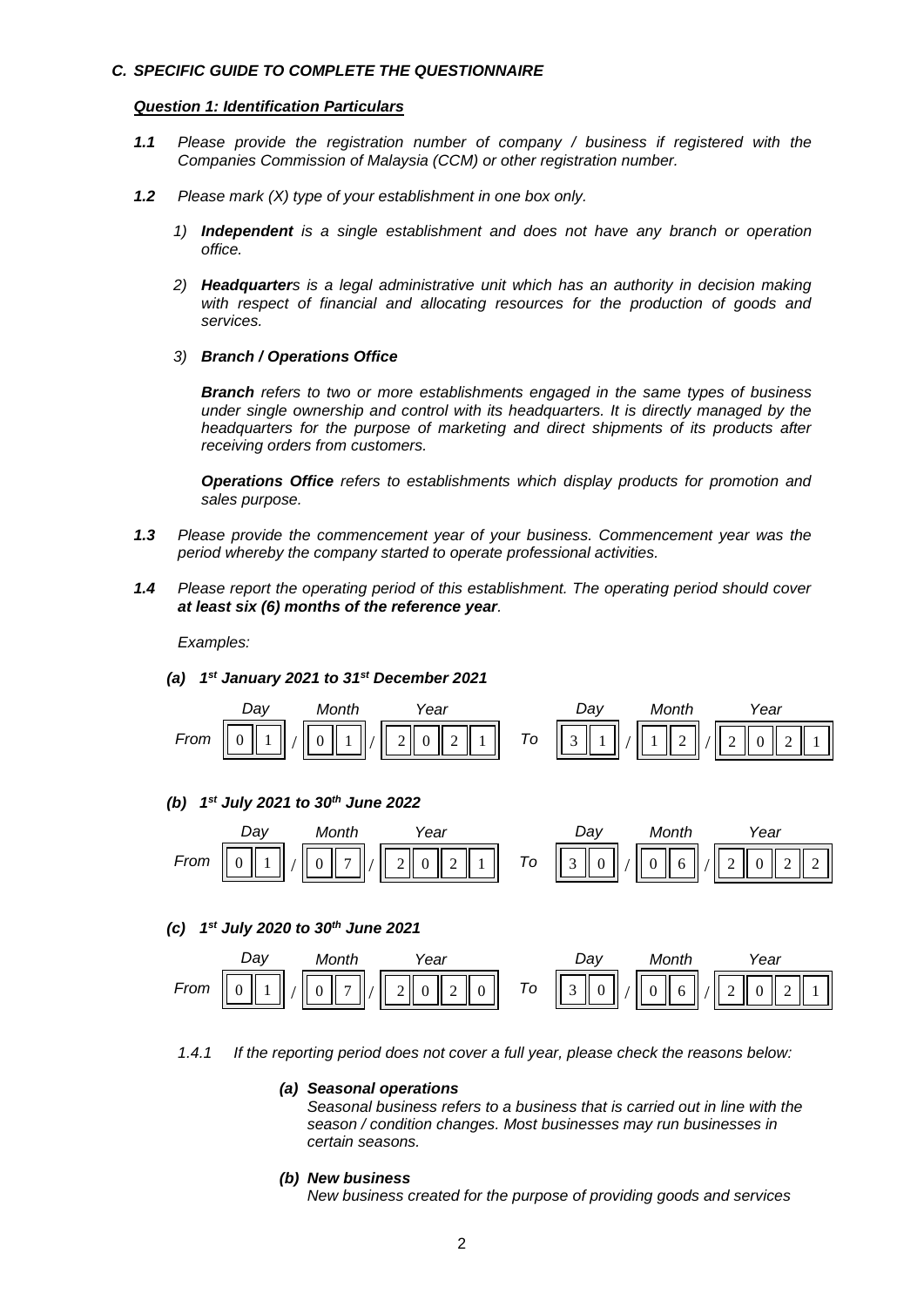- *(c) Change of ownership The business is transferred one person or entity to another.*
- *(d) Change of fiscal year Change in accounting period of company.*
- *(e) Ceased operations Business is no longer operational.*
- *(f) Temporarily inactive Business is discontinued for the certain period.*
- *(g) Others (please specify)*
- *1.5 Please provide the website address for this establishment (example: https://www.dosm.gov.my)*
- *1.6 Please specify the address of your business operation if it differs from the postal address given on the front page. The business address refers to the address of the physical location where the business is located. If the location of the business is outside the town limits, please indicate the detailed address or location such as the town or village nearest to the business. Please ensure the postcode is filled in the box provided.*

### *1.7 Please mark (X) in one box only.*

*Please confirm the data reported in this return relate only to this establishment where the location is the same as the address given in Question 1.6.*

### *1.8 Please specify the principal activity of this establishment and services provided:*

- *(1) Legal activities*
- *(2) Accounting, bookkeeping and auditing activities; tax consultancy*
- *(3) Activities of head offices*
- *(4) Business management consultancy services*
- *(5) Human resource consultancy services*
- *(6) Consultancy services in public relation and communications*
- *(7) Other management consultancy activities n.e.c*
- *(8) Architectural services*
- *(9) Engineering services*
- *(10) Land surveying services*
- *(11) Other architectural and engineering activities and related technical consultancy n.e.c*
- *(12) Technical testing and analysis*
- *(13) Research and development on natural sciences*
- *(14) Research and development on engineering and technology*
- *(15) Research and development on medical sciences*
- *(16) Research and development on biotechnology*
- *(17) Research and development on agricultural sciences*
- *(18) Research and development on Information Communication Technology (ICT)*
- *(19) Research and development on other natural science and engineering n.e.c.*
- *(20) Research and development on social sciences*
- *(21) Research and development on humanities*
- *(22) Research and development of other social sciences and humanities n.e.c.*
- *(23) Advertising*
- *(24) Market research and public opinion polling*
- *(25) Activities of interior decorators*
- *(26) Services of graphic designerFashion design services*
- *(27) Specialized design activities n.e.c*
- *(28) Photographic activities*
- *(29) Translation and interpretation activities*
- *(30) Business brokerage activities*
- *(31) Security consulting*
- *(32) Activities of quantity surveyors*
- *(33) Activities of consultants other than architecture, engineering and management consultants*
- *(34) Any other professional, scientific and technical activities n.e.c.*
- *(35) Veterinary activities*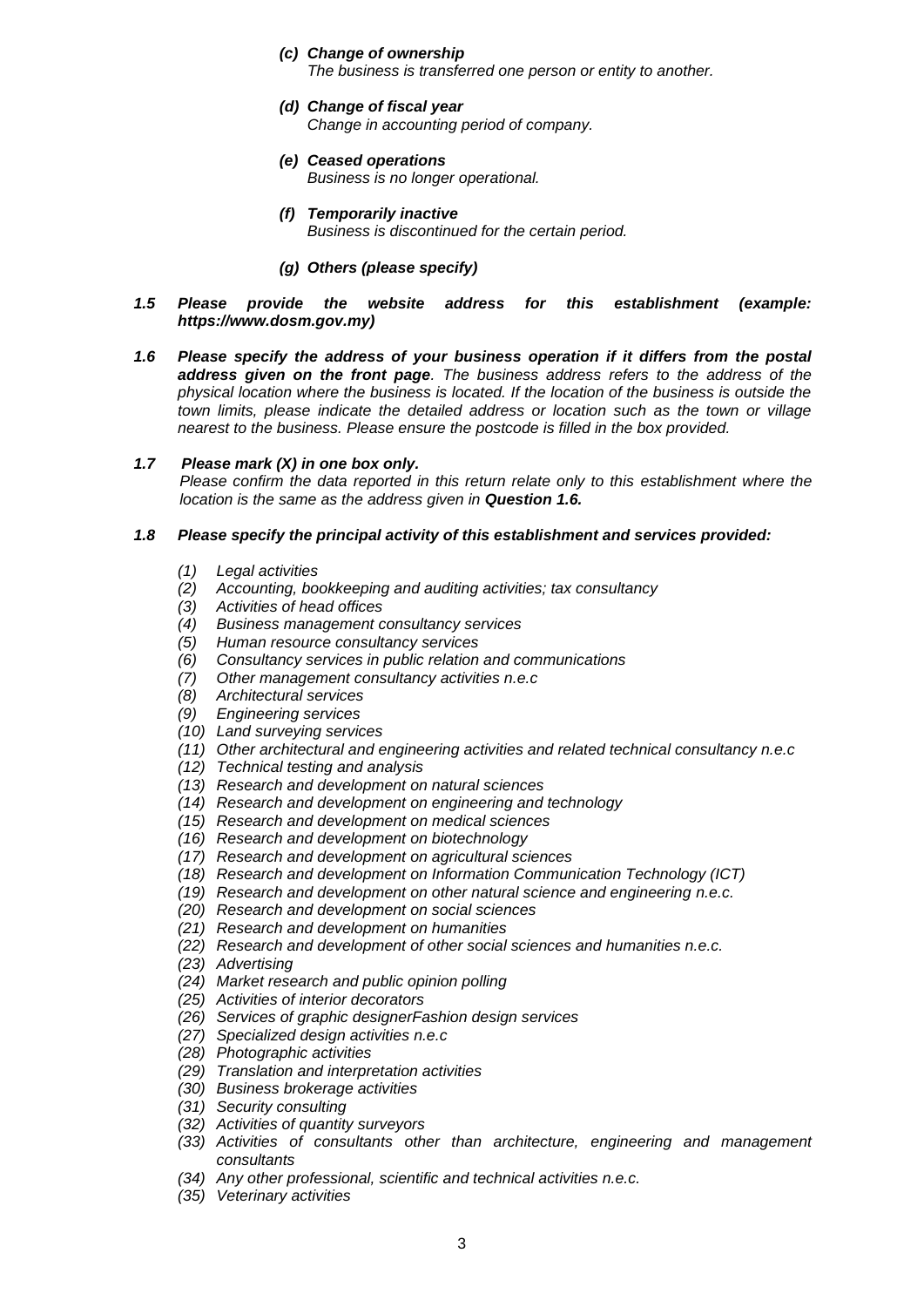#### *1.9 Please specify the principal activity of this establishment.*

### *1.10 Please specify percentage of this establishment's revenue which is generated by this principal activity.*

*If there is secondary activity other than professional, please specify the activity along with the percentage of income received.*

#### *1.11 Please mark (X) in one box only.*

*Investment refers to the holding of financial asset abroad by resident (individual, establishment or other organisation). Financial asset consists of investment in subsidiaries or associated companies, equity securities, debt securities, bond, trust unit, trade credit, loan extension, deposit, advances and other assets.*

### *Question 2: Legal Organisation*

### *2.1 Please mark (X) in one box only.*

### *(a) Individual proprietorship*

*Refers to the business owned, funded and managed by one person that is the owner concerned. The business is purely for profit. The owner has the ultimate right for the business and business liability is unlimited.*

# *(b) Partnership*

*Refers to the group of individuals who agreed to conduct a business through an agreed contract based on the capital contribution which has been specified in the relevant agreement with the objective of making a profit. The business is managed by all or any one acting for all parties. As stipulated under Company Act 1965, trading partnership must comprise at least two members and should not exceed a maximum of twenty members. Liability for the business partnership is unlimited.*

# *(c) Limited Liabilities Partnership*

*Refers to business entity regulated under the Limited Liability Partnerships Act 2012. It is featured with the protection of limited liability to its partners similar to the limited*  liability enjoyed by shareholders of a company coupled with flexibility of internal *business regulation through partnership arrangement similar to a conventional partnership.*

# *(d) Private Limited Company*

*A private company established to undertake a business with the objective of making a profit. The shares are closely held by the shareholders of the company who have control over its operation.*

*Characteristics:*

- *i. Regulated under the Companies Act 1965 and is a legal entity separate from the owners;*
- *ii. Number of its shareholders between 1 - 50 members;*
- *iii. Company owners have limited liability;*
- *iv. Shareholders who own 51% or more of the total shares shall be entitled to manage the company. The company's shares can be traded but not in the open market;*
- *v. Trading of share must be with the consent of the other shareholders;*
- *vi. Not listed on the Stock Exchange; and*
- *vii. Business life expectancy is longer and can be identified by the words "Sendirian Berhad" (Sdn. Bhd.) at the end of the company name.*

#### *(e) Public limited company*

*A public limited company is a company established, with limited liability, by a minimum of two persons to operate the business with the objective of making a profit. The shares in a public limited company are openly held and in the case of company listed on the Bursa Malaysia, the shares are freely transferable.* 

*Characteristics:*

- *i. Regulated under the Companies Act 1965 and is a legal entity separate from the owner;*
- *ii. Owned by the shareholders and there is no limit to the shareholder;*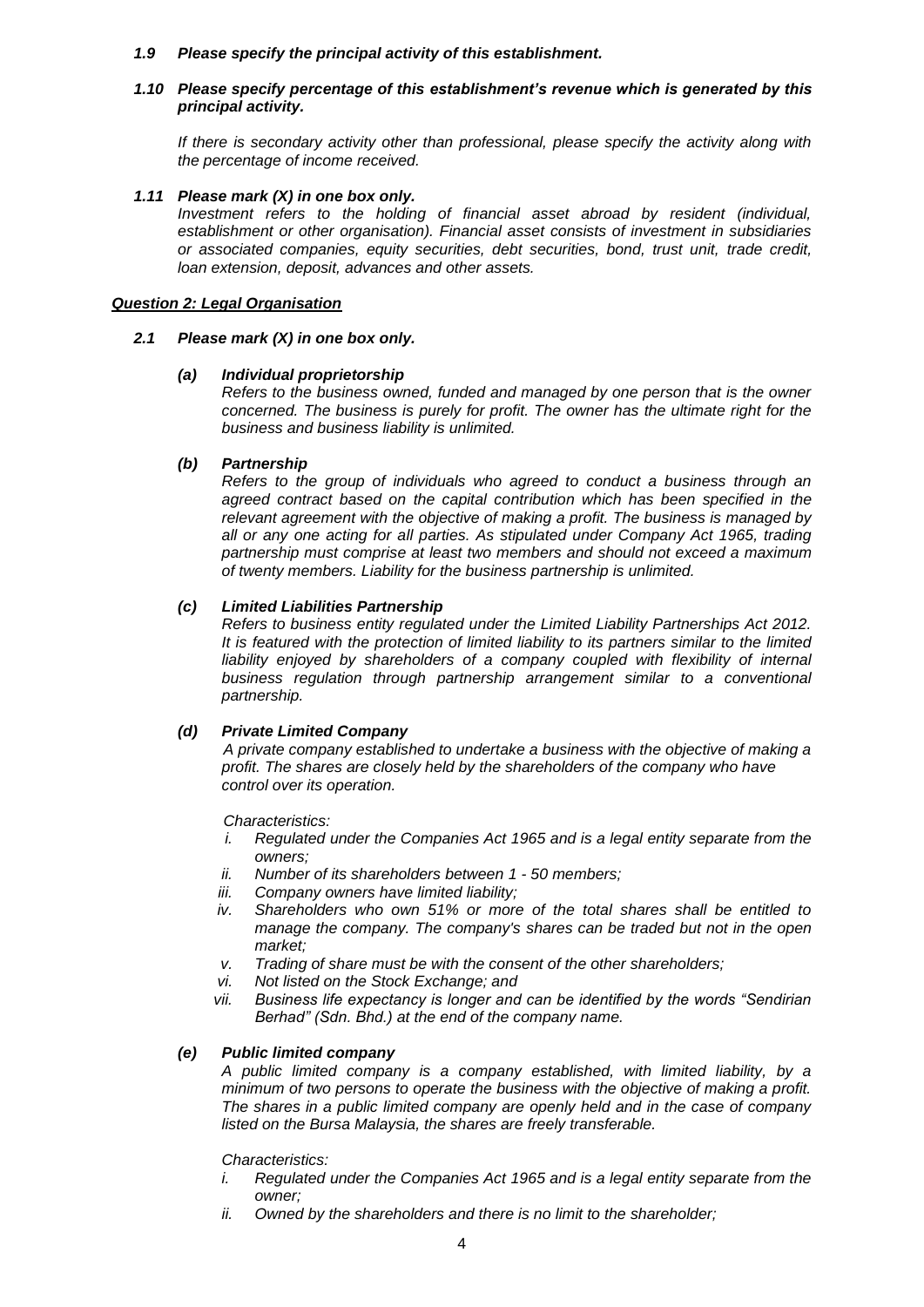- *iii. Management of the company is under the board of director responsibilities as appointed by shareholders; and*
- *iv. Listed on Bursa Malaysia.*

# *(f) Co-operative*

*Refers to a voluntary association with an unrestricted number of members and registered under the Co-operative Societies Act 1993. Funds are collectively owned to meet the needs of the members.*

# *(g) Public corporation*

*Refers to bodies set up for the purpose of conducting business activities which consists of Statutory Bodies and Non-Statutory Bodies.*

*Characteristics:*

- *i. Statutory body established under an Act of Parliament or of the State and regulated directly by the minister whom formulated the key policies of the organisation and are usually involved in the socio-economic development (e.g.: MARA and FELDA); and*
- *ii. Non-Statutory Bodies established under the Companies Act 1965 and the Government has equity with indirect control from the minister. Business is characterised by activities for the purposes of gain to the government in addition to socio-economic areas who cannot be undertaken by private sector activity (e.g.: Syarikat Bekalan Air Selangor Sdn Bhd (SYABAS)).*

# *(h) Private non-profit making organisation*

*Refers to a non-stock company set up with limited liability. It comprises mainly welfare, religious, educational, health, cultural, recreational and other organisations providing social and community services to households. These services are provided free of charge or at prices which do not necessarily or fully cover the cost of providing such services. Any profit made is re-invested in the organisation.*

*2.2 Please mark (X) in the appropriate box for those who answered either Item 2.1 (a), (b), (c) or (d) only.*

*Woman-owned establishment refers to a minimum of 51 per cent of the equity held by a woman OR the biggest shareholders are women and the establishment is managed by a woman OR the Chief Executive Officer or Managing Director is a woman that owns at least 10 per cent of the equity.*

# *2.3 Please mark (X) in one box only.*

*Youth-owned establishment refers to the owner's age of the establishment which is not less than 18 years old and not more than 30 years old on the date of appointment. At least 51 per cent and above of the equity held by a youth OR the Chief Executive Officer or Managing Director is a youth that owns at least 10 per cent of the equity*

# *Question 3: Shareholders' Fund and Ownership Structure*

# *3.1 Shareholders' fund*

*Shareholders' fund refers to investment through the purchase or ownership stake in the business to get some share of the income and the assets of the companies.*

# *(a) Paid-up capital*

*Paid-up capital is the capital that has been issued by the shareholder. Each company is allowed to issue the share capital by a maximum limit of the authorised capital registered in the Companies Commission of Malaysia (CCM).*

- *i. For individual proprietorship, partnership establishment or limited liabilities partnership, it refers to the capital contributed by the proprietor or partners;*
- *ii. For private or public limited companies, it refers to the paid-up share capital of companies;*
- *iii. For public corporation, it refers to the capital paid by the Malaysian government; and*
- *iv. For co-operative, it refers to the shares subscribed and paid by members, and/or subscription capital.*

#### *(b) Reserves*

*Reserves are a special fund amount allocated for certain purposes:*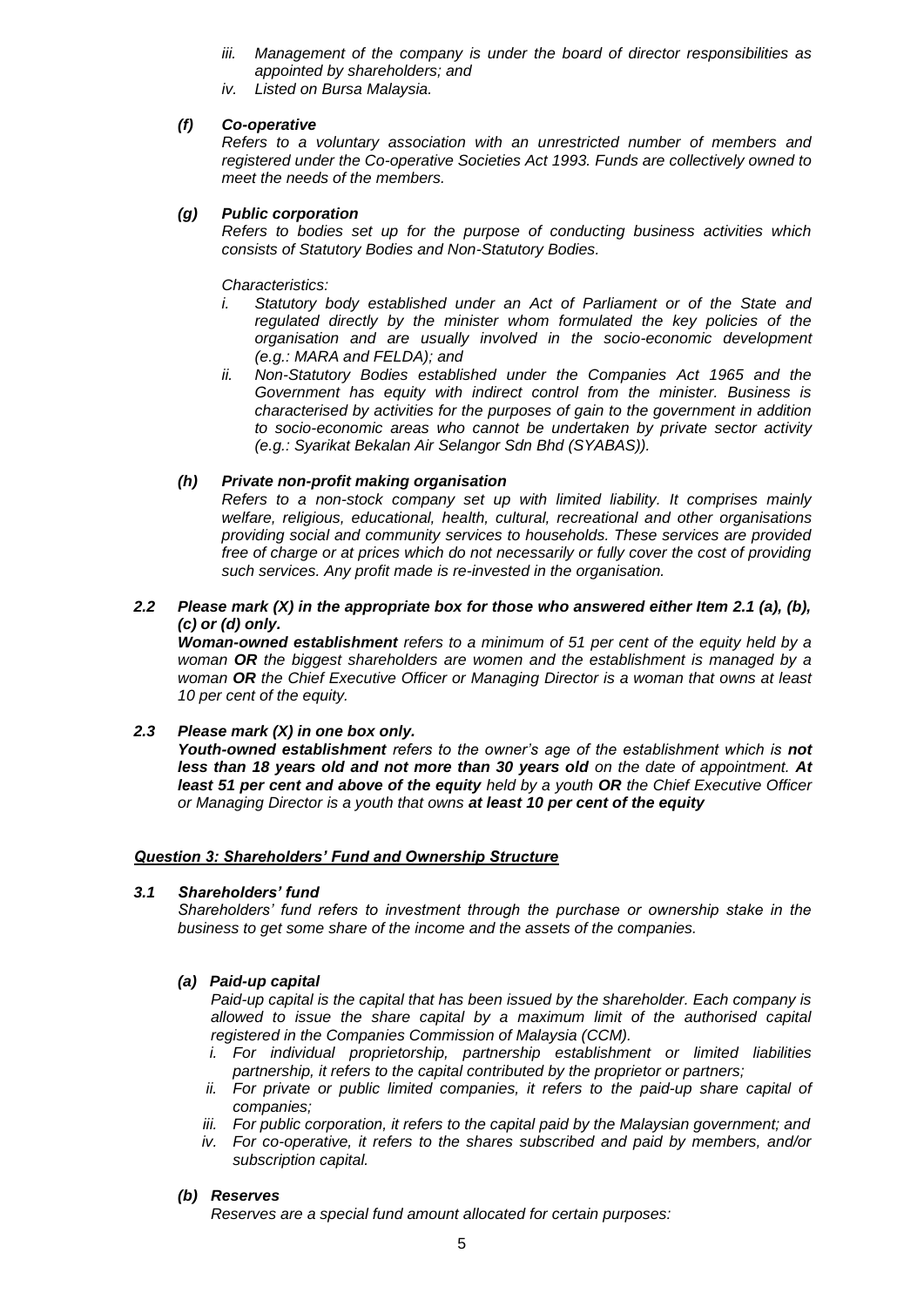- *i.* For limited companies, it refers to the accumulated profit or loss such as capital *reserves, share premium account, general reserves, foreign exchange reserves and other reserves;*
- *ii. For individual proprietorship or partnership establishment, it refers to the balance in the profit and loss account; and*
- *iii. For co-operative, it refers to accumulated profit or loss and reserves fund.*

### *3.2 Ownership Structure*

*Please report the percentage (%) of ownership of the establishment based on the paid-up capital as at 31***st** *December 2021.*

*The ownership of an establishment is classified by the residential status of the owner(s) of the majority (more than 50%) of the paid up capital and not by their citizenship status.*

#### *3.2.1 Held directly by Malaysian resident*

- *3.2.1.1 Individuals who located in Malaysia for a period of at least one year by nationality and ethnicity;*
	- *(i) Citizen*
		- *(a) Malay*
			- *(b) Other Bumiputera (e.g.: Iban, Kadazan, Bajau, Murut)*
			- *(c) Chinese*
			- *(d) Indians*
		- *(e) Others (e.g.: Sikh)*
	- *(ii) Non-Citizen*
- *3.2.1.2 Establishment or institution that was / is operating in Malaysia for a period of at least one year in which the economic interests based in Malaysia. An institutional unit has a centre of economic interest in the region in a state where there is a location such as a building, place of production, or other premises on which or from which the unit engages and intends to continue engaging, either indefinitely or over a long period, in economic activities and transactions with significant scale. The ownership structure of an institution or establishment shall reported by ethnicity such as:*
	- *(a) Malay*
	- *(b) Other Bumiputera (e.g.: Iban, Kadazan, Bajau, Murut)*
	- *(c) Chinese*
	- *(d) Indians*
	- *(e) Others (e.g.: Sikh)*

### *3.2.2 Held directly by Federal, State and Local Government Agencies & Statutory Bodies*

 *Refers to organisations owned by the Federal, State or Local Government and the examples are as follows:*

- *Khazanah Nasional Berhad*
- *Employee Provident Fund*
- *Johor Port Authority*
- *Agricultural Bank of Malaysia (Agro Bank)*
- *Penang Port Commission*
- *Public universities*
- *Malaysia Airport Berhad*
- *Majlis Amanah Rakyat (MARA)*
- *Menteri Besar Incorporation*
- *Perbadanan Usahawan Nasional Berhad (PUNB)*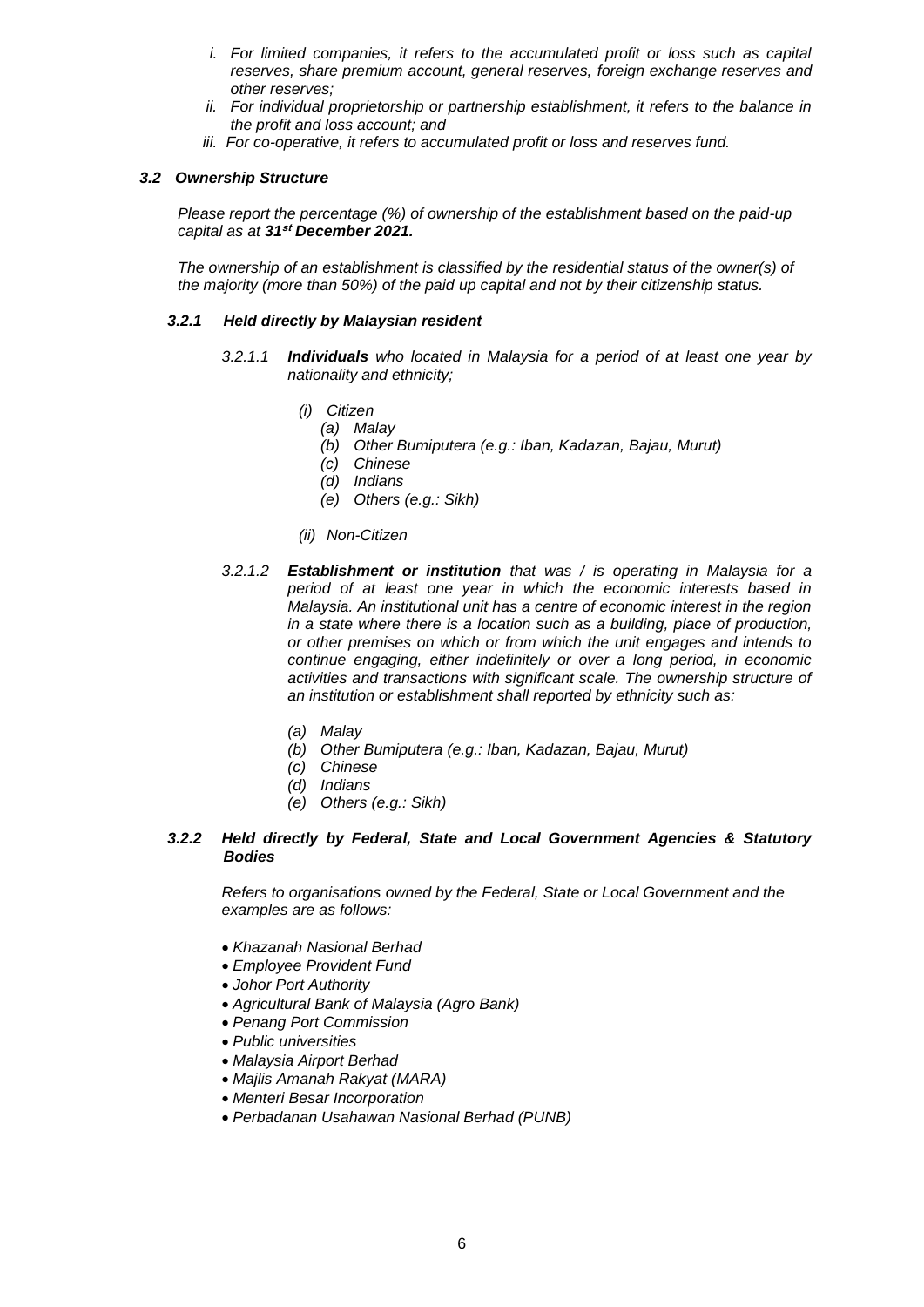### *3.2.3 Held directly by non-Malaysian resident*

*A non-Malaysian resident is any individual, establishment or other organisation located / operating abroad.* 

*Resident status of a foreign government representatives, international organisations, foreign students and patients are as follows:*

- *Foreign government representatives (embassies, consulates, military bases, foreign governments) in Malaysia are regarded as extraterritorial organisations thus regarded as non-residents;*
- *Malaysia's official representatives abroad is considered as resident of Malaysia*
- *International organisations are not regarded as resident for any economy / country; and*
- *Foreign students and patients are treated as residents of their home country.*

### *3.3 If paid-up capital is directly or indirectly held 50 per cent or more to the establishment by a foreign company / individual, please specify the country of the ultimate parent company.*

*Ultimate parent company refers to the companies that owned, directly or indirectly, the effective equity interest in this establishment (50 per cent or more). The share of ultimate parent company is not majority owned by another company.*

*The country refers to location where the ultimate parent company is undertaking economic activities / business.*



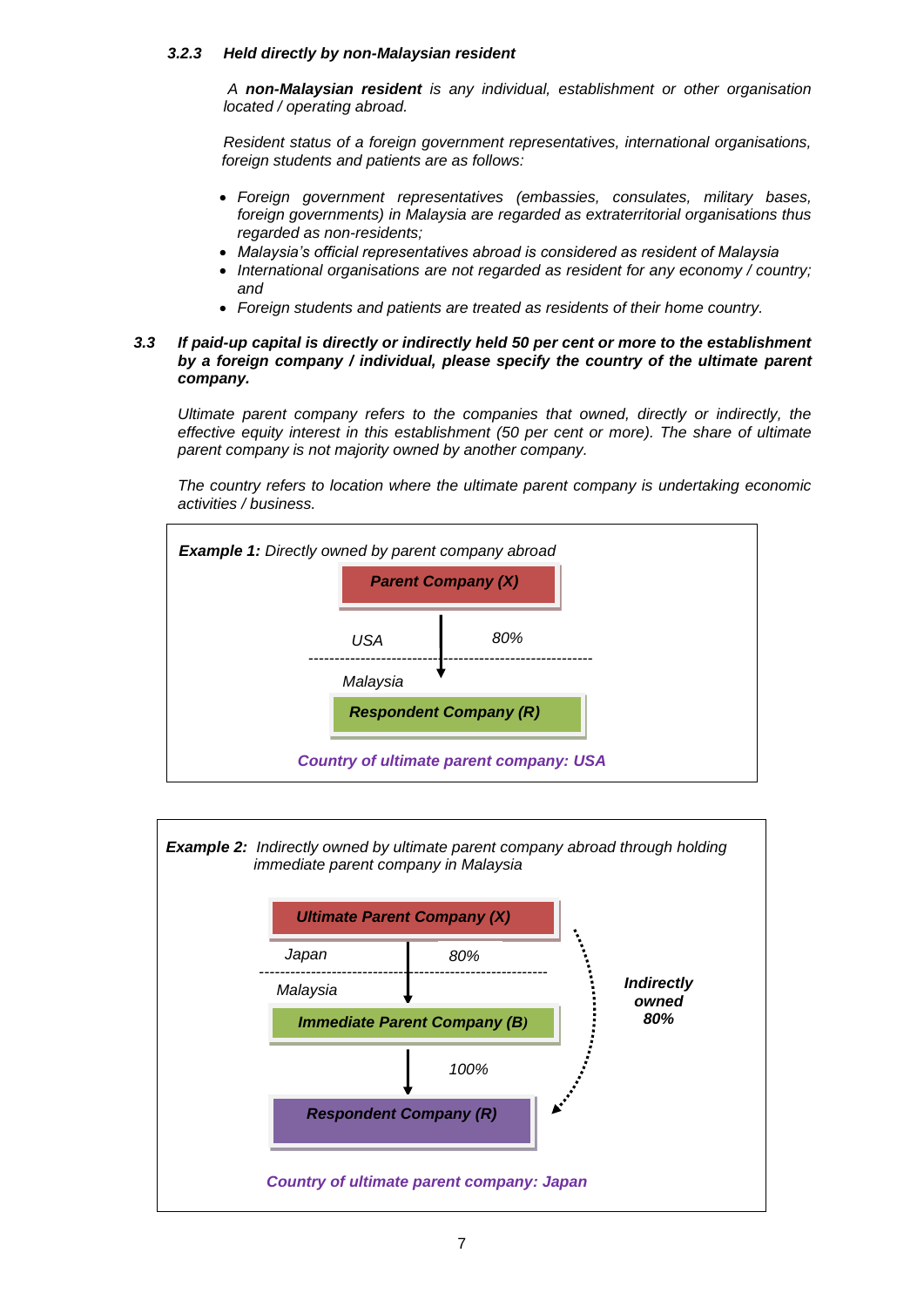

# *Question 4: Capital Expenditure and Value of Assets*

*Capital Expenditure is the total expenditure incurred for the purchase or replacement of the assets of the establishment.* 

Value of assets is the value of acquisition or used of such entities in a period of time. The value of *assets can be distinguished from non-financial assets and financial assets. For non-financial assets, it distinguished between production and non-production assets. Production assets consist of structure, machinery & equipment and other assets.*

- *i. Information required in this question are:*
	- *a. inventory value of assets as at the first and last day of the reference year; and*
	- *b. value of transactions of assets during the reference year.*
- *ii.* Net book value as at the beginning of the year, to be recorded in **column 0410**, that is the *book value, net of depreciation in the year before.*
- *iii. Value of additions during the year includes all acquisitions of assets by the establishment, whether new purchases, obtained from other establishments or produced by its employees. Major repair and improvements to existing assets which extended their normal economic life or raised their productivity are to be reported. Current repairs and routine maintenance are to be excluded.*
- *iv. Acquisition from other establishments should be valued at the full cost incurred, i.e. at delivery price plus the cost of installation, including any necessary fees and taxes (e.g. stamp duty and cost of ownership transfer), but excluding financing costs.*
- *v. Assets acquired `in gratis' from another establishment under the same ownership should be valued as though purchased from outside the establishment.*
- *vi. New purchases include imported (new & used) cover acquisitions of new assets including imports of used assets since they represent newly acquired assets for the Malaysian economy. This refers to fixed assets that is not used in Malaysia, including imported fixed assets, whether new or used in column 0411.*
- *vii. Used Malaysian assets refer to all assets previously used in Malaysia including those reconditioned or modified before acquisition are to be treated as used in column 0412.*
- *viii. Built / self-produced for assets produced by the establishment for its own use, the costs of all works done during the year should be recorded. Any overhead costs allocated to this work should be included in column 0413.*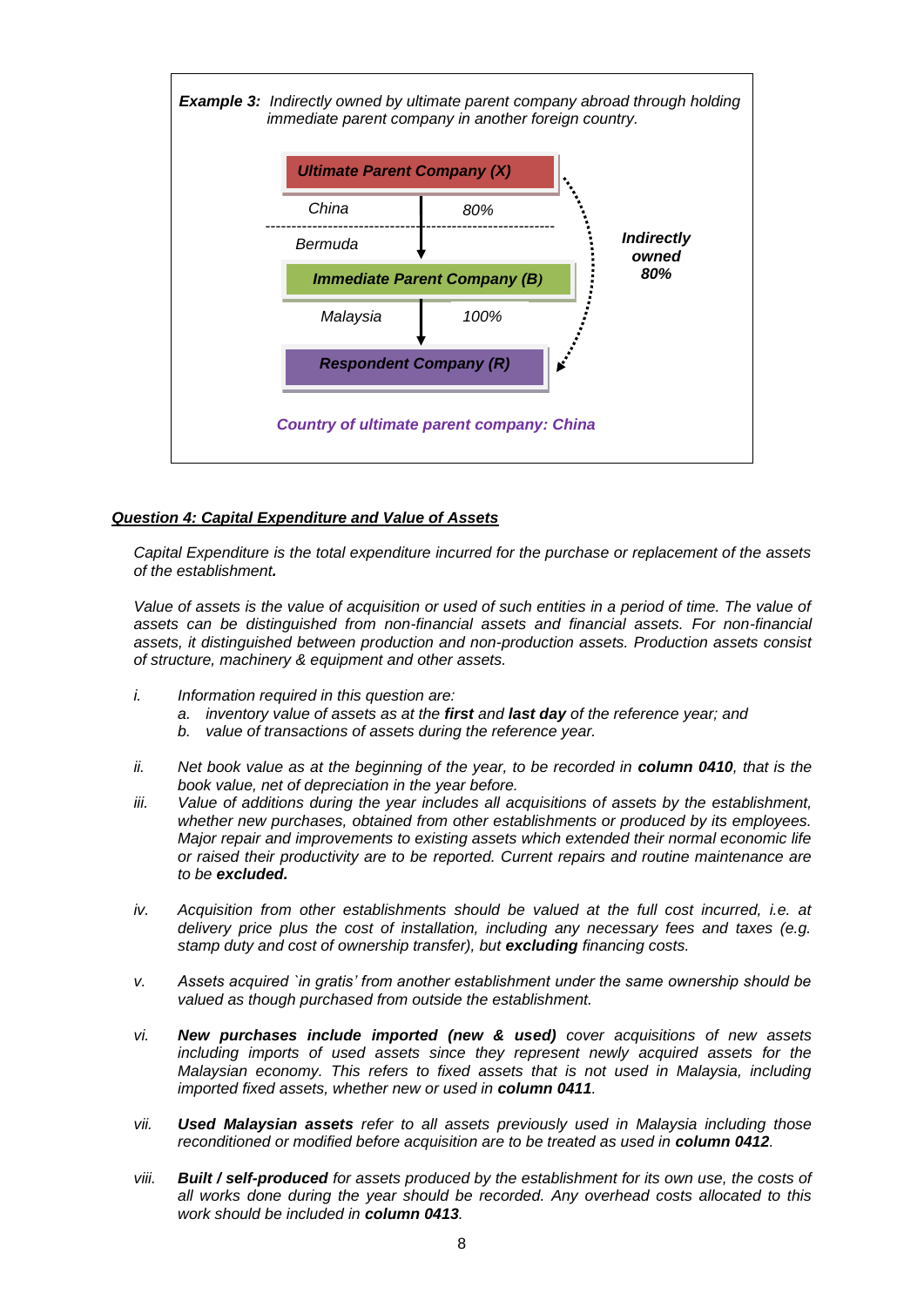*Capital transaction should generally be recorded when ownership is acquired. Normally it should coincide with the time at which the assets are in its completed form and delivered to the control of the establishment. This is the basis for recording expenditure of all fixed assets except construction work. In the case of construction, the value of construction work done is the value of work carried out on projects completed during the reference year, plus the value of work under construction at the end of the reference year minus the value of work at the beginning of the reference year.*

- *ix. The value of fixed assets sold or discarded during the year regardless of their condition is to be reported according to the actual amount realised in column 0414.*
- *x. Gain / loss from sales / revaluation of assets refer to an asset is sold above / below the net book value, a gain / loss from the sale of asset is realised and should be reported in column 0415.*

*Similarly, an asset can be revalued to reflect the current market value. A gain / loss from revaluation of the asset is realised and should also be reported under column 0415. If it is a loss, the figure should be written beginning with symbol (-).*

- *xi. Current depreciation / amortisation represents loss or diminution of value of an asset consequent upon wear and tear, obsolescence or permanent fall in market value (depreciation allowed for a tax purposes is acceptable). The value reported in the establishment's books of accounts for each class of fixed assets should be reported separately in column 0416. This includes amortisation of leasehold land. Total of depreciation should be equal to item 9.27 of Question 9.*
- *xii. The closing net book value of reference year in column 0417 =* 
	- *+ the opening net book value*
	- *+ value of assets acquired*
	- - *assets sold or discarded*
	- *+/- gain / loss from sales / revaluation of assets*
	- - *current depreciation*
- *xiii. The amount paid for the use of any assets taken on lease or rent is to be reported in column 0418.*

# *The types of assets are defined as follows:-*

*4.1. Fixed assets*

*Fixed assets cover assets (land, buildings, transport equipment, information and communications technology, machinery and equipment etc.), new or used, which have a productive life of more than one year and are intended to be used by the establishment.*

#### *4.1.1 Land*

*Includes the value of sites without taking into account on land improvements and structures. (e.g. reclaimed land and coastal land reclaimed to create a land*

# *4.1.2 Buildings and other construction:*

*(a) Residential consists entirely or primarily of dwellings.*

- *(b) Non-residential buildings for industrial, commercial or public use e.g. factories, warehouses, office buildings, stores, restaurants, garage, shops, hospitals, school, etc.*
- *(c) Other construction work includes building or renovation of roads, railroads, sewers, bridges, harbours, car parks, pipelines, etc.*

# *4.1.3 Land improvement*

*Includes all value of work done on clearing, preparing construction sites and landscaping but excludes the value of land before improvement. It also includes outlays on land reclamation and land clearance irrespective of whether it represents an addition to total land availability or not. For example, irrigation and flood control projects, dams and dykes which are part of these projects, clearance and forestation to timber tracts and forests.*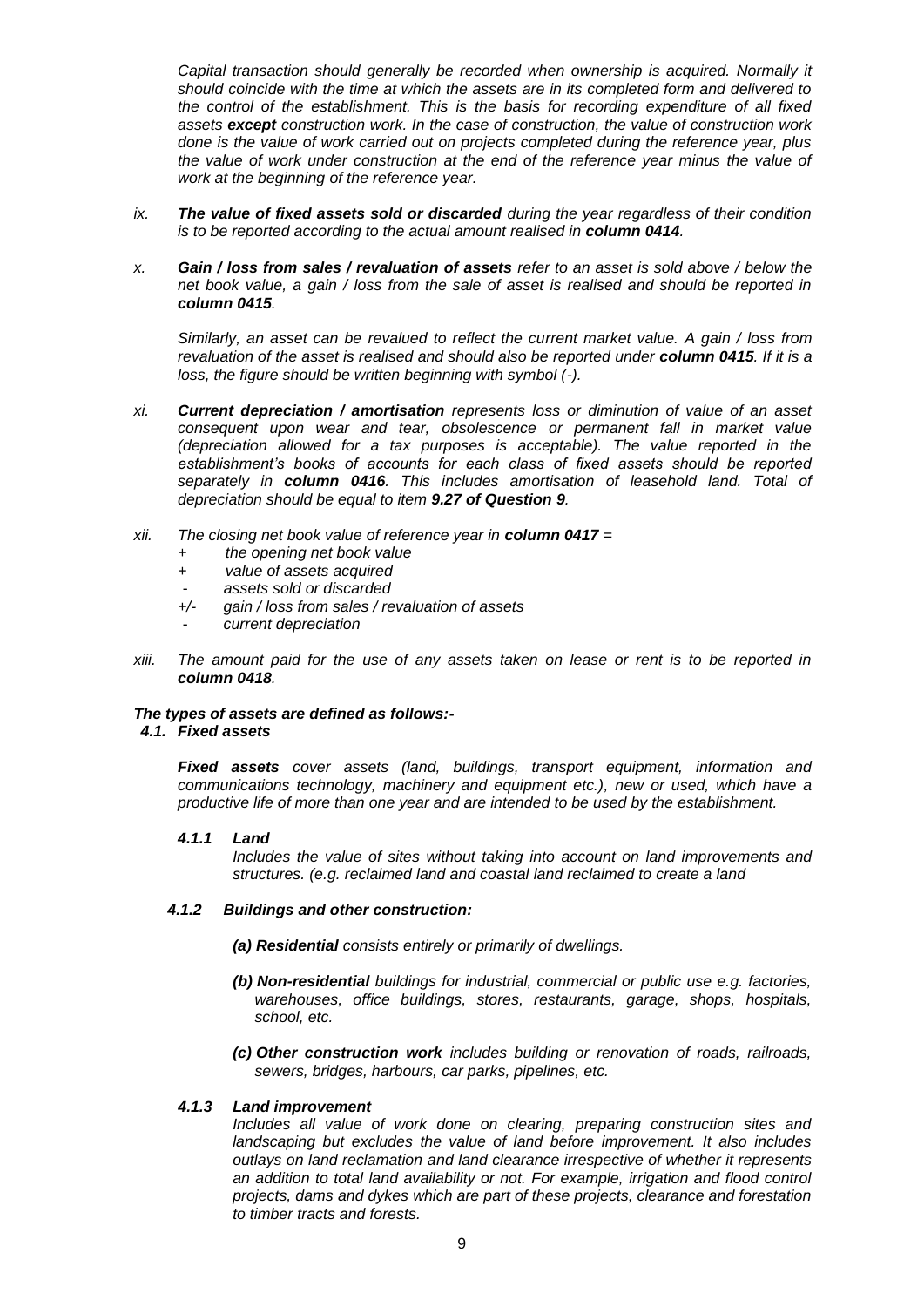#### *4.1.4 Transport equipment*

*Refers to equipment used for the conveyance of goods and / or persons for business purpose.*

#### *4.1.5 Information and communications technology*

#### *(a) Computer hardware*

*Refers to all computer hardware used for processing, storing and transmitting data and information related to computer system.*

#### *(b) Computer software*

*Refers to software used in operating the computer programme and database whether it is self-produced, custom-made as well as ready-made (noncustomised).*

#### *(c) Telecommunications equipments*

*Refers to mobile phones, personal digital assistants (PDAs), satellite dishes, audio-visual equipments (e.g. radio, television) and other television / radio transmitters and receivers.*

#### *4.1.6 Machinery and equipment*

#### *(a) Main machinery and equipment*

*Includes power generating machinery, office machinery and equipment, metal working machinery, construction and other industrial machinery, cranes, fork-lift equipment etc., durable containers, equipment and instruments used by professionals and any other machinery and equipment including major repair and improvement to these types of machinery and equipment.*

#### *(b) Drone*

*A drone or unmanned aircraft system (UAS) means an aircraft and its associated elements which are operated with no pilot on board. There are three categories of drones, which are:*

#### *(i) Small unmanned aircraft system*

*unmanned aircraft system, other than a balloon or a kite, having a mass of not more than 20 kilogrammes without its fuel but including any articles or equipment installed in or attached to the aircraft at the commencement of its flight.*

#### *(ii) Small unmanned surveillance aircraft*

*a small unmanned aircraft which is equipped to undertake any form of surveillance or data acquisition.*

#### *(iii) Unmanned aircraft system of more than 20kg*

#### *4.1.7 Furniture and fittings*

*Covers all items required to furnish and equip a building, e.g., chairs, tables, carpeting etc.*

#### *4.2. Other assets refer to intangible assets that includes patent and goodwill.*

- *4.2.1 Patent refers to exclusive right to manufacture a mechanical invention which runs for numbers of years. Patent is valued at cost.*
- *4.2.2 Goodwill arises from the good reputation of a company and the customer's loyalty it has gained. When a business is purchased for a price in excess of the value of its net assets, then the excess presumably is for goodwill.*

#### *4.2.3 Work in progress*

*Refers to assets (e.g. building, machinery & equipment etc.) partially completed and has yet to be capitalised. For example, if a company is constructing an asset such as building to be used in production, and the asset is only partially completed, the amount spent would be recorded as work in progress.*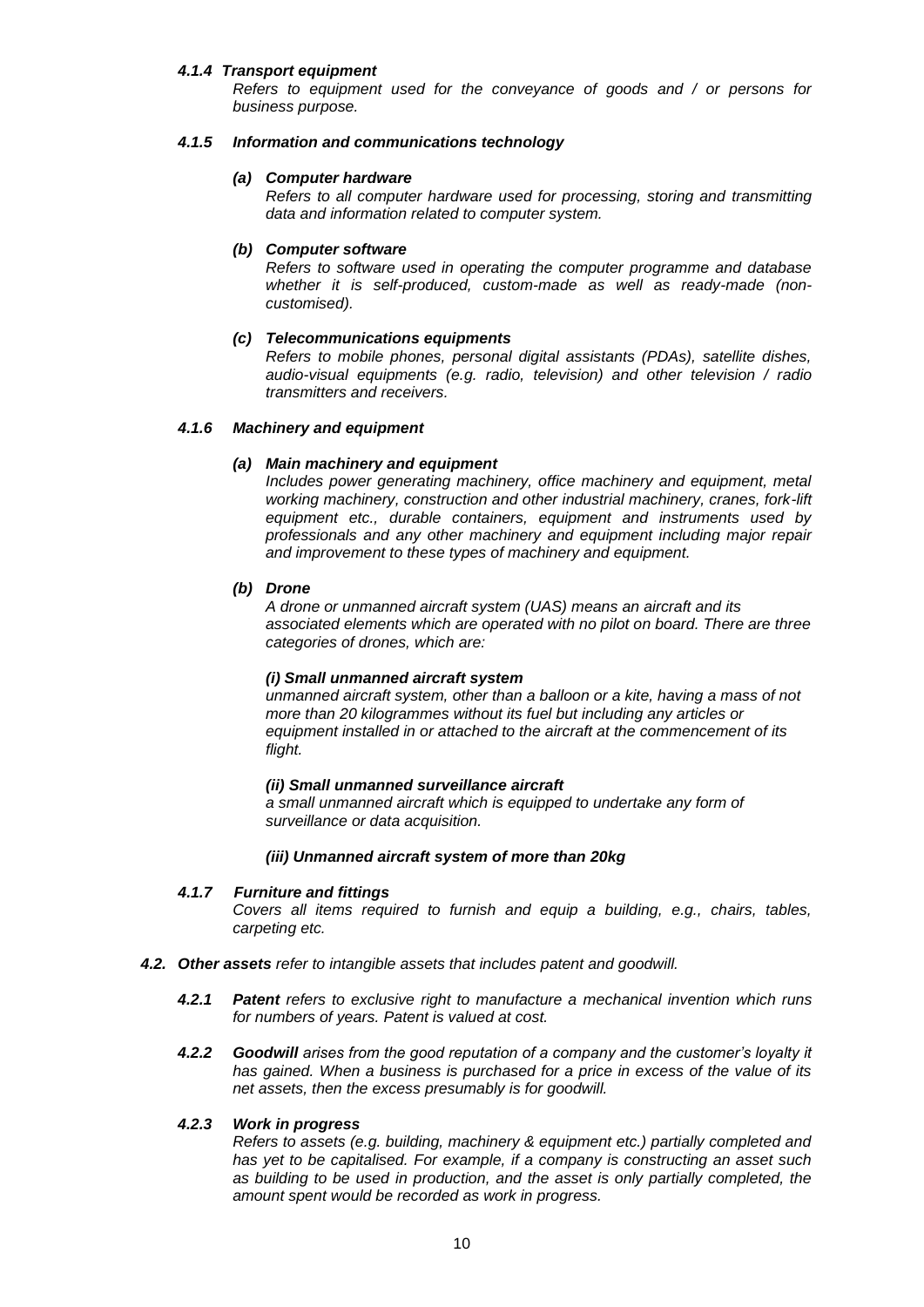# *4.3. Others*

*This item covers assets / capital expenditure, if any, that are unable to classify above e.g. jewellery, antiques and arts. Exclude all financial assets such as cash, debtors and stocks (share).*

# *4.4. Total*

*Please total up 4.1.1 to 4.3.*

# *4.5. Work in progress (detailed)*

*Specify the current expenditure of work in progress for the reference period by type of assets i.e. residential, non-residential, other construction, machinery and equipment and others.*

# *Question 5: Persons Engaged and Salaries & Wages*

# *A. General definitions*

*This question is divided into FIVE parts. Please complete your employees' particulars as the following definitions:*

- *i. Question 5A (Number of Persons Engaged [Male])*
- *ii. Question 5B (Number of Persons Engaged [Female])*
- *iii. Question 5C (Salaries & Wages Paid [Male])*
- *iv. Question 5D (Salaries & Wages Paid [Female])*
- *v. Question 5E (Number of Non-Malaysian Workers by Country of Origin and Length of Service in Malaysia*

# *Question 5A and 5B (PERSON ENGAGED)*

- *1. Number of persons engaged (columns 0520, 0506, 0523 and 0515) Please report all persons engaged in this establishment by category of workers, citizenship and ethnic group from columns 0520 & 0506 (Male) and 0523 & 0515 (Female) during December 2021 or the last pay period in the reference year. The number of persons reported should include persons on short-term leave such as sick leave or vacation leave. Directors of incorporated enterprises who are paid solely for their attendance at Board of Directors' meetings, persons on indefinite leave, military leave or on pension are excluded*
- *2. The number of non-Malaysian citizen by category of the length of services in Malaysia (columns 0521, 0522, 0524 and 0525)*
- *3. Number of persons engaged provided by other establishment during December 2021 (column 0509 and 0518) Refers to the number of persons employed in this establishment but salaries and wages paid by establishment that supply the workers. Payment for the salaries & wages to that*

# *Question 5C and 5D (SALARIES AND WAGES PAID)*

# *Annual salaries & wages (column 0526, 0527, 0528 and 0529)*

*establishment need to be reported in Question 9.36 on page 30.*

*Please report all payments (salaries, wages, bonuses, commissions, overtime pay and cash allowances including cost of living, housing, transportation, food, traveling etc.) made throughout the reference year to all paid employees in each category and citizenship from columns 0526 & 0527 (Male) and 0528 & 0529 (Female). For all directly employed workers, report the total payments made before deductions for income tax and employees' contributions to Employees' Provident Fund (EPF) / Social Security Organisation (SOCSO) / other provident / superannuating funds. The employer's contributions to such funds as mentioned above should be excluded.*

# *Question 5E (NUMBER OF NON-MALAYSIAN WORKERS BY COUNTRY OF ORIGIN AND LENGTH OF SERVICE IN MALAYSIA)*

# *The country of origin and length of service of employee*

*The country of origin of an employee refers to the country in which an employee was born and a place of life that is different from the country of employment now. Length of service refers to the amount of time an employee has served in Malaysia, not limited to the establishment currently working.*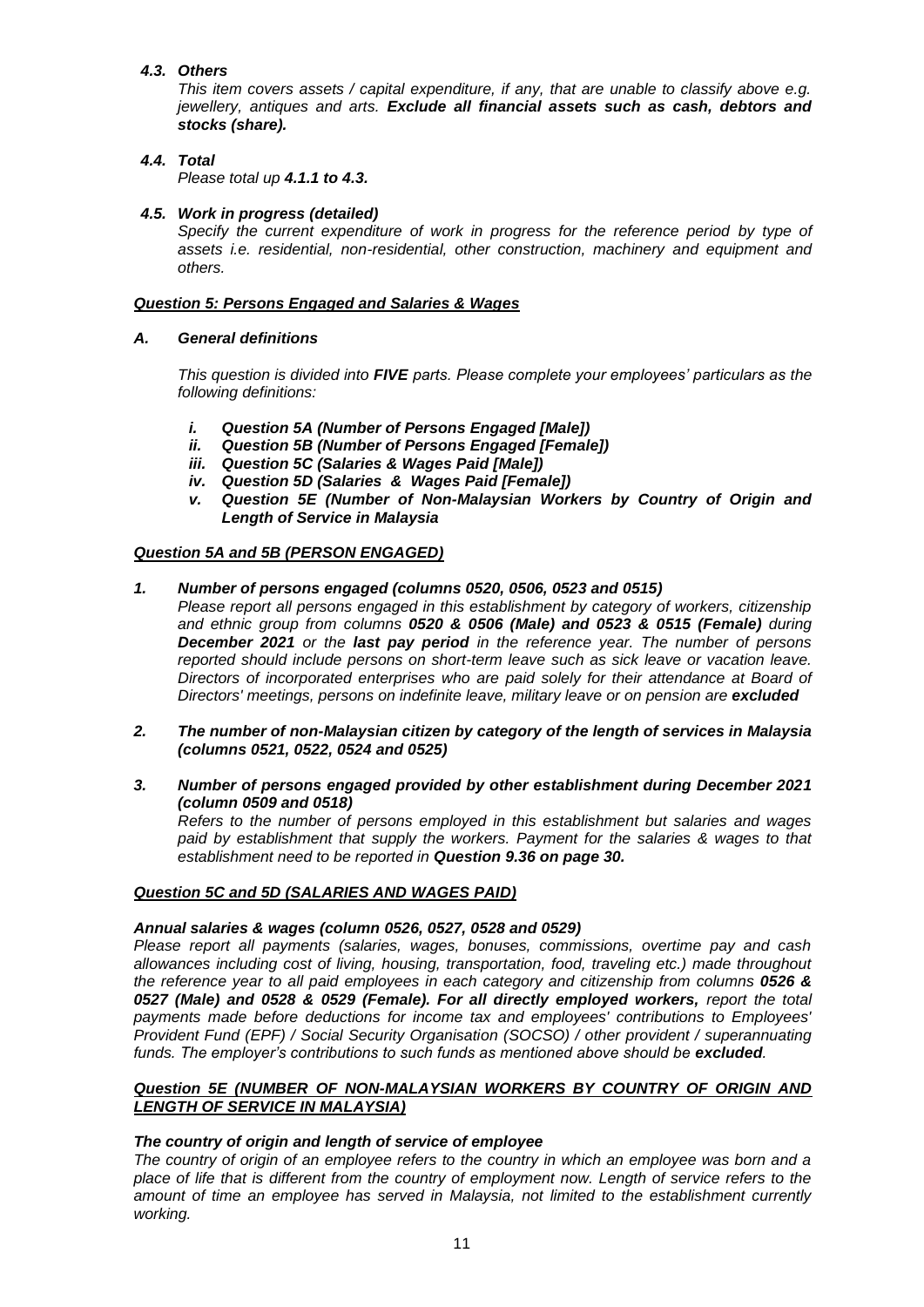#### *B. Definitions of category of workers / occupation*

#### *5.1 Working proprietor and active business partners*

*Include all individual proprietors and partners (part-time or full-time) who are actively engaged in the work of the establishment. Sleeping partners and inactive members of proprietor's family are excluded, unless they participate in the control and management of the business. This category is not applicable to limited companies or public corporations, the ownership of which is represented by equity shares.*

#### *5.2 Unpaid family workers*

*Include all family members (full-time or part-time) of any of the owners of the establishment who during the specified period worked a minimum of one-third of the normal working time but did not receive any payment, neither in cash nor in kind for the work done. These workers definitely received food, shelter and other support as part of the household of the owner whether they work in the establishment or not.*

*However, if regular salaries and allowances are received by family workers and they contribute to EPF or other superannuating funds, they should be considered as paid employees, thus it has to be reported in Question 5A and 5B, item 5.3 and 5.4 in accordance with whether they are full-time or part-time workers as defined above.*

*This category of unpaid family workers is not applicable to limited companies or public corporations, the ownership of which is represented by equity shares.*

### *5.3 Paid employees (full-time)*

*Full-time workers refer to all those who normally work for at least 6 hours a day or 20 days a month. Persons working away from the establishment whose pay and services are under the control of the establishment such as sales representatives, engineering representatives, maintenance and repair personnel, if any, are to be included. Also included among the employees are paid managers and working directors of incorporated enterprises, except when paid solely for their attendance at Board of Directors' Meetings. All such employees are to be reported according to category of workers as defined below:*

#### *5.3.1 Manager*

*Managers are those who plan, analyse, formulate, direct and advise on government policies, or carry out similar tasks on behalf of special interest organisations; or plan, organise, lead, control and coordinate the policies and activities of an enterprise, organisation, department or internal section. Example of occupation in this category is company manager.*

#### *5.3.2 Professionals*

 *Professionals are those who conduct, analysis and research, and develop concept theory method of operation. Increase the existing stock of knowledge, apply scientific or artistic concepts and theories, teach about the foregoing in a systematic manner, or engage in any combination of these three activities.*

#### *(a) Professionals (except Researcher)*

*Other professionals except Researcher. Example of occupations in this category are engineer, administrative executives, lawyer and accountant.*

#### *(b)Researcher*

*Specifically refers to the Researcher Position. Researcher conducts research, improve materials and industrial products and processes or develop concepts, theories and operational methods, and apply scientific knowledge based on the investigation of systematic and organised.*

*For example, a person holding the post of an engineer and carries out research job is not classified as a researcher.* 

#### *5.3.3 Technicians and Associate Professional*

*Technicians and Associate Professionals perform mostly technical and related tasks connected with research and the application of scientific or artistic concepts and operational methods, and government or business regulations. Most occupations in this major group require tertiary education, e.g. motor vehicle technicians. Example of occupations in this category are motor vehicle technicians.*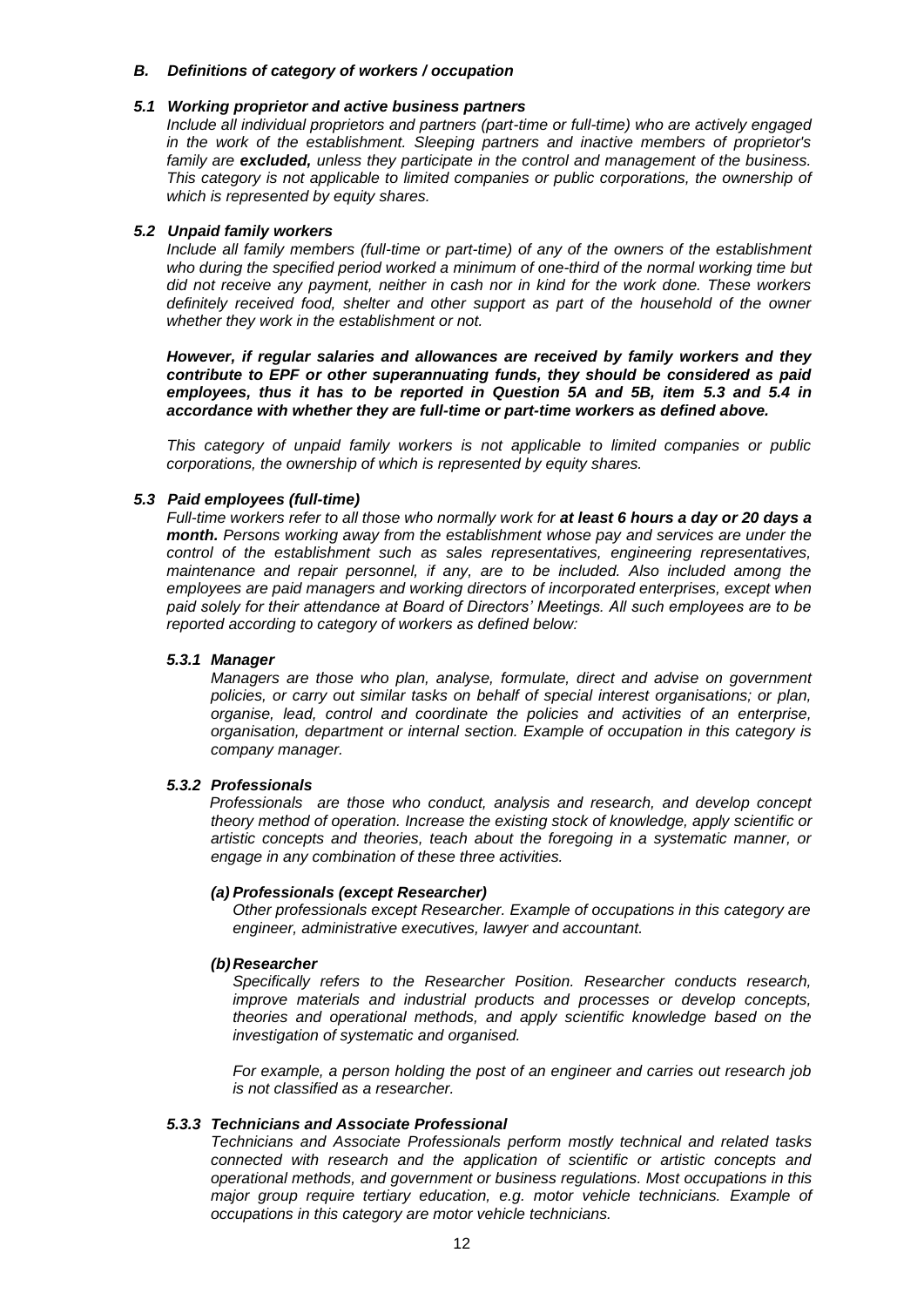### *5.3.4 Clerical Support Workers*

*Clerical Support Workers perform tasks record, organise, store and retrieve related information and perform clerical duties especially in connection with administrative operations, handling of money, travel arrangements and requests for information and appointments. Example of occupations in this category are clerks, book keepers, typists, stenographers, receptionists, secretaries and storekeepers.*

### *5.3.5 Service and Sales Workers*

*Service and Sales Workers are those who provide personal services related to travel, housekeeping, catering, personal care, or protection against fire and unlawful acts, or they pose as models for artistic creation and display, or demonstrate and sell goods in wholesale or retail shops and similar establishments, as well as at stalls and markets. Example of occupations in this category are cashiers, stalls and market sales person, shop sales assistant, tickets clerk and security guards.*

### *5.3.6 Craft and Related Trades Workers*

*Craft and Related Trades Workers are those who apply their specific knowledge and skills in the fields of mining and construction metal forming and erect metal structures, make, fit, maintain and repair machinery, equipment or tools, carry out printing work as well as produce or process foodstuffs, textiles, or wooden, metal and other articles including handicraft goods. Example of occupation in this category are house builder, carpenter and mechanics.* 

### *5.3.7 Plant and Machine Operators and Assemblers*

*Plant and Machine Operators and Assemblers are those who operate and monitor industrial and agricultural machinery and equipment, drive and operate trains, motor vehicles and mobile machinery and equipment, or assemble product component parts according to strict specifications and procedures.* 

*The work mainly calls for experience with and an understanding of industrial and agricultural machinery and equipment as well as an ability to cope with machine-paced operations and to adapt to technological innovations. Example of occupation in this category is plant operator.*

# *5.3.8 Elementary Workers*

*Elementary occupations are those who perform simple routine tasks and nonsystematic tasks which mainly require the use of handheld tools or with the assistance of simple machines and in some cases considerable physical effort. Example of occupations in those category are general workers, cleaners, dispatch rider and agricultural, forestry, livestock and fishery labourer.*

# *5.3.9 Total paid employees (full-time)*

*Please total up item 5.3.1 to 5.3.8.*

### *5.4 Paid Employees (part-time)*

*Refer to those who worked less than 6 hours a day and / or less than 20 days a month and received pay.*

#### *5.5 Total*

*Please total up item 5.1, 5.2, 5.3.9 and 5.4*

# *Question 6: Number of Persons Engaged by Qualification*

*The report of the number of persons engaged by qualifications are classified to the Academic and Technical / Skills divided into 7 major groups:*

#### *6.1 Postgraduate*

*Refers to Masters Degree and Doctor of Philosophy (PhD) holders from institutions of higher learning (local / overseas).*

#### *6.2 Bachelor / Advanced Diploma or equivalent*

#### *(a) Academic*

*Refers to first degree other than specialised in technology (as in item b) obtained from institutions of higher learning (local or overseas). Advance diploma or*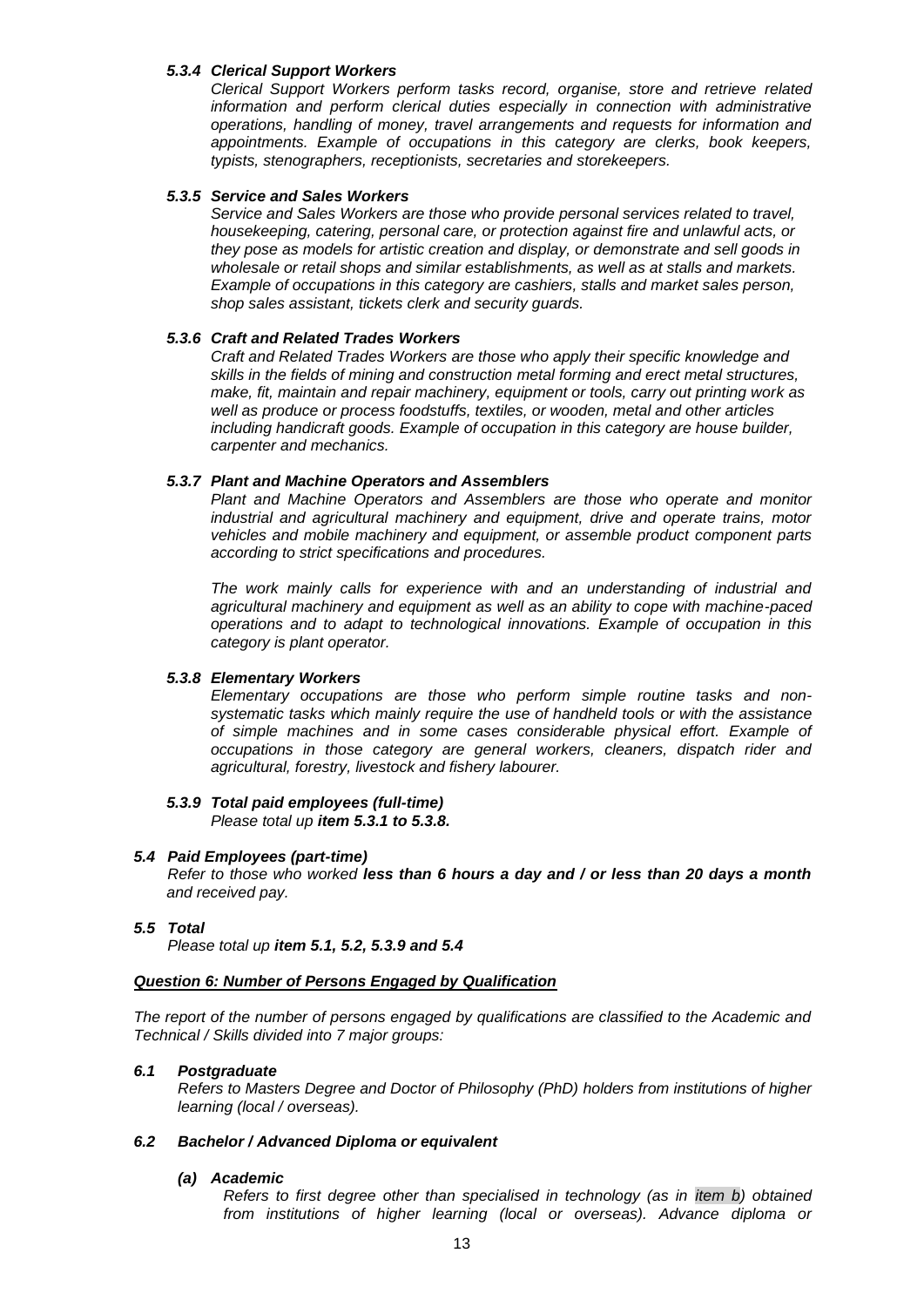*professional qualifications which are deemed to be at par or higher than first degree are also to be included, such as ACCA, CIMA (accounting), LLB (law) ICSA (secretarial) etc.*

### *(b) Technical*

*Refers to the first degree specialised in technology (Technical and Skills) from the Malaysian Technical University Network (MTUN) of Universiti Malaysia Perlis (UniMAP), Universiti Malaysia Melaka (UTEM), Universiti Tun Hussein Onn Malaysia (UTHM) and Universiti Malaysia Pahang (UMP).*

### *6.3 Diploma*

### *(a) Academic*

*Refers to certificate and diploma or equivalent certificate obtained from universities, colleges, polytechnics, recognised bodies or equivalent. The duration of study to obtain a diploma or certificate is at least two years.*

### *(b) Technical and Vocational (TVET)*

*Refers to diploma from institutions of higher learning, polytechnics or colleges (local / overseas) which are not recognised as a degree specialising in Technical and Vocational Education and Training (TVET). For example, Malaysians Skills Diploma (DKM) and Malaysian Advanced Skills Diploma (DLKM) certified by Department Skills Development, Ministry of Human Resource.*

### *6.4 STPM or equivalent*

*Refers to STPM / STP / HSC / GCE 'A' Level qualifications or passed the matriculation examination conducted by any recognised university or college.*

### *6.5 Certificate*

# *(a) Academic*

*Refers to the certificate obtained from community colleges, polytechnics and private college which are academics oriented.*

# *(b) Skills Certificate (TVET)*

# *(i) Malaysian Skills Certificate Level 3*

*Refers to qualification of certificate that are certified by the Department of Skills Development, Ministry of Human Resource. Competent to perform various work activities. Have a responsibility and in addition to control and guide the others. Recognised as a Skilled Workers.*

# *(ii) Malaysian Skills Certificate Level 1&2*

*Refers to qualification of certificate that are certified by the Department of Skills Development, Ministry of Human Resource. Recognised as the Semi-Skilled Workers.*

#### *(iii) Other Skills Certificate*

*Refers to qualification of certificate obtained from the by Community Colleges, Polytechnics, Industrial Training Institute, National Youth Skills Institute, and private college specialising in Technical Vocational Education and Training (TVET).*

# *6.6 SPM / SPM(V) or equivalent*

*Refers to SPM / SPM(V) / MCE qualifications or equivalent examinations such as GCE 'O' Level.*

# *6.7 Below SPM / SPM(V) qualification*

*Refers to qualifications such as PMR / SRP / LCE, completed primary school or below.* 

#### *6.8 Total*

*Please total up 6.1 to 6.7. This total must be equal to the corresponding figures reported in Question 5A (Male) and 5B (Female) excluding total persons provided by other establishment.*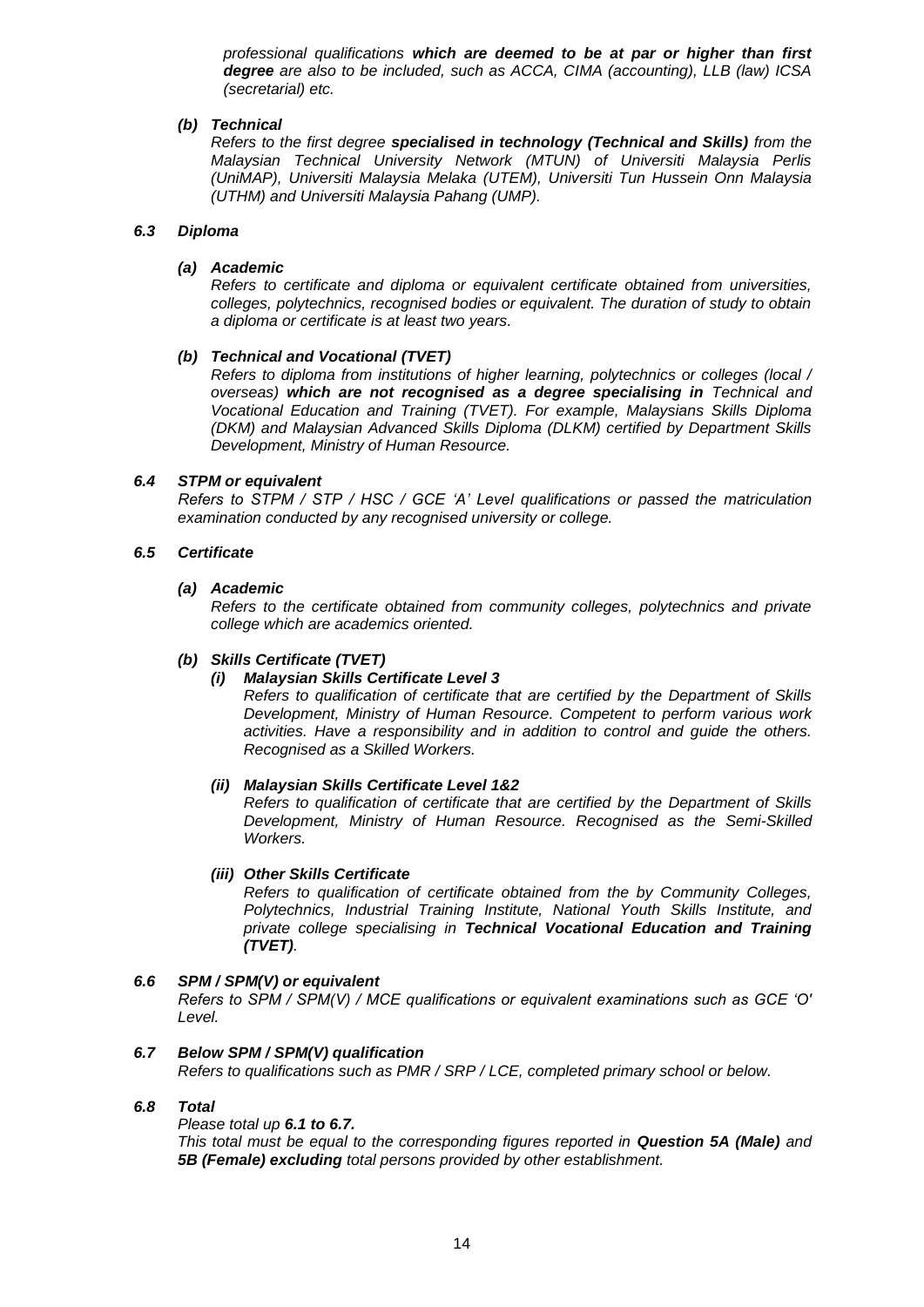### *Question 7: Man-Hours Worked During The Reference Year*

- *7.1 Number of workers per shift Refers to number of workers per shift.*
- *7.2 Number of days worked during the reference year Refers to the actual number of days which the establishment normally operated during the reference period.*
- *7.3 Number of hours worked in a shift Refers to the total hours of worked per shift.*
- *7.4 Total man-hours worked Refers to 7.1 x 7.2 x 7.3.*
- *7.5 Total overtime man-hours worked during the reference year Refers to the total number of man-hours worked outside the normal working hours of the establishment.*
- *7.6 Total man-hours worked during the reference year Refers to the total 7.4 and 7.5.*
- *7.7 Wages paid during the reference year Refers to the total wages paid for the work performed outside the normal working hours of the establishment.*

### *Question 8: Turnover / Income*

*The data reported for this Question should be based on the Profit & Loss Account / Financial Statement and other supporting documents for the reference year 2021. Please provide best estimates if the account is not finalised or not available.*

### *General definitions*

*This question is divided into EIGHT parts. Please complete your activities organization as the following definitions:*

- *i. Question 8.1A (Consultancy services)*
- *ii. Question 8.1B (Scientific research and development; technical testing and analysis services)*
- *iii. Question 8.1C (Architectural, engineering, land surveying and activities of quantity surveyor consultancy services)*
- *iv. Question 8.1D (Accounting services)*
- *v. Question 8.1E (Legal services)*
- *vi. Question 8.1F (Advertising)*
- *vii. Question 8.1G (Veterinary services)*
- *viii.Question 8.1H (Others professional services)*
- *8.1A Income from consultancy services Please provide the percentage distribution by types of services provided.*
- *8.1B Income from Scientific research and development; technical testing and analysis services*
	- *i. Income from technical testing and analysis services Refers to income from technical testing and analysis services*
	- *ii. Income from research and experimental development on natural science and engineering*

*Refers to income received from research and development on natural sciences, engineering and technology, medical sciences, biotechnology, agricultural sciences, Information Communication Technology (ICT) and other natural science and engineering.*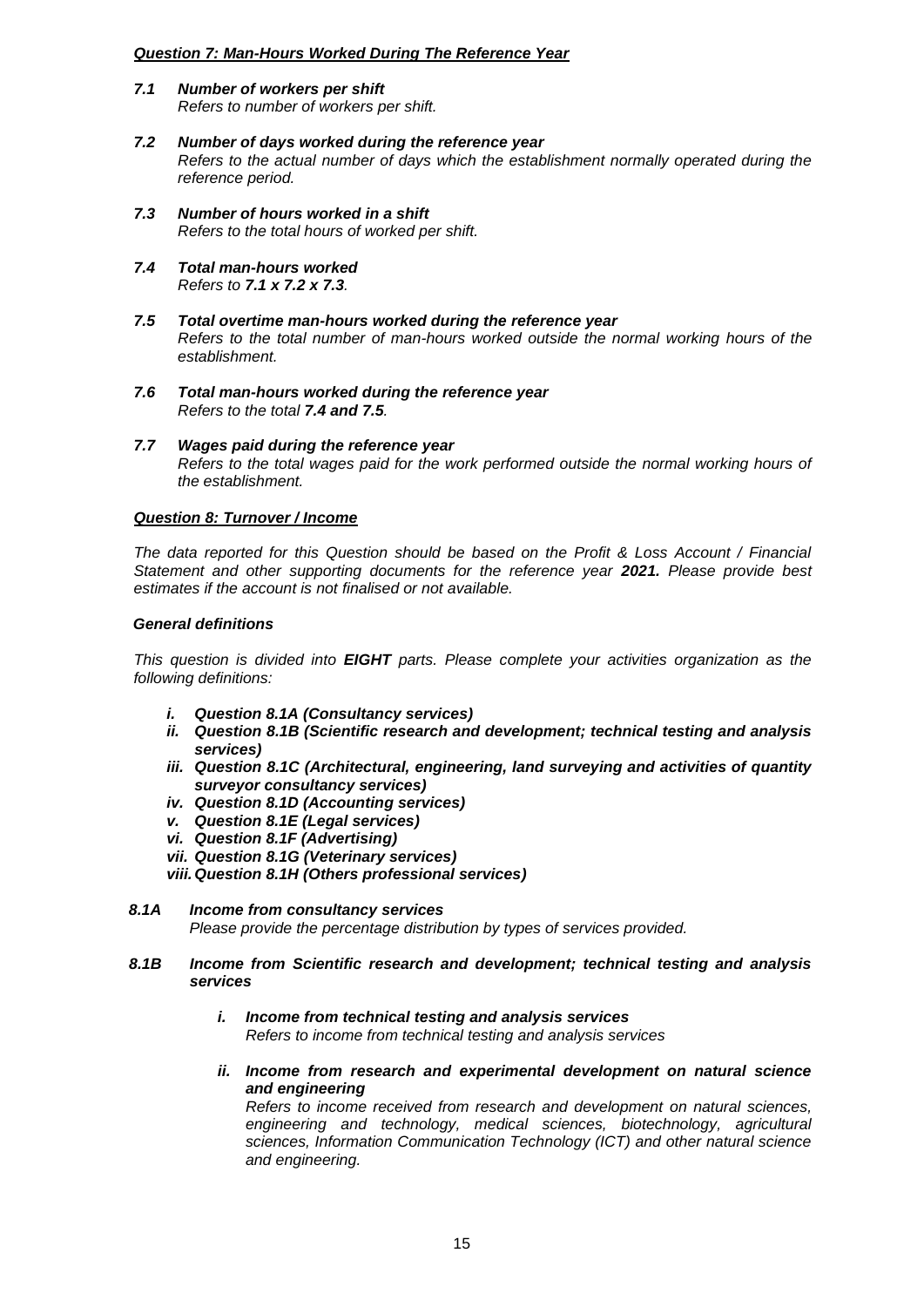# *iii. Income from research and experimental development on social sciences and humanities*

*Refers to income received from research and development on social sciences, humanities and other social sciences and humanities.*

#### *8.1C Income from architectural, engineering, land surveying and activities of quantity surveyor consultancy services*

#### *i. Income from consultancy services*

*Refers to income from architectural, engineering, surveying and other related technical consultancy services. Please provide the percentage distribution by types of services provided.*

#### *8.1D Income from accounting & book-keeping, audit and consultancy services Refers to income received from accounting & book-keeping, audit and consultancy services. Please provide the percentage distribution by types of services provided.*

### *8.1E Income from legal, intellectual property, company secretarial, public notary / commissioner of Oath Services, etc.*

*Refers to income received by the establishment for legal, intellectual property, company secretarial, notary public or Commissioner of Oath services, etc.* 

*Please provide the percentage distribution by types of services provided.*

#### *8.1F Income from advertising services*

*It refers to income received from the advertising services rendered and sales of space and time for various soliciting advertising. Please provide the percentage distribution by type of advertising services.* 

# *(a) Full services advertising*

*Refers to planning, concept development and execution of the full range of services for an advertising campaign. It include creating the basic idea for an advertisement, writing the words and scenarios for advertisements, selection of media to be used, design of ads, illustrations, posters, writing of scenarios for advertising movies and placement of advertising in media.* 

#### *(b) Direct marketing and direct mail services*

*Refers to develop and organize of direct marketing advertising campaigns, examples sending advertising and promotional messages directly to consumers through methods such as direct mail and telemarketing.*

#### *(c) Other advertising services (please specify)*

*Refers to other advertising services such as aerial advertising services, delivery services of free samples and other advertising materials, demonstration and presentation advertising services at point of sale and sales promotion.*

#### *8.1G Income from Veterinary services*

*Income from services rendered:*

- *(a) Professional services of doctors / healthcare specialist*
- *(b) Laboratory test, X-Ray services etc.*
- *(c) Drugs, medicines and other medical supplies*

#### *8.1H Income from*

#### *i. Income from activities of head offices*

*Refers to income received by the establishment from activities of head office.*

#### *ii. Income from specialized design activities Refers to income received by the establishment from activities of interior decorators, services of graphic designers, fashion design services and others. Please provide the percentage distribution by types of services provided.*

#### *iii. Income from photographic activities*

*Refers to income received by the establishment from photographic activities.*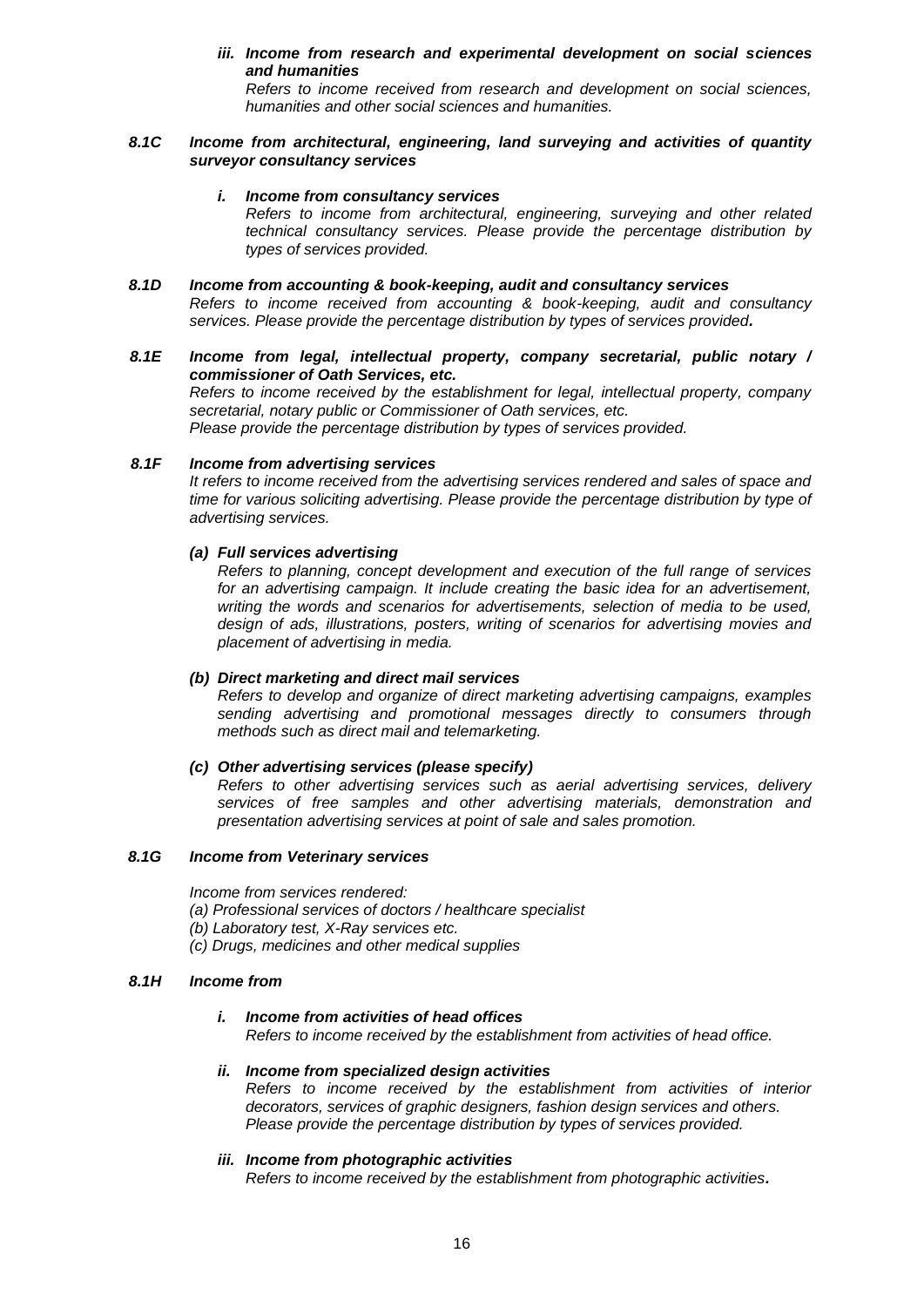- *iv. Income from other professional, scientific and technical activities Refers to income received by the establishment from translation and interpretation activities, business brokerage activities, security consulting, activities of consultants other than architecture, engineering and management consultants and others professional, scientific and technical activities. Please provide the percentage distribution by types of services provided.*
- *8.2 Values of sales (from goods / material purchases for resale without further processing) Refers to the value of sales of all goods sold in the same condition as purchased without undergoing further processing, whether the resale was at wholesale or retail.*

#### *8.3 Income from management services Refers to income received by the establishment for managing the activities or projects for other establishments.*

- *8.4 Commissions and brokerage received Refers to commissions and brokerage earned for selling goods or services on behalf of other establishments.*
- *8.5 Royalties, copyrights, licensing and franchise fees Refers to income received from royalties, copyrights, licensing and franchise fees received.*
- *8.6 Rental income received from: Refers to:*
	- *(a) Land*

*Refers to income received for land use based on rent or lease.*

#### *(b) Residential building*

*Refers to income received as a rental from this establishment's residential building / premises to another establishment.*

#### *(c) Non-residential building*

*Refers to income received as a rental from this establishment's non-residential building / premises to other establishments.*

#### *(d) Transport equipment*

*Income from renting transport without its operator.*

#### *(e) Machinery and equipment*

*Refers to all income received as a rental from machinery and equipment.*

- *(f) Furniture and fittings Income received from renting furniture.*
- *(g) Others*

*The rental income other than those mentioned above.*

*8.7 Non-operating income*

*Refers to*

# *(a) Subsidies:*

#### *(i) Subsidies on salaries and wages*

*Income derived from subsidies on salaries and wages received either from the Government, Statutory Bodies, Non-Governmental Organizations or corporate sponsorships.*

### *(ii) Subsidies on products*

*Income derived from subsidies on products received either from the Government, Statutory Bodies, Non-Governmental Organizations or corporate sponsorships.*

#### *(iii) Subsidies on production*

*Income derived from subsidies on withdrawals received either from the Government, Statutory Bodies, Non-Governmental Organizations or corporate sponsorships.*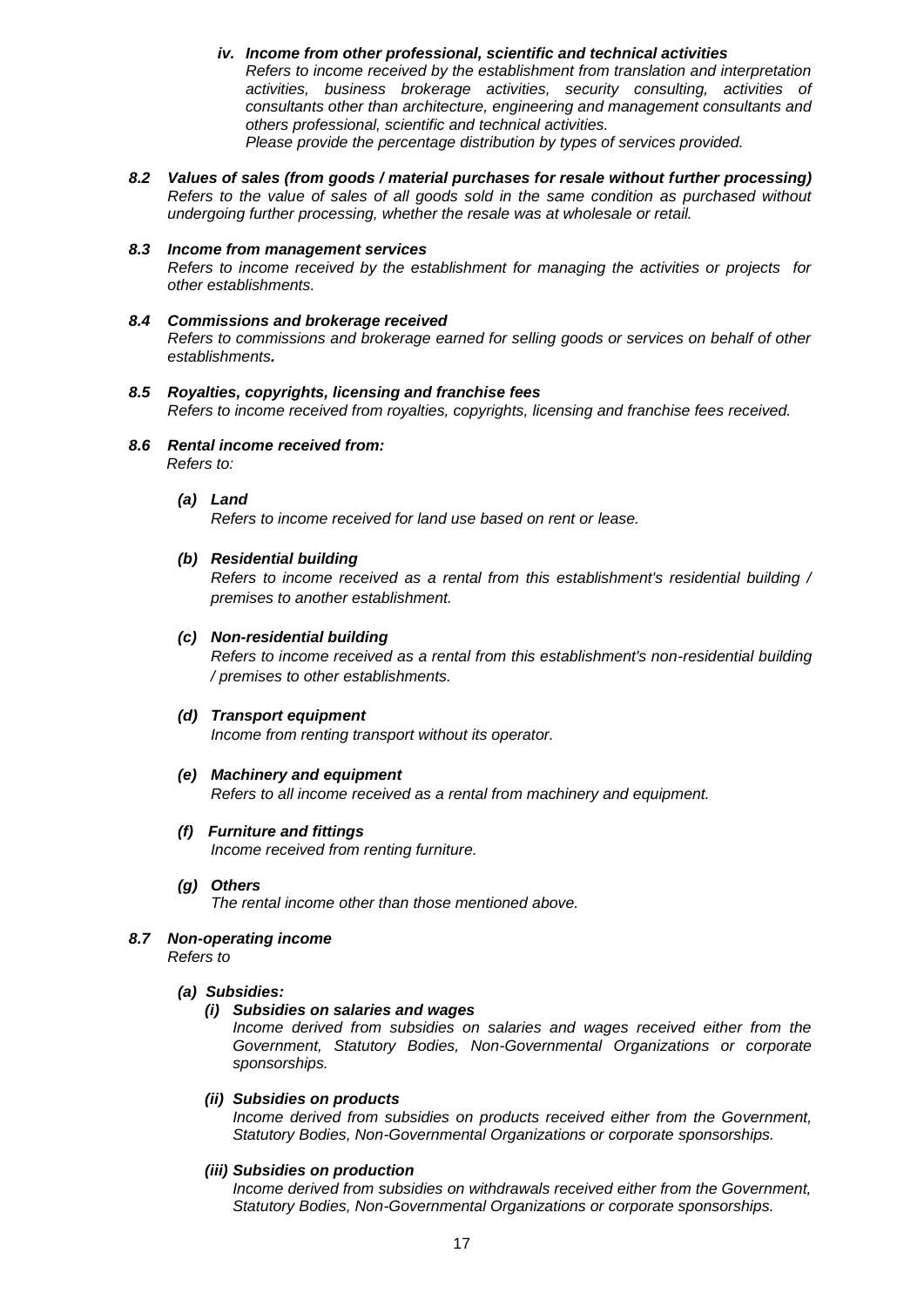- *(b) Claims and compensation received Income derived from claims and compensation received*
- *(c) Bad debts recovered Income derived from bad debts recovered*
- *(d) Income from interest Income derived from income from interest*
- *(e) Income from dividend Income derived from income from dividend*
- *(f) Gain from sales / revaluation of assets Income derived from gain from sales / revaluation of assets*
- *(g) Gain from foreign exchange / financial assets Income derived from gain from foreign exchange / financial assets*
- *(h) Remittances, gifts or grant received Income derived from remittances, gifts or grant received from the Government, Statutory Bodies, Non -Governmental Organizations or corporate sponsorships.*
- *(i) Others non-operating income (please specify)*

### *8.8 Income from e-sports activity*

*Please indicate if this establishment have income from e-sports activity. Is 'Yes', please state the total income in this e-sports activity*

*Electronic sports (also known as e-sports) is a form of competition using video games. esports often takes the form of organised, multiplayer video game competitions, particularly between professional players, either individually or as teams. Unlike traditional sports like football and badminton, e-sports players are competing virtually via gaming platforms such as personal computer, console, and mobile instead*

### *8.9 Others operating income*

*Please specify others operating income earned from other than those mentioned above, if any.*

#### *8.10 Total income Please total up item 8.1 to 8.9.*

# *8.11 Capital transfers received*

*Refers to a transaction in which one institutional unit transfers a financial asset or fixed asset to another unit without receiving any goods, services or assets.*

# *8.12 Grand Total*

*Please total up item 8.10 to 8.11.*

#### *Question 9: Expenditure*

*The data reported for this Question should be based on the Profit & Loss Account / Financial Statement and other supporting documents for reference year 2021. Please provide the best estimates if the account is not ready or finalised.*

#### *9.1 Value of other supplies consumed*

#### *(a) Packaging materials and containers*

*Refers to expenditure on packing materials and containers used during the reference year.*

- *(b) Materials used for repairs and maintenance Refers to the value paid for materials used for repairs and maintenance carried out for other establishment.*
- *(c) Stationery and office supplies Refers to expenditure for stationery and office supplies consumed.*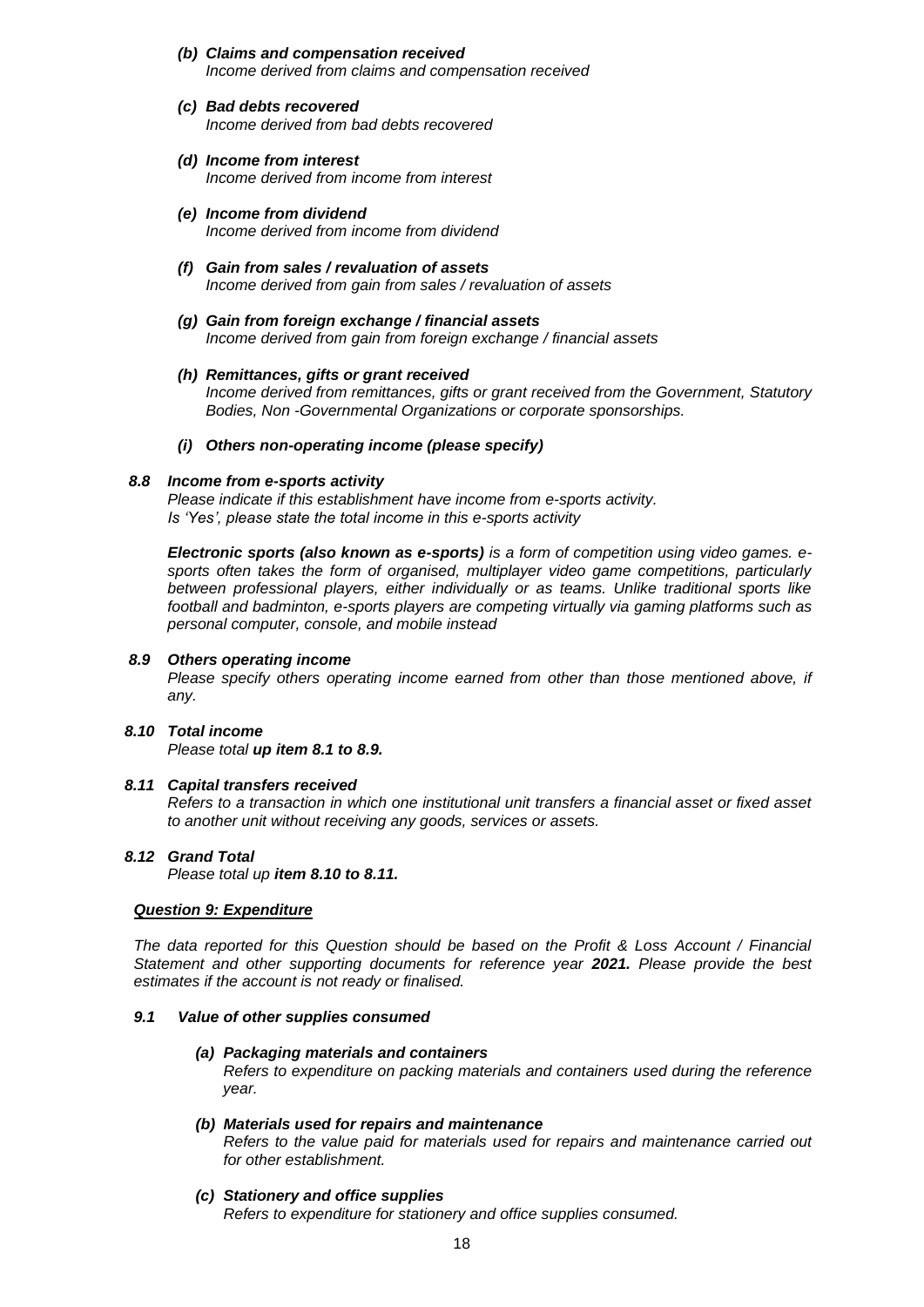*(d) Others* 

*Please provide the expenditure of other supplies if any.*

#### *9.2 Value of drugs, medicines and medical supplies consumed: (Veterinary Services only)*

#### *(a) Drugs and medicines*

*Please provide the value of drugs and medicines consumed.*

#### *(b) Other medical supplies consumed*

*Please provide the value of other medical supplies consumed.*

# *9.3 Cost of advertising (includes production cost, media billing, raw materials, etc.) (Advertising Services only)*

*Please provide costs for all goods/materials and supplies owned by this establishment, which have been consumed during the reference year to produce the output of this establishment. Materials consumed in the production of fixed assets for the establishments" own use should also be included.*

### *9.4 Cost of printing*

*Refers to payment for printing services provided by other establishments such as poster, label, tickets etc.*

### *9.5 Water purchased*

*Refers to charges for water consumption. If the charges for electricity and water consumed are combined together in the account, please provide an estimate for water consumed.*

### *9.6 Electricity purchased*

*Refers to charges for electricity consumed. If the charges for water and electricity purchased are combined together in the account, please provide an estimate for electricity consumed.*

# *9.7 Fuels, lubricants and gas*

*Refers to the purchase of fuels (example diesel oil, petrol, furnace oil, fuel oil), lubricants (example lubricating oil, grease) and gas (example liquefied petroleum gas, natural gas, natural gas for vehicle) consumed.*

### *9.8 Cost of goods sold (goods / materials purchased for resale without undergoing further processing)*

*Report the cost of goods sold in the same condition as purchased without undergoing further processing according to whether the resale was at wholesale or retail.*

### *9.9 Payments for current repairs and maintenance work done by others on this establishment's fixed assets*

*Refers to the total of repairs and routine maintenance work done by others on the establishment's fixed assets such as buildings, transport equipment, machinery, furniture & fittings and computer. However, major repairs of capital in nature should be reported in column (0413) in Question 4 as capital expenditure and value of assets.* 

#### *9.10 Research and development expenditure*

*Refers to expenditure incurred on Research and Development (R&D) activities. R&D is the systematic study of new processes, techniques and applications & products.*

# *(a) In-house*

*The percentage of expenses incurred by the establishment itself for the purposes of research and development.*

### *(b) Outsource*

*The percentage of expenses paid to other establishment for the purposes of research and development*

*9.11 Payment for data processing and other services related to information technology Refers to payment for services related to data processing and tabulation (data capture and data transfer from various medium).*

### *9.12 Telecommunication fees (e.g. telephone, internet etc.)*

*Refers to fees for telecommunication services encompass telephone, telegram, cable*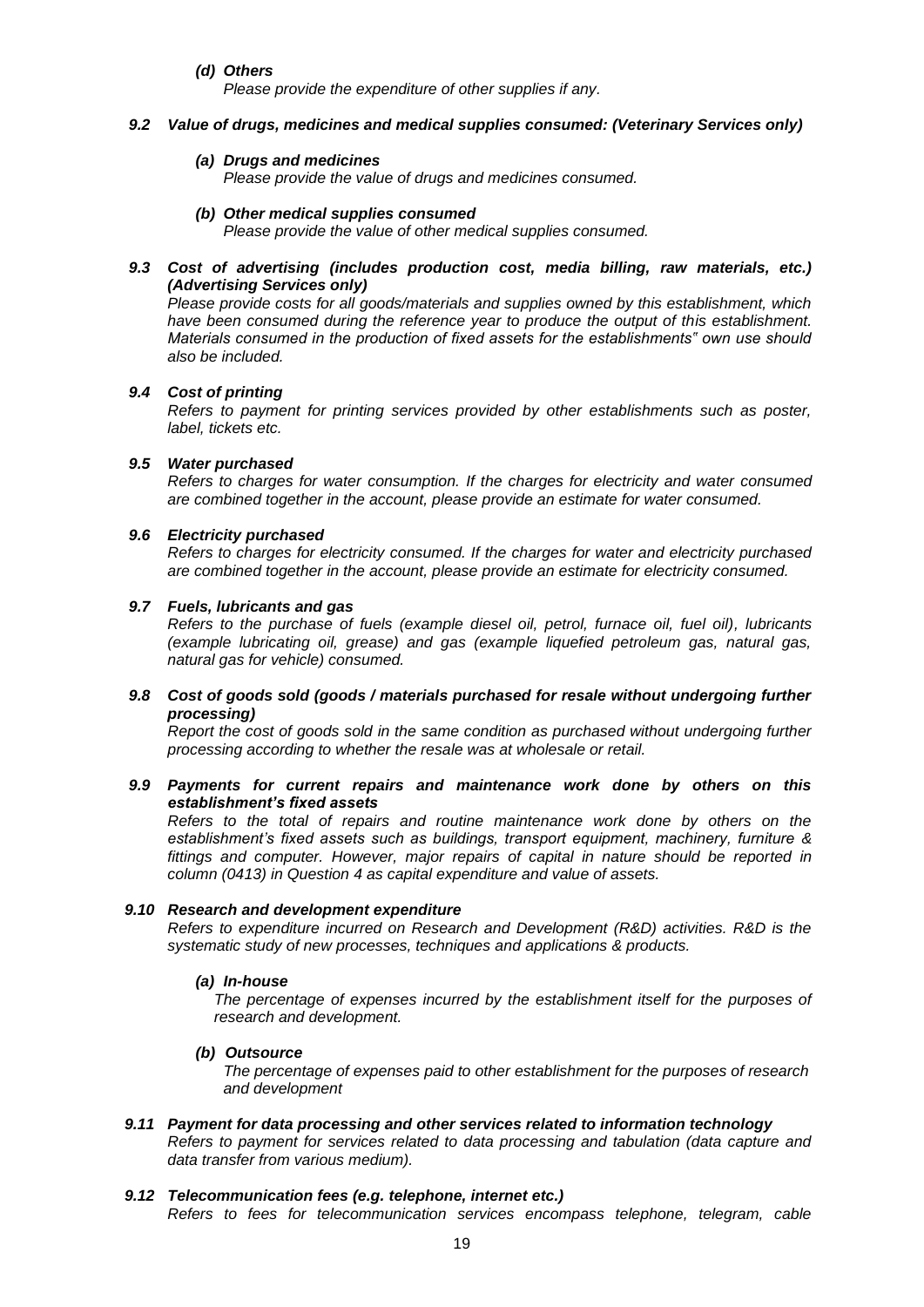*broadcasting, satellite, electronic mail and internet.*

#### *9.13 Interest paid*

*Refers to annual interest paid on loans taken by this establishment from financial institutions.*

#### *9.14 Advertising and promotion*

*Refers to payments for advertisement or promotion of goods, services and name of your company or business through media such as newspaper, television, radio, internet or other media, whether locally or overseas.*

#### *9.15 Payment for security services*

*Refers to payments for security services such as escort police for the transfer of explosives and security guard services to withdraw money from banks.*

#### *9.16 Payment for other professional services*

*Refers to fees for professional services provided by architectural, engineering, surveyor and other consultancy firm etc.*

#### *9.17 Commission and agency fees*

*Refers to commission and fees paid to other establishments or individuals or agents for selling goods or providing services on behalf of the establishment.*

#### *9.18 Purchase of transport services*

*Payment for purchases of transport services with driver.*

*9.19 Travelling expenses (include both local and overseas travelling, petrol / diesel bills and parking fees for own vehicles)*

*Refers to expenses incurred by the establishment for performing official duties outside the office such as travelling, lodging, food, petrol / diesel bills, parking fees and other related expenses.*

#### *9.20 Accounting, secretarial and audit fees*

*Refers to fees of accounting, auditing, tax related and secretarial duties services performed by accounting, secretarial and audit establishments.*

### *9.21 Legal fees*

*Refers to fees for legal services.*

#### *9.22 Management fees*

*Refers to fees for management services provided by other establishments or individuals for planning management, organisation and cost projecting and human resource.*

#### *9.23 Entertainment expenses*

*Refers to expenses for the entertainment of business clients by the establishment.*

#### *9.24 Postage (include courier services)*

*Refers to charges for postal services encompass the pick-up, transport and delivery of letters, newspaper, periodicals magazines and other printed matters, and parcels. Also included are mail box rental services.*

#### *9.25 Bank charges*

*Refers to bank charges for financial services provided by financial institution. (e.g. payments for cheque books, bank drafts, letters of credit, bankers' acceptance and commissions and fees related to transactions in securities).*

#### *9.26 Rental payments*

*Refers to rent or leasing on land and also rental payments on operational leasing of building / premises, machinery and equipment, transport equipment and other assets.*

#### *9.27 Current depreciation on fixed assets*

*Refers to the amount reported for the reference period as in Question 4 in field 041699.*

#### *9.28 Royalties paid to*

*Refers to royalties paid including license fees for good and services used of patents, copyrights, trademarks, franchises etc. based on licensing agreements.*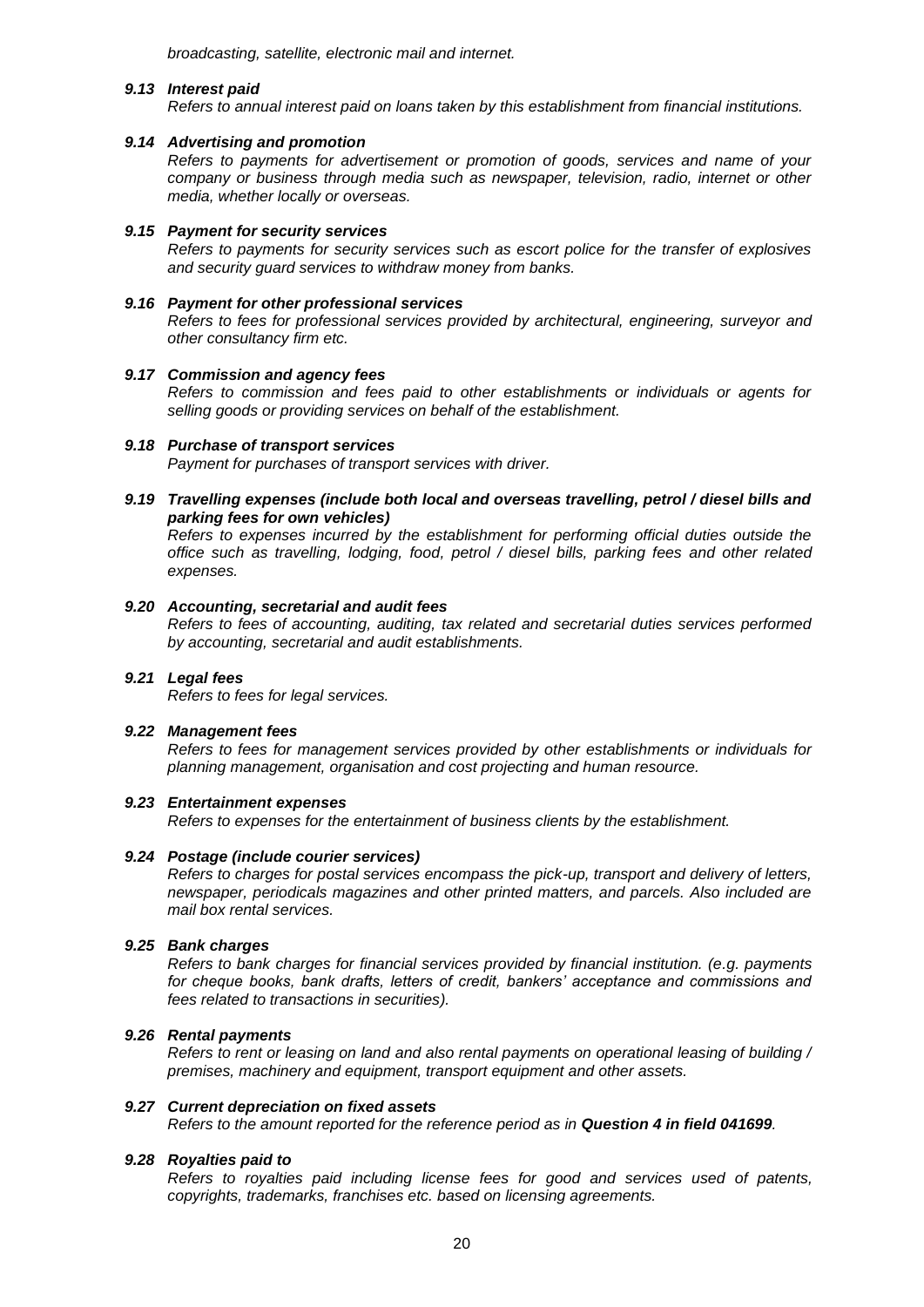- *(a) Government / Statutory Bodies Please specify the type of royalties.*
- *(b) Non-government organisations / corporate sponsorship Please specify the type of royalties.*

# *9.29 Amount paid for work sub-contracted to others*

*Refers to the amount of payment for work contracted to another party.*

#### *9.30 Indirect taxes and government licence Other taxes on production*

# *(a) Assessment (on land and buildings) and quit rent*

*Refers to assessments on land and building collected by the local authorities such as City Hall, Municipal Council and quit rent by the District Land and Mines Office.*

*(b) Road tax*

*Refers to road tax collected by the Road Transport Department for motor vehicles.*

- *(c) Business registration fees, driving license, stamp duties, etc. Refers to business registration fees includes co-operative for Companies Commission of Malaysia (CCM).*
- *(d) Service tax or sales tax Refer to the tax charged for the services or sales*

### *9.31 Insurance premium except workers' compensation insurance*

*Refers to premium paid for risk protection e.g. insurance on fire and transport equipment.*

### *9.32 Non-operating expenditures*

*Refers to the indirect expenditure incurred by the establishment including foreign exchange losses, losses on sales, bad debts written-off and current transfers.*

- *(a) Losses from foreign exchange / financial assets*
- *(b) Losses from sales / revaluation of assets*
- *(c) Bad debts written-off*
- *(d) Current transfers such as remittances, gifts, donations, fine, etc.*
- *(e) Others non-operating expenditure (please specify)*

# *9.33 Expenditure in e-sports activity*

*Please indicate if this establishment have expenditure in e-sports activity. Is 'Yes', please state the total expenditure in this e-sports activity*

*Electronic sports (also known as e-sports) is a form of competition using video games. esports often takes the form of organised, multiplayer video game competitions, particularly between professional players, either individually or as teams. Unlike traditional sports like football and badminton, e-sports players are competing virtually via gaming platforms such as personal computer, console, and mobile instead.*

#### *9.34 Others operating expenditure (please specify) Please specify other expenses not reported above (if any)*

#### *9.35 Employment costs*

#### *(a) Salaries and wages paid*

*Refers to the amount reported for the reference period as in the Question 5C (Total annual salaries & wages male) and Question 5D (Total annual salaries & wages female).*

*(b) Payment of gratuity, retirement / retrenchment benefits to employees*

*Refers to payments paid by employers to employees upon retirement or being retrenched.*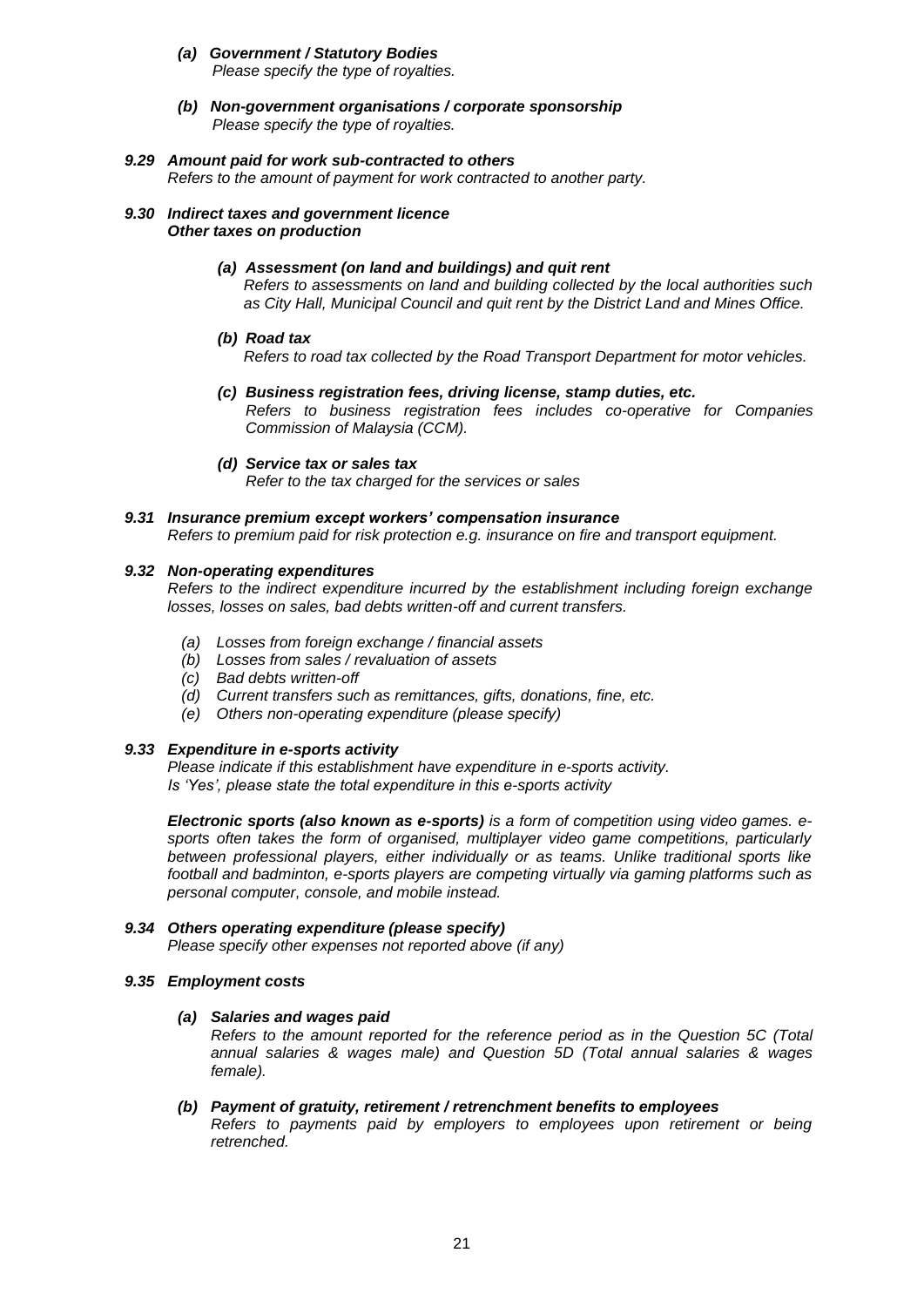#### *(c) Payment in kind to paid employees*

- *(i) Free medical attention Refers to value fees for medical treatment to your employees.*
- *(ii) Others (e.g. free food, free accommodation etc). Refers to value of food and accommodation etc. provided (free) by the establishment to your employees.*

#### *(d) Employer's contribution to provident funds, social security schemes, pensions and welfare schemes*

*(i) Employees Provident Funds (EPF) Refers to employers' contribution paid by the establishment to EPF.*

### *(ii) Other Provident Funds*

*Refers to employers' contribution paid by the establishment to provident funds other than those organised and managed by the government. E.g. Co-operative*

- *(iii) Social Security Organisation (SOCSO) Refers to employers' contribution paid by the establishment to SOCSO.*
- *(iv) Private social security schemes (e.g. workers' compensation insurance) Refers to employers' contribution by the establishment to social security schemes other than those managed by the government such as workman compensation.*
- *(v) Gratuity benefits schemes, retirement / retrenchment Refers to employers' contribution to retirement or retrenchment schemes other than those managed by the government.*
- *(e) Fees paid to non-working directors for their attendance at Board of Directors' meetings*

*Refers to the payment by the establishment to non-working directors for their attendance at Board Meetings.*

#### *(f) Value of free wearing apparel provided*

*Refers to value of free wearing apparel provided to employees such as uniforms, overalls and office attire.*

# *(g) Staff training cost*

*Refers to training cost, workshop and seminar funded by the employers, either locally or overseas.*

#### *(h) Cost of transport workers (to and from workplace)*

*Refers to cost of transportation of workers to and from work place undertaken by your establishment such as factory bus services.*

#### *(i) Levy on labours*

*Refers to charges paid in the reference year by the employer of foreign workers to the government. The levy was RM410 for domestic helper, plantation workers RM640, construction, manufacturing and services sector RM1,850.*

### *(j) Expenses on share-based payment to employees (including shares & stock options)*

*Refers to the amount of expenses incurred from share -based payment transactions for employee performance shares or stock options, offered by companies to employees who work as part of their remuneration package.*

# *(k) Other labour costs (please specify)*

*Please provide other cost if any.*

#### *9.36 Payment to other establishment for providing workers*

*Refers to the payments made to other establishment for providing workers for the purpose of obtaining service.*

*9.37 Total expenditure Please total up item 9.1 to 9.36.*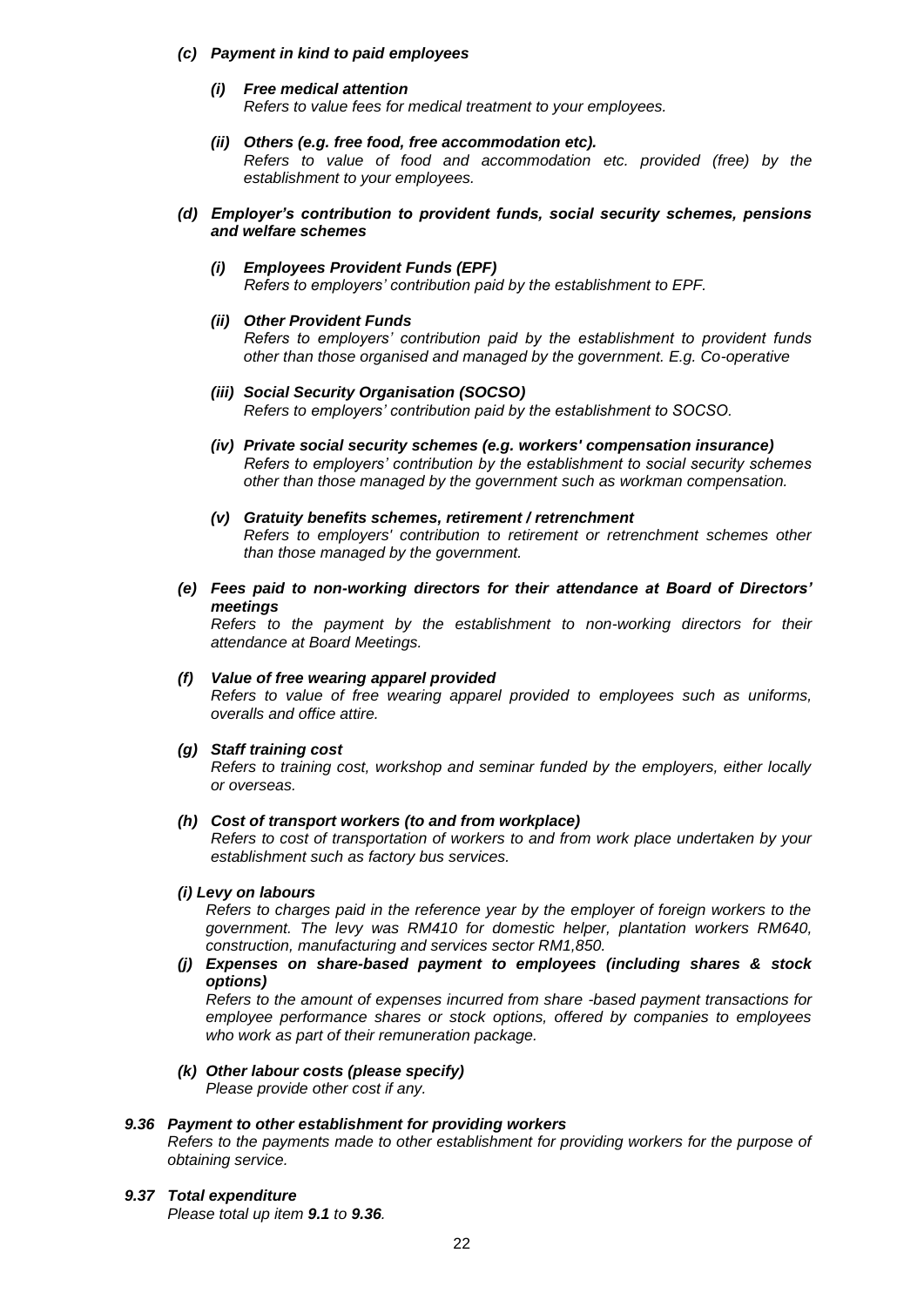#### *9.38 Capital transfer made*

#### *9.39 Financial lease charges*

*Refers to total payment made for renting or leasing of asset in view of owning the assets ultimately.*

#### *9.40 Dividend payable*

*Refers to income from the ownership of shares and is payable to the shareholders.*

#### *9.41 Direct taxes paid (e.g. company tax and stamp duties)*

*Refers to taxes paid by the establishment to the Inland Revenue Board during the reference year. Stamp duties for agreement or contract documents and entertainment duties for entertainment business activities are also included in this category.*

#### *. 9.42 Grand total*

*Please total up item 9.37 to 9.41.*

#### *Question 10: Value of Stocks*

*Please report the value of opening and closing stock by the type of stocks, owned or controlled by the establishment irrespective of where they are stored. This item is not required to be reported if the value of the stock is not recorded in the accounts.*

#### *Question 11: Profit / Loss Before Tax*

- *11.1 Please report net profit or loss before tax for the current year (2022) and previous year (2021) as reported in Profit & Loss Account.*
- *11.2 If there is any change in activity or difference in the profit / loss (> or <30%) as compared to the previous year, please mark the reasons below:*

#### *(a) Business model change*

*Changes in the model business as a result of changes in strategies or processes that exist in establishments used in the past. Change is also a transformation designed to be a new organisation.*

#### *(b) Currency exchange rate impact*

*Considering the effects of currency exchange fluctuations into other currencies. For example, the exchange rate of Ringgit Malaysia can be converted into dollars in the market.*

# *(c) Price changes in goods sold or services rendered*

*Changes in current price or quantity of goods sold or services rendered.*

#### *(d) Contracting out*

*A contractual agreement to pay other entity to perform the work of the establishment.*

# *(e) Organisation change*

*The process of changing strategies, procedures, technology and culture within the organisation.*

#### *(f) Changes in the cost of labour or raw materials*

*Changes in the amount of salary paid as well as the change in the total cost of all components in stocks that have not been utilised in the work in progress or the finished product.*

#### *(g) Natural disaster*

*Natural occurrences such as floods, landslides or earthquakes cause severe damage.*

#### *(h) Recession*

*A period of economic downturn caused a decline in trade and industry activity.*

#### *(i) Product change*

*Exchange to a new product from existing ones.*

#### *(j) Sold business units*

*Businesses sold for loss / profit.*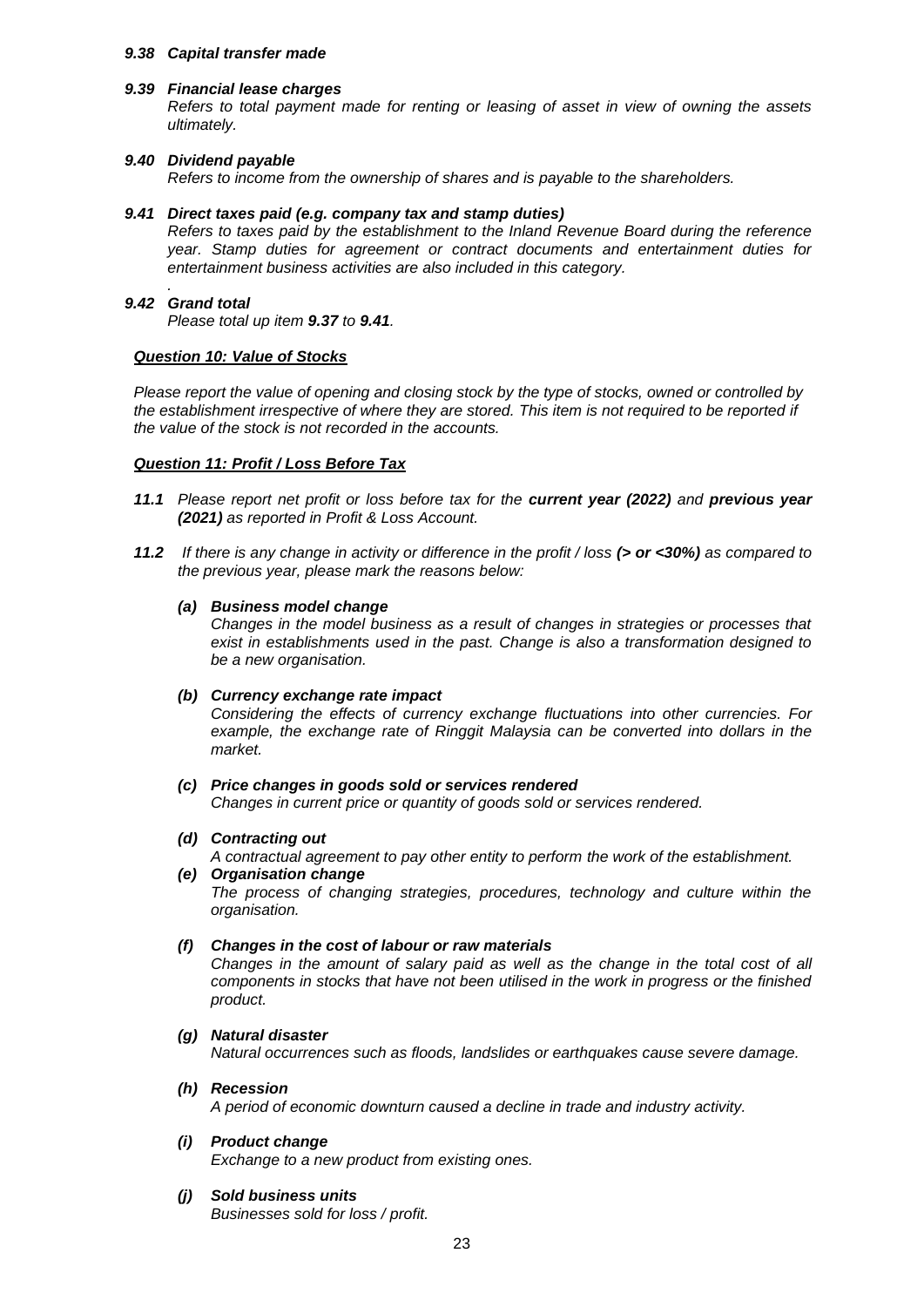*(k) Expansion*

*Refer to opening a new branch in different locations and keeping the business in the same location.*

- *(l) New / lost contract Acceptance of new contract / lost in business.*
- *(m) Factory / premise closures Discontinue operation in factory / premise.*
- *(n) Acquisition of business units Recruitment of business units and interests of becoming a new business.*
- *(o) Strike or blockade The commotion organised by workers or associations as a protest.*
- *(p) Change toward automation Automation is the use of technology (machines or information technology) to reduce the involvement of manpower in the production process.*
- *(q) Others*

 *Please specify.*

### *Question 12: Additional Information on Headquarters / Branches*

- *12.1 If your establishment is a branch, please state the Headquarters name and address.*
- *12.2 If your establishment is the Headquarters, please state the number of branches with total sales value accordingly. Total value must be equal to the sum of 8.1 on page 17-23 under Question 8.*

### *Question 13: Sources of Drugs & Medicines and Other Medical Supplies Consumed*

*Please state the sources of drugs & medicines and other medical supplies consumed whether imported or locally manufactured.*

# *Question 14: Type Of Organisation*

*Not applicable and proceed to question 15*

#### *Question 15: Water, Lubricants, Fuels and Electricity Consumed*

#### *15.1 Water*

*The quantity and value of water consumed during the reference year should be reported in this item.* 

#### *15.1.1 Water purchased*

*Refers to the value and quantity of water purchased.*

#### *15.1.2 Water abstracted*

*Refers to amount of water that is removed from any source, either permanently or temporarily in a given period of time.*

*Please specify the percentage of water abstracted by source*

- *(i) Surface water (e.g. River, Dam, Lake)*
- *(ii) Ground water*
- *(iii) Sea water*

# *(a) Water abstracted for own use*

*Water abstracted for own use from surface water, groundwater and seawater sources for the purpose of operational and sanitary activities*

*(b) Water abstracted for sale / distribution Water abstracted from surface water, groundwater and treated sea water*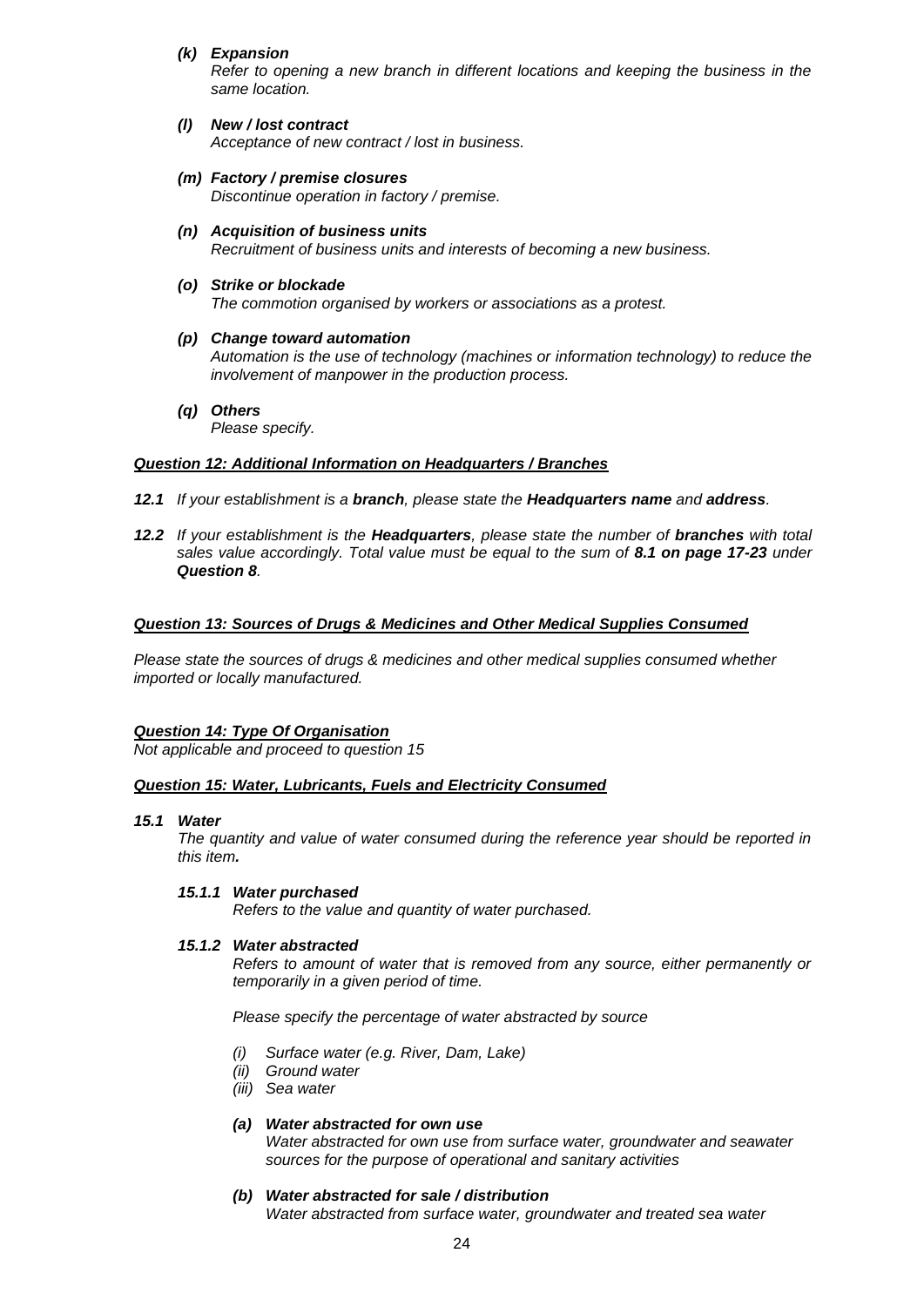*sources to be sold to other establishments (abstraction for distribution)*

#### *15.1.3 Reused water*

*Refers to the produced wastewater that is not discharged to sewer system. It will be supplied to other users / establishments for further use with or without prior treatment. It is also commonly referred to as reused water.*

#### *15.1.4 Water incorporated into product (e.g. beverages, food, etc,)*

*Refers to the quantity of water incorporated into product produced by an establishment, usually the manufacturing industry. (e.g., use of water in the manufacture of beverages)*

### *15.1.5 Waste water discharged / removal*

*Refers to the estimated quantity of water that is no longer needed / water released. Wastewater can be supplied to a sewerage facility (wastewater to the sewer) or discharged directly into the environment through surface water, groundwater and sea.*

### *15.2 Lubricants*

*The quantity and value lubricants consumed during the reference year are to be reported in this item.*

### *15.3 Fuels*

*The quantity and value of fuels consumed by type during the reference year are to be reported in this item. The quantity and value of petrol, diesel and other fuels used for vehicles and machinery are to be included.*

### *15.4 Electricity*

### *15.4.1 Electricity purchased*

*The quantity and value electricity purchased during the reference year are to be reported in this item.*

### *15.4.2 Electricity generated*

*The quantity and value of electricity generated during the reference year are to be reported in this item. Quantity and value of hydropower, solar, biomass, biogas and other electricity generated.*

#### *15.4.3 If the question 15.4.2 are filled, please specify the percentage for own use*

#### *15.5 Total*

*Please total up item 15.1 to 15.4.*

#### *Question 16: Sources of Materials Consumed*

*Refers to the value of materials and packing materials, which were acquired from local or import sources.*

*16.1 Please indicate the percentage of local manufactured materials consumed by 16 states / regions in Malaysia.*

# *SECTION A – Digital Economic Module*

#### *Part 1: Usage of Information and Communication Technology (ICT)*

#### *A1 Please report the use of computers by the establishment during the reporting period.*

*Computer refers to personal computer, portable computer, laptop, tablet and other portable devices such as smart phone.*

# *A2 Percentage of persons engaged using a computer at work.*

*Number of persons engaged using a computer at work* | X 100

 *Total number of persons engaged*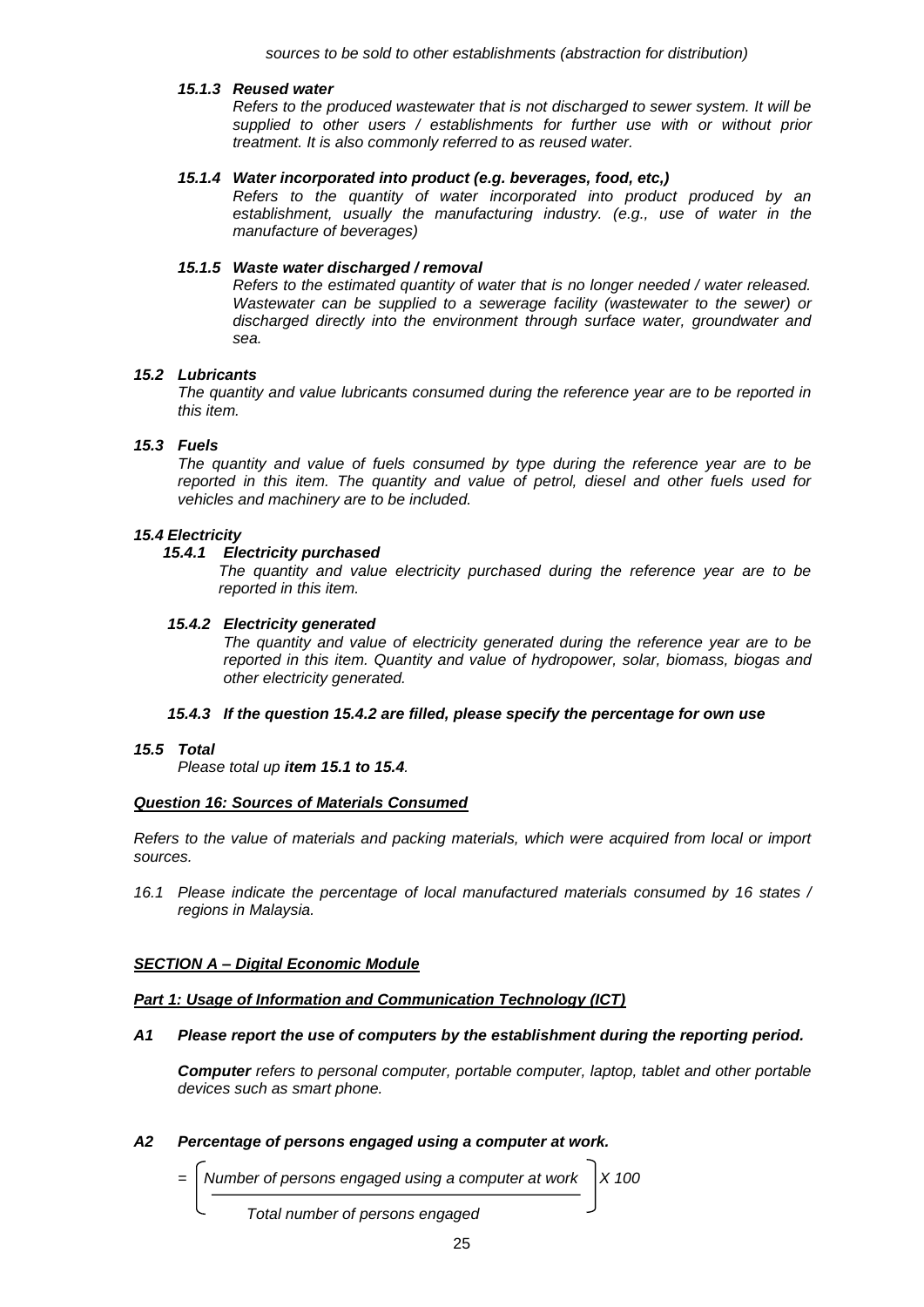*Persons engaged include working proprietors, active business partners, unpaid family workers, short term employees, casual employees and all employees of the establishment who worked in the establishment.*

#### *A3 Please report use of the internet in establishment during the reporting period.*

*Internet refers to worldwide public computer network. It provides access to multiple communication services including the World Wide Web (WWW), e-mail, news, entertainment, data files etc.*

### *A4 Percentage of persons engaged using the internet at work.*



*Persons engaged include working proprietors, active business partners, unpaid family workers, short term employees, casual employees and all employees of the establishment who worked in the establishment.*

### *A5 Please report the use of fixed broadband to access / internet connection used by establishment during the reporting period.*

*Fixed broadband refers to technologies of high-speed internet access services to homes and commercial premises provided by fixed network operators.* 

#### *A6 Please report the use of mobile broadband to access / internet connection used by establishment during the reporting period.*

*Mobile broadband refers to technologies of high-speed wireless internet access services provided by mobile network operators.*

#### *A7 Please report the access / internet connection used by establishment.*

#### *(a) Intranet*

*Refers to the internal communications network using internet protocols and allowing communication within the organisation. Intranet is a private network that provides services similar to internet services, such as World Wide Web (WWW), File Transfer Protocol (FTP), e-mail and etc. within organisation. It is not necessarily connected to the internet.*

#### *(b) Extranet*

*Refers to a closed network that uses internet protocols to secure the sharing of business information with suppliers, vendors, customers or other business partners. It also can be part of a personal website business, where business partners can navigate after being confirmed in the login page. It is the extension of intranet of one organisation to the networks of selected organisations, customers, suppliers and mobile workers etc. in order for these parties to access the organisation's private data and applications.*

### *(c) Local Area Network (LAN)*

*LAN is a data communication network (usually 100 Mbps) that connects personal computers, workstations and other devices into a limited area (such as a single building or campus within 1 km radius).*

#### *(d) Wireless Local Area Network (WLAN)*

*WLAN is a type of local area network that uses high frequency radio waves rather than wires to communicate between network-enabled devices.*

#### *(e) Wide Area Network (WAN)*

WAN is a network that connects computers and associated devices within a wide *geographic area, such as a region or country.*

*(f) Others*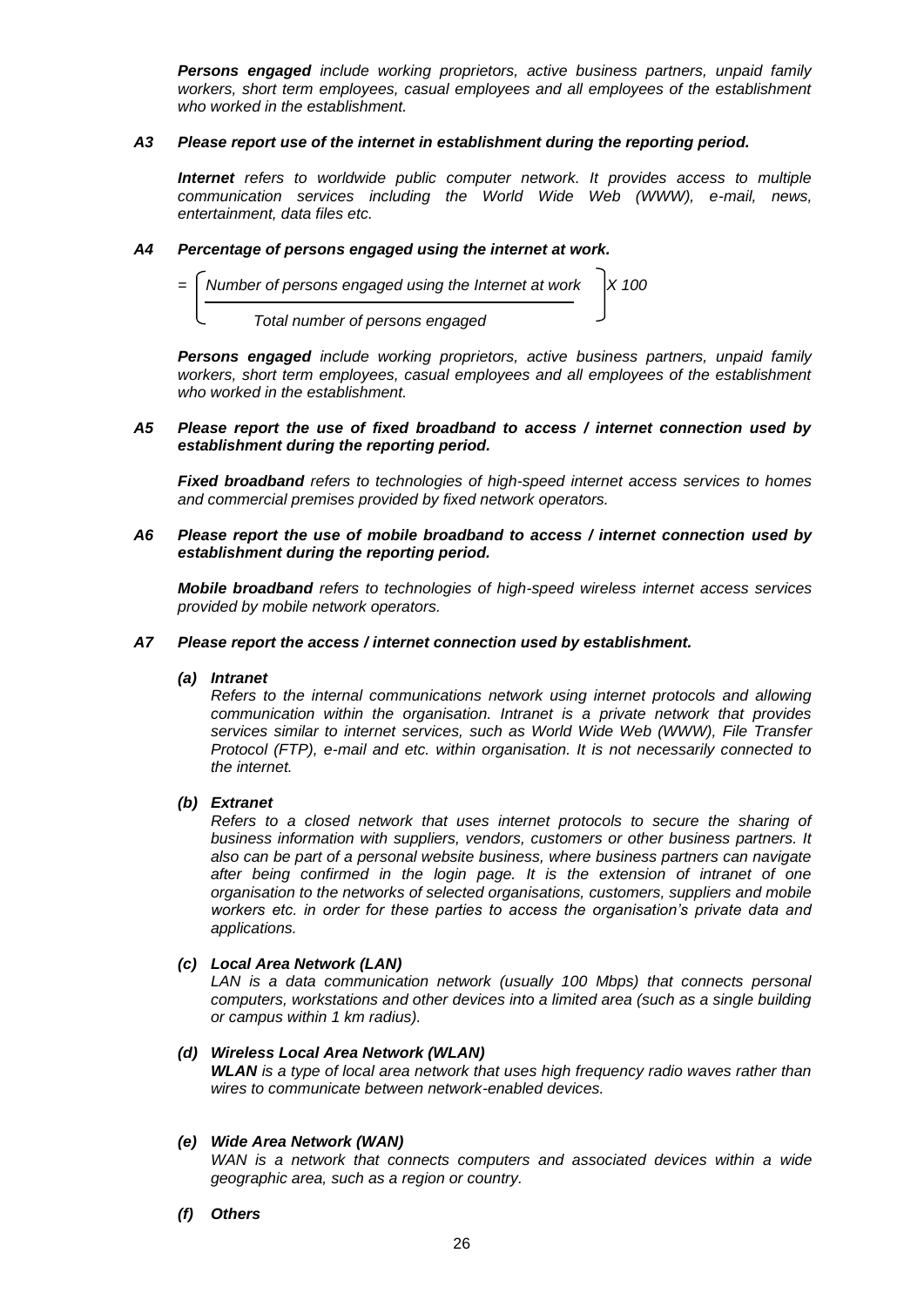#### *A8 Use of Web presence during the reporting period.*

*Web presence refers to web page, home page or presence on another entity's website (including a related business). Excluding any entry in the online directory at any other site where the business does not have control over the content of the webpage.*

#### *A9 Please specify the purpose of use the internet for this establishment during the reporting period.*

*Please mark the purpose of using the internet for this establishment. Use of the internet for personal purpose is excluded.*

- *(a) Sending or receiving email*
- *(b) Telephoning over the internet (e.g. Skype, WhatsApp Call)*
- *(c) Posting information or instant messaging*
- *(d) Getting information about goods or services*
- *(e) Getting information from government organisations*
- *(f) Liaise with government organisations (includes downloading / requesting forms, making online payments)*
- *(g) Internet banking*
- *(h) Accessing other financial services (e.g. purchases of insurance)*
- *(i) Providing customer service*
- *(j) Delivering online products (refers to products delivered via the internet in digital form, e.g., reports, software, computer games and other online services such as computer related services or information services)*
- *(k) Internal or external vacant information*
- *(l) Staff training (e.g.: e-learning applications available on an intranet or website)*
- *(m) Others*

#### *A10 Please indicate the adoption of digital technologies used at this establishment.*

- *(a) A website refers to a collection of related web pages, including multimedia content, typically identified with a common domain name, and published on at least one web server.*
- *(b) Social media refers to those that have user profile, an account or a user license depending on the requirements and the type of social media (e.g. Facebook, Instagram, Twitter, YouTube).*
- *(c) Mobile internet and technologies refer to activities where technology, platforms, business models and internet applications are combined with mobile communication technology (e.g., mobile IT equipment, Global Positioning System (GPS) equipment, wireless debit / credit payment terminals).*
- *(d) Cloud computing refers to the delivery of computing resources (hardware and software) by the service provider over the internet to a user. This delivery or provision is described as a "service" because the user merely "rent" the computing resources rather than actually acquiring them. It provides shared computing resources to achieve economies of scale similar to a public utility (like the electricity grid).*
- *(e) Data analytics refers to a data evaluation process that is useful for drawing conclusions from existing information.*
- *(f) Management software refers to computer software that help in increasing the productivity of business management.*
- *(g) Online collaborative platform refers to the platform used by establishment to collaborate digitally.*
- *(h) Usage of internet and 5G technology necessity refers to a mobile internet connection technology that offers faster speeds and more stable connections on mobile devices.*
- *(i) Others (Please specify)*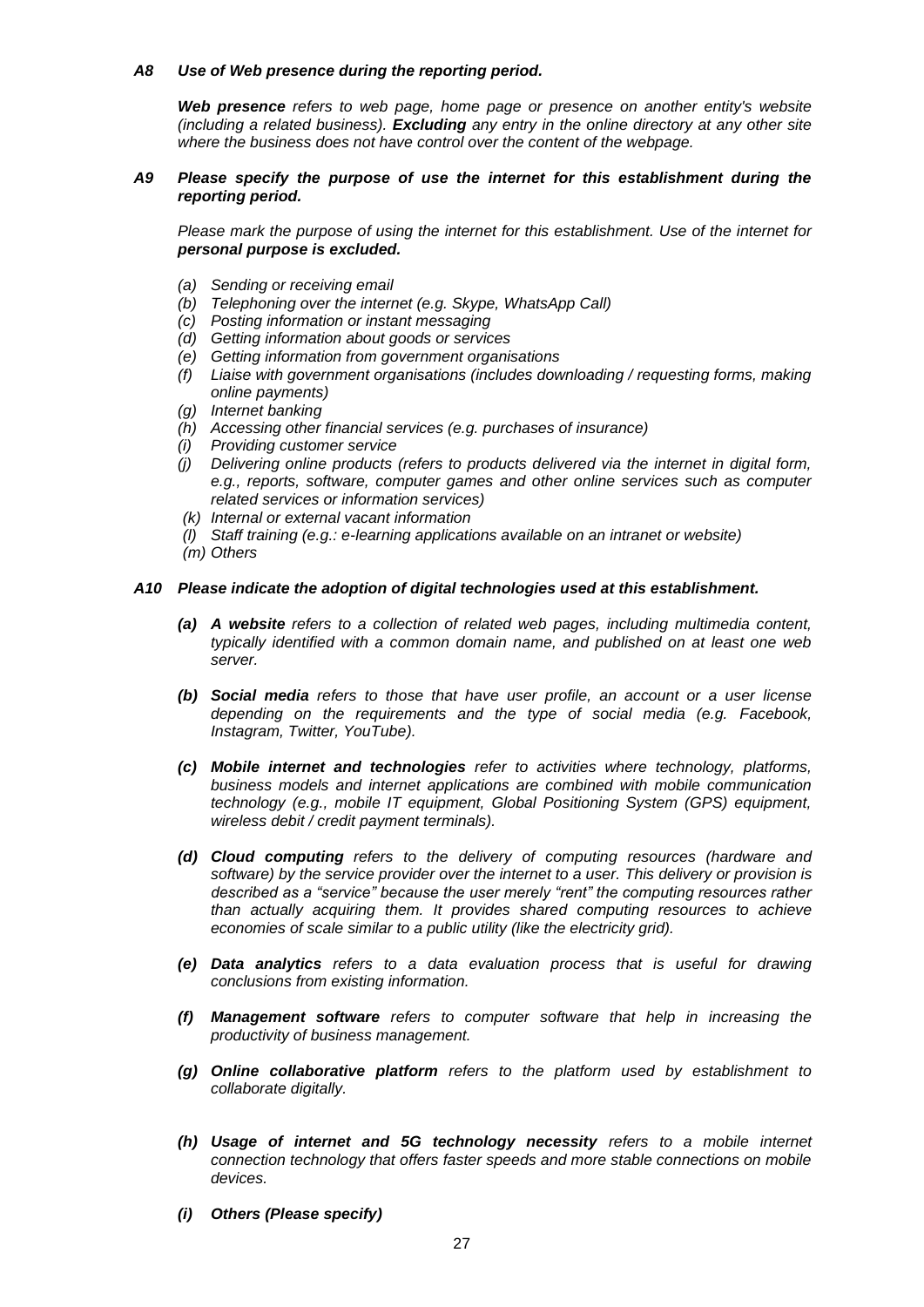- *(j) Not related*
- *A11 Please indicate whether this establishment has provided financial allocation to implement the digital technology transformation plan.*

### *Part 2: Online services and e-commerce transactions*

*Online services are a term which can be used for any kind of business or commercial transaction that includes sharing information across the internet. Commerce constitutes the exchange of products and services between businesses, groups and individuals and can be seen as one of the essential activities of any business.* 

*Electronic commerce focuses on the use of ICT to enable the external activities and relationships of the business with individuals, groups and other businesses.*

*E-commerce transactions is the sale or purchase of goods or services over the network computing / internet with designed method for the purpose of receive or make a booking (purchase or sale). The transaction is between businesses, households, individuals, governments and organisations of other public / private.* 

- *A12 Please mark whether this establishments involved in sales or purchase transactions using internet during the reporting period.*
- *A13 Please indicate the type of platform use by this establishments use for online transactions (sales / purchase).*
	- *(a) Social media refers to those that have user profile, an account or a user license depending on the requirements and the type of social media (e.g. Facebook, Instagram, Twitter, YouTube).*
	- *(b) A website refers to a collection of related web pages, including multimedia content, typically identified with a common domain name, and published on at least one web server.*
	- *(c) Online e-commerce marketplace refers to a type of e-commerce site where product or service information is provided by multiple third parties, whereas transactions are processed by the marketplace operator.*
	- *(d) Designated private network refers to a communications network within an organisation or among a group of designated organisations. (e.g.: Electronic Data Interchange (EDI)).*
		- *EDI is the computer to computer exchange of business information in a standard format. It reduces the paperwork involved in trading procedures and improves efficiency.*
	- *(e) Mobile Application refers to application (apps) that run on smartphones and other mobile devices. Mobile applications usually help users by connecting them to internet services more commonly accessed on desktop or notebook computers, or help them by making it easier to use the internet on portable devices. (e.g.: Grab app, Lazada app, Pop Meal app, Mudah app, Carousell app).*

### *A14 Please mark the method of payment that this establishment used for transactions using internet during the reporting period.*

- **(a)** *A payment gateway is a merchant service provided by an e-commerce application service provider that authorizes credit card or direct payments processing for e-commerce, online retailers or traditional business.*
- **(b)** *Cash on delivery is a type of transaction where the recipient pays at the time of delivery rather than using credit.*
- *A15 Please mark whether this establishment receive orders (make sales) for goods or services via the internet during the reporting period.*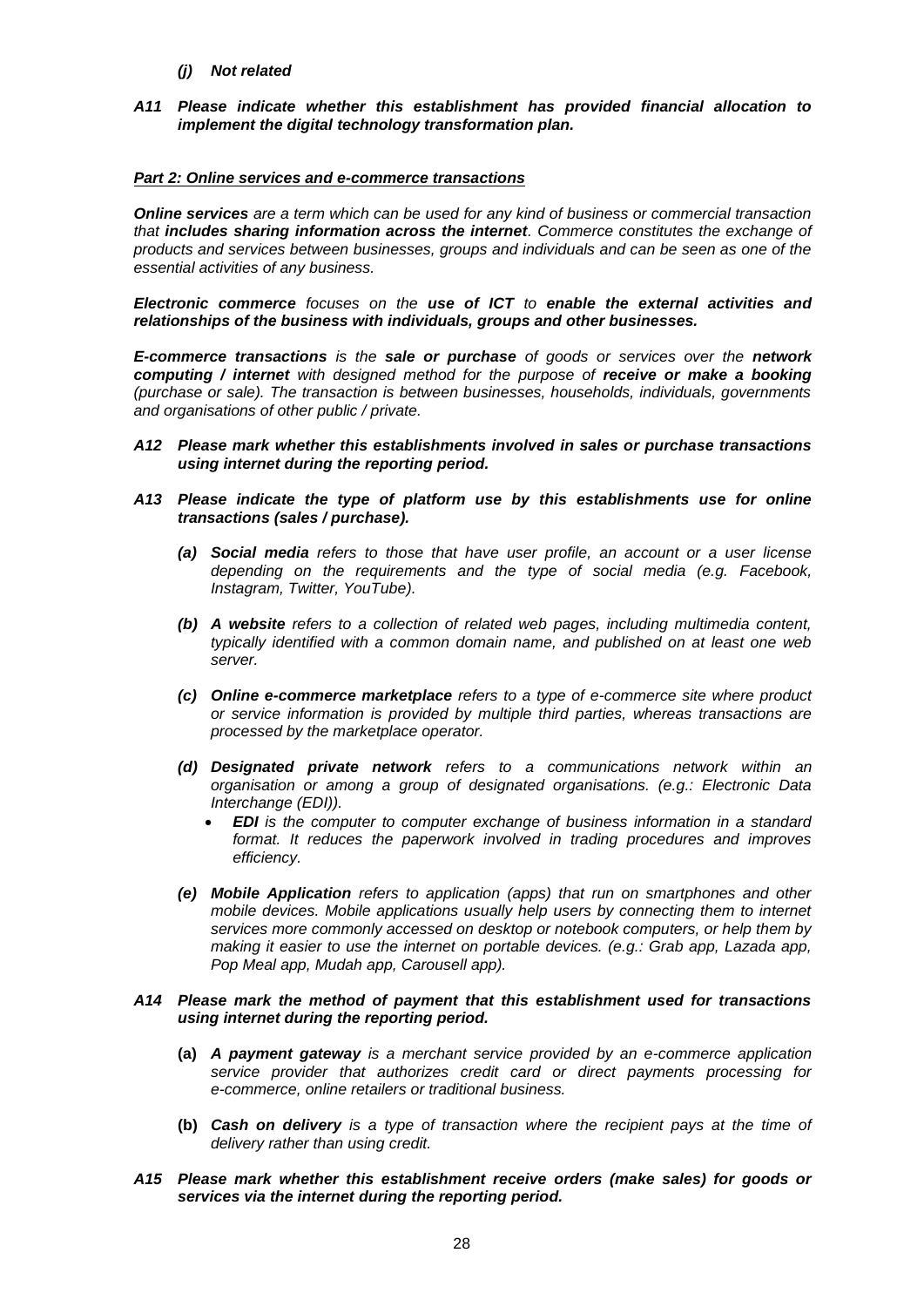### *A16 Please indicate an estimate of the percentage of total income that receive orders from sales of goods or services via e-commerce for reference year 2021.*

- *E-commerce income refers to value of e-commerce income transactions from services rendered and other transactions made during the reference year of 2021. It consists of operating and non-operating income and based on the Trading and Profit & Loss Account for the reference year.*
- *The percentage of e-commerce income transactions refers to the total value of online income transactions divided by the total income.*

### *A17 Please indicate the percentage of e-commerce income by platform of placing order:*

- *(a) Online ordering facility on the website of suppliers/vendors*
- *(b) Another website (online marketplace, e-commerce platform, agent's site etc.)*
- *(c) Electronic Commerce Transaction (e.g.: EDI and extranet)*
- *(d) Others (please specify)*

### *A18 Please indicate the percentage of e-commerce income by these categories:*

### *(a) Other business*

*Business to Business (B2B) is a commerce transaction between businesses. In this case, one business sells products or services to another business. For example, a manufacturer can sell to a wholesaler, or a wholesale can sell to a retailer.*

### *(b) Individual consumers*

*Business to Consumers (B2C) is business marketing to consumers; business transaction sales/ purchase or service to consumers. Normally selling products directly to consumers at business premises but now sales / purchases between businesses and consumers are occur online.*

### *(c) Government and other non-business organisations*

*Business to Government (B2G) is a business model that refers to businesses selling products, services or information to governments or government agencies. B2G networks or models provide a way for businesses to bid on government projects or products that governments might purchase or need for their Organisations. This can encompass public sector organisations that propose the bids. B2G activities are increasingly being conducted via the internet through real-time bidding. B2G is also referred to as public sector marketing.*

*TOTAL - Please make sure that the sum of these percentages is equal to 100%.*

#### *A19 Please indicate the percentage of e-commerce income by type of market:*

- *(a) Domestic - e-commerce transactions conducted in Malaysia.*
- *(b) International - e-commerce transactions are conducted between two countries (outside Malaysia).*

 *TOTAL - Please make sure the sum of the percentages is equal to 100%.*

- *A20 Please indicate the name of the country that has the highest international*  e-commerce income. If this establishment have more than three countries of *e-commerce income, please provide additional attachment.*
- *A21 Please mark whether this establishment place order (make purchase) for goods or services via e-commerce during the reporting period.*
- *A22 Please indicate an estimate percentage of total expenditure for purchases of goods or services via e-commerce for reference year 2021.*
	- *E-commerce expenditure refers to the value of e-commerce expenditure transactions*  based on the Trading and Profit & Loss Account for the reference year of 2021.
	- *The percentage of e-commerce expenditure transactions refers to the total value of e-commerce expenditure transactions divided by the total expenditure.*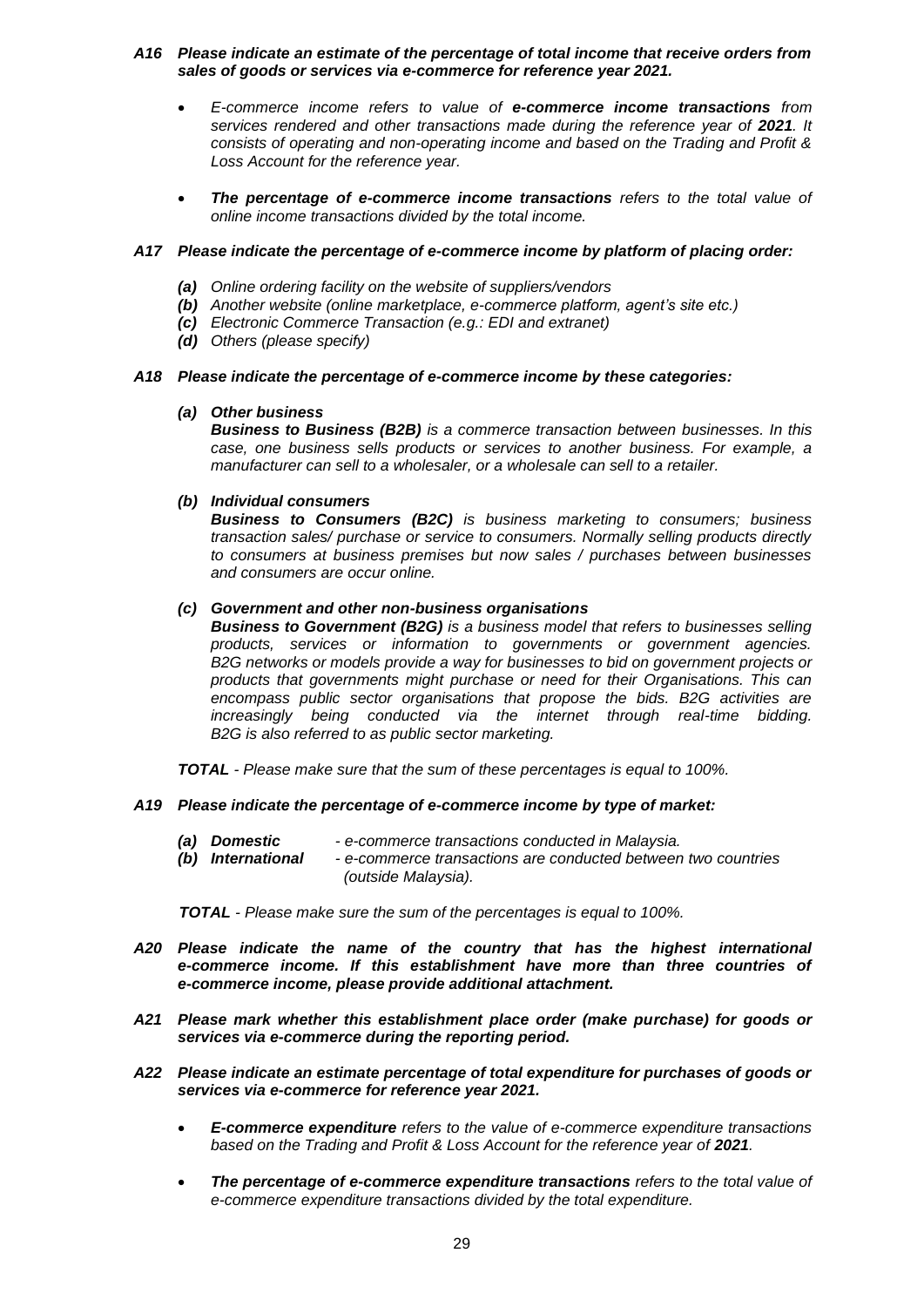#### *A23 Please indicate the percentage of e-commerce expenditure by type of customers:*

# **(a)** *Other business*

*Business to Business (B2B) is a commerce transaction between businesses. In this case, one business sells products or services to another business. For example, a manufacturer can sell to a wholesaler, or a wholesale can sell to a retailer.*

#### **(b)** *Individual consumers*

*Business to Consumers (B2C) is business marketing to consumers; business transaction sales/ purchase or service to consumers. Normally selling products directly to consumers at business premises but now sales / purchases between businesses and consumers are occur online.*

### **(c)** *Government and other non-business organisations*

*Business to Government (B2G) is a business model that refers to businesses selling products, services or information to governments or government agencies. B2G networks or models provide a way for businesses to bid on government projects or products that government might purchase or need for their Organisations. This can encompass public sector organisations that propose the bids. B2G activities are increasingly being conducted via the internet through real-time bidding. B2G is also referred to as public sector marketing.*

*TOTAL - Please make sure that the sum of the percentage is equal to 100%.*

#### *A24 Please indicate the percentage of e-commerce expenditure by type of customer:*

- *(c) Domestic - e-commerce transactions conducted in Malaysia.*
- *(d) International - e-commerce transactions are conducted between two countries (outside Malaysia).*

*TOTAL - Please make sure that the sum of the percentage is equal to 100%.*

*A25 Please indicate the name of the country that has the highest international ecommerce expenditure with this establishment. If this establishment have more than three countries of e-commerce expenditure, please provide additional attachment.*

#### *SECTION B - Access to Financing*

*B1 Did your establishment apply for any new or additional external financing for business purposes?*

 *Please mark (X) for Yes or No if your establishment has applied to any new or additional funding from outside for the business purposes.* 

*If the answer is Yes, please go to Question B2 or if Not, please go to Question B3.*

*External financing includes among others, any application for financing, loans, lines of credit, credit cards, credit from suppliers, government grants / loans, venture capital and equity financing.*

#### *B2 Was the application approved?*

*Please mark (X) for Yes or No or Being processed for the application status.*

*If the answer is Yes or Being process, please go to Question B4 or if not, please go to Question B5.*

### *B3 Why did your establishment not apply for any external financing? (May choose more than one)*

*Please mark (X) the reason(s) for not applying any external financing. Please go to Question B6.*

#### *B4 What were the purposes of the financing? (May choose more than one)*

*Please mark (X) for the purposes of the financing. Please go to Question B6.*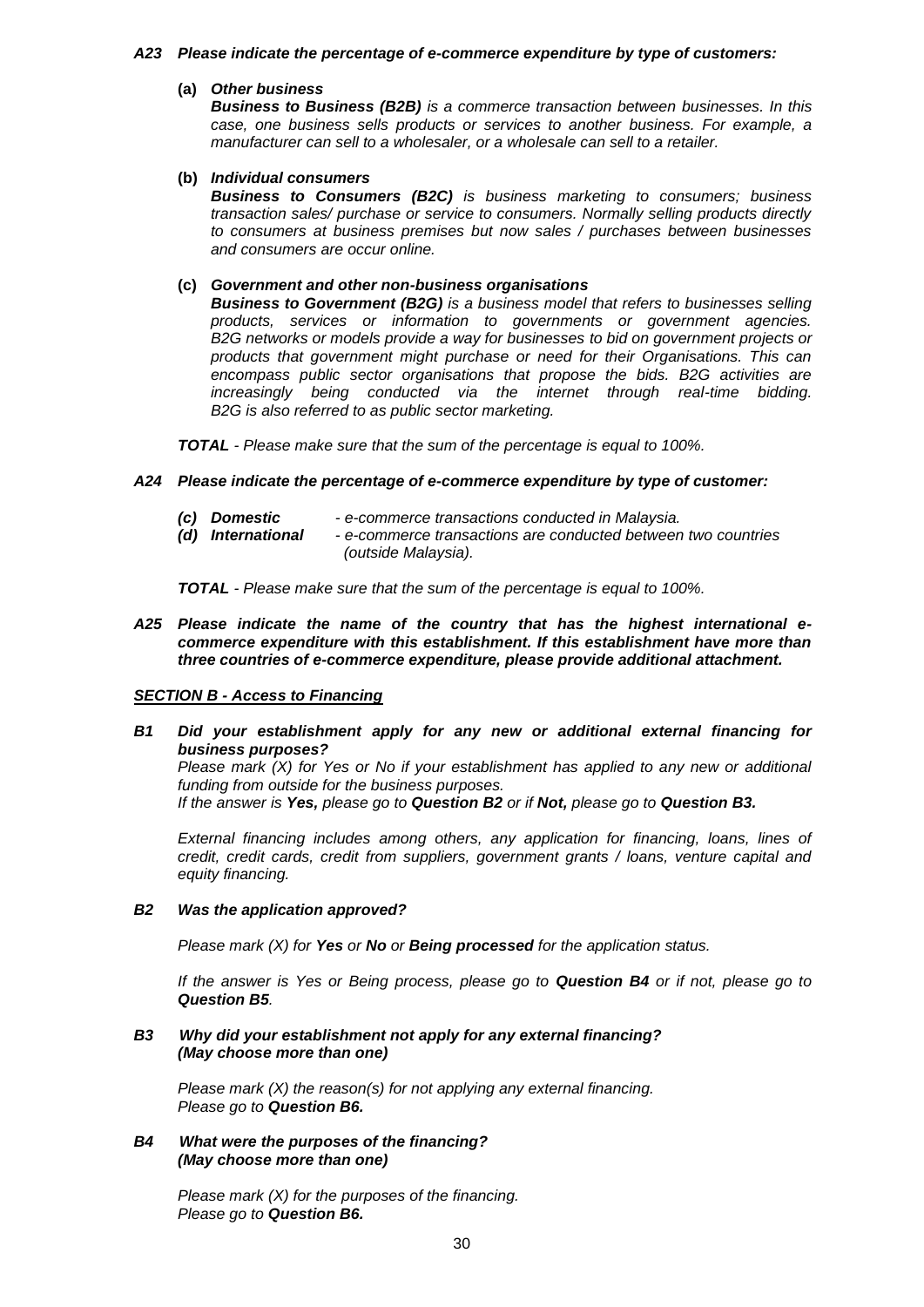### *B5 What were the reasons for rejecting the application of this establishment? (May choose more than one)*

*Please mark (X) for the reasons given in rejecting your application. Please go to Question B6.*

#### *B6 Which of the following sources of finance did your establishment use to operate your business? (May choose more than one)*

*Please mark (X) the sources of finance used to operate your business.*

#### *B7 Did your establishment own / use financial facilities and products for business purposes as follows? (May choose more than one)*

*Please mark (X) the financial facilities and products used for business purposes.* 

#### **(a)** *Deposit account*

*Includes saving account, current account and fixed deposits.*

#### **(b)** *Credit card*

*Payment card facilities issued by the bank to allow cardholders to pay on goods and services based on the credit limit approved by the bank.*

#### **(c)** *Online banking*

*An electronic payment system that enables customers of a financial institution to conduct financial transactions through the financial institution's website.*

#### **(d)** *Insurance*

*The compensation promised for future losses in exchange of periodic payments. It protects the financial well-being of individuals or establishment from unexpected losses.*

### **(e)** *Export's facilities*

*The facilities provided by the government and the related agencies for the purpose of export of goods and services.*

#### *SECTION C - Innovation and Research & Development*

# *General Definition of Innovation*

*Definition: An innovation is the implementation of a new or significantly improved product (goods or services), or process, a new marketing method, or a new organisational method in business practices, workplace organisation or external relations (Oslo Manual 3rd Edition, 2005).*

# *Description:*

*Innovation is the result of a creative and innovative idea of finding new ways or methods to produce better products or services either through modifications or improvements.*

*Innovation (new or improved) must be new to your company, but it is not necessarily new to your sector or market. Innovation can also be originally developed by your company or by another company. The level definition of innovation activities are as follows:*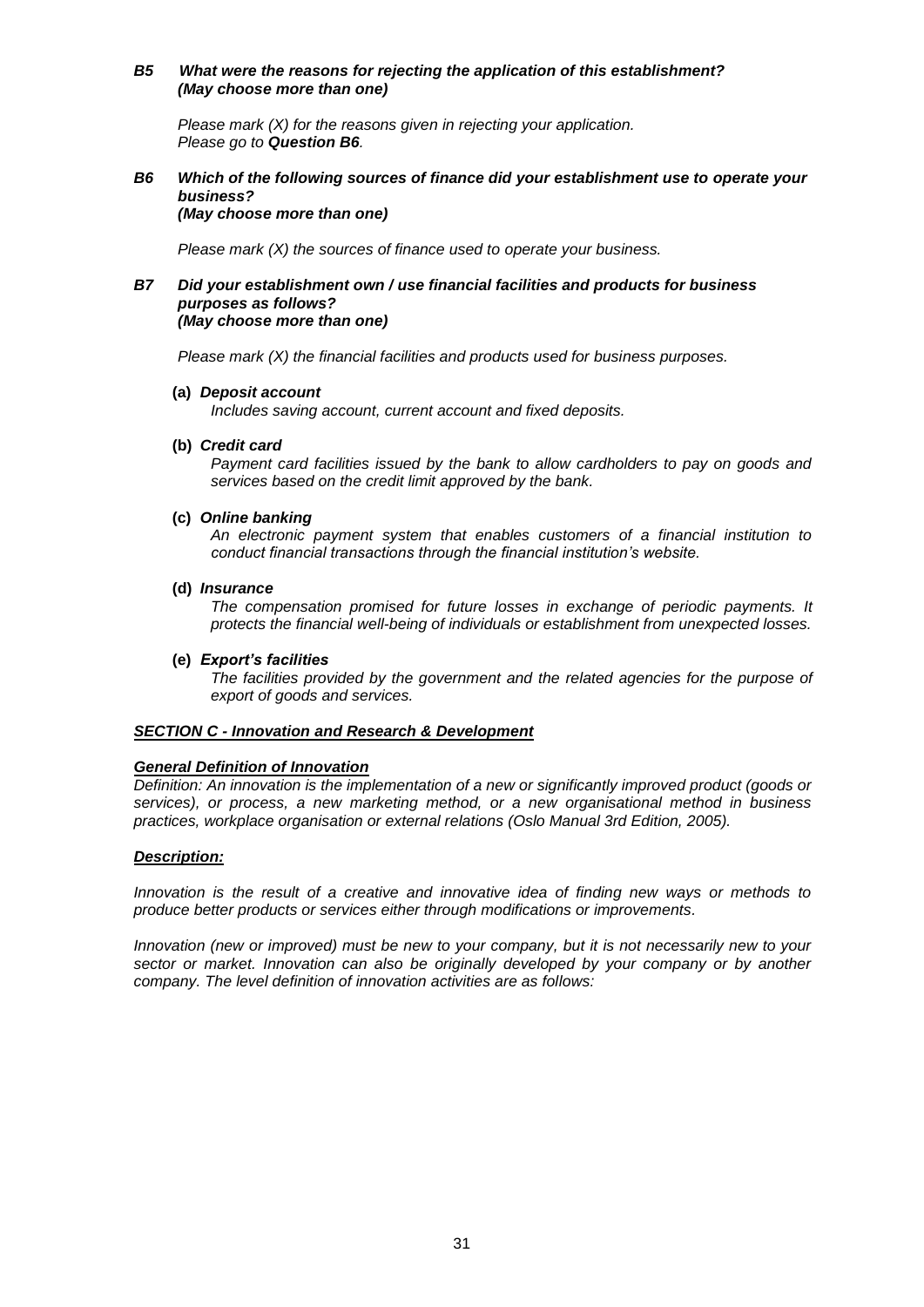| <b>Level of Innovation activity</b> | <b>Definition</b>                                                                                                                                                                                                       |
|-------------------------------------|-------------------------------------------------------------------------------------------------------------------------------------------------------------------------------------------------------------------------|
| New to the world                    | Your company introduces new or improved<br>goods or services that are the pioneer of goods<br>or services for all markets and industries,<br>domestic and international (no company has<br>previously introduced them). |
| New to your market                  | Your company introduces new goods or<br>services or significant improvements to your<br>marketplace earlier than your competitors.<br>(it may already be available in other markets)                                    |
| Only new to your organisation       | Your company introduces new or improved<br>goods or services that are already available<br>from your competitors in your market.                                                                                        |

### *C1 Did this establishment comply with any local and / or international accreditation? (May choose more than one)*

- *(a) Local recognition refers to the recognition issued by a legitimate bodies in terms of law.* 
	- *Quality Improvement Practice (APK) refers to Six Sigma, Productivity Audit etc.*
	- *National Mark of Malaysian Brand refers to recognition issued by SME Corp. Malaysia in collaboration with SIRIM QAS International Sdn. Bhd.*
	- *Malaysia Organic Scheme (SOM) and Malaysian Phytosanitary Certification*  Assurance Scheme (MPCA) are the recognition issued by the Department of *Agriculture.*
	- *MeSTI (Makanan Selamat Tanggungjawab Industri) is a certification that is easy to obtain and meets the minimum requirements in the PPKM 2009.*
- *(b) International recognition refers to the recognition issued by international bodies.*
	- *ISO refers to International Organisation for Standardisation. It Includes ISO 9001:2000, ISO 14001:2004, ISO/IEC 27001:2005, ISO 22000:2005 etc.*
	- *HACCP refers to Hazard Analysis Critical Control Point.*
- *(c) Certification of Halal refers to the certification issued by Department of Islamic Development Malaysia (JAKIM) or State Islamic religious Department.*
- *(d) None*

### *C2. Did this establishment has any Intellectual Property (IP) Protection System? (May choose more than one)*

*Intellectual Property is the exclusive rights provided by law for a certain period of time to the creators of the works to control the use of their work. Intellectual property refers to patents, trademarks (including: brand registered / insured), copyright and related rights and others.*

- *(a) Patent is an exclusive right granted by the Government for a new invention, whether it is a product or a process. The protection of a patent is 20 years from the filing date.*
- *(b) Trademark may consist of words, logos, pictures, names, letters, numbers or a combination of such elements. It is a marketing tool that allows users to recognise and associate a release with certain dealers. Also known as mark, brand, logo or trademark is a sign placed on goods or services produced by a manufacturer to identify and distinguish it from goods or services produced by other parties.*
- *(c) Copyright in Malaysia is a work automatically protected when it meets the following conditions:*
	- *Sufficient efforts have been made to make the work original in nature;*
	- *The works were written, recorded or made in the form of materials and the creator is a qualified person;*
	- *The works were made in Malaysia or the first publication of the work, is in Malaysia.*
- *(d) Others*
	- *Industrial design was the overall exterior appearance of an item or product. Shape*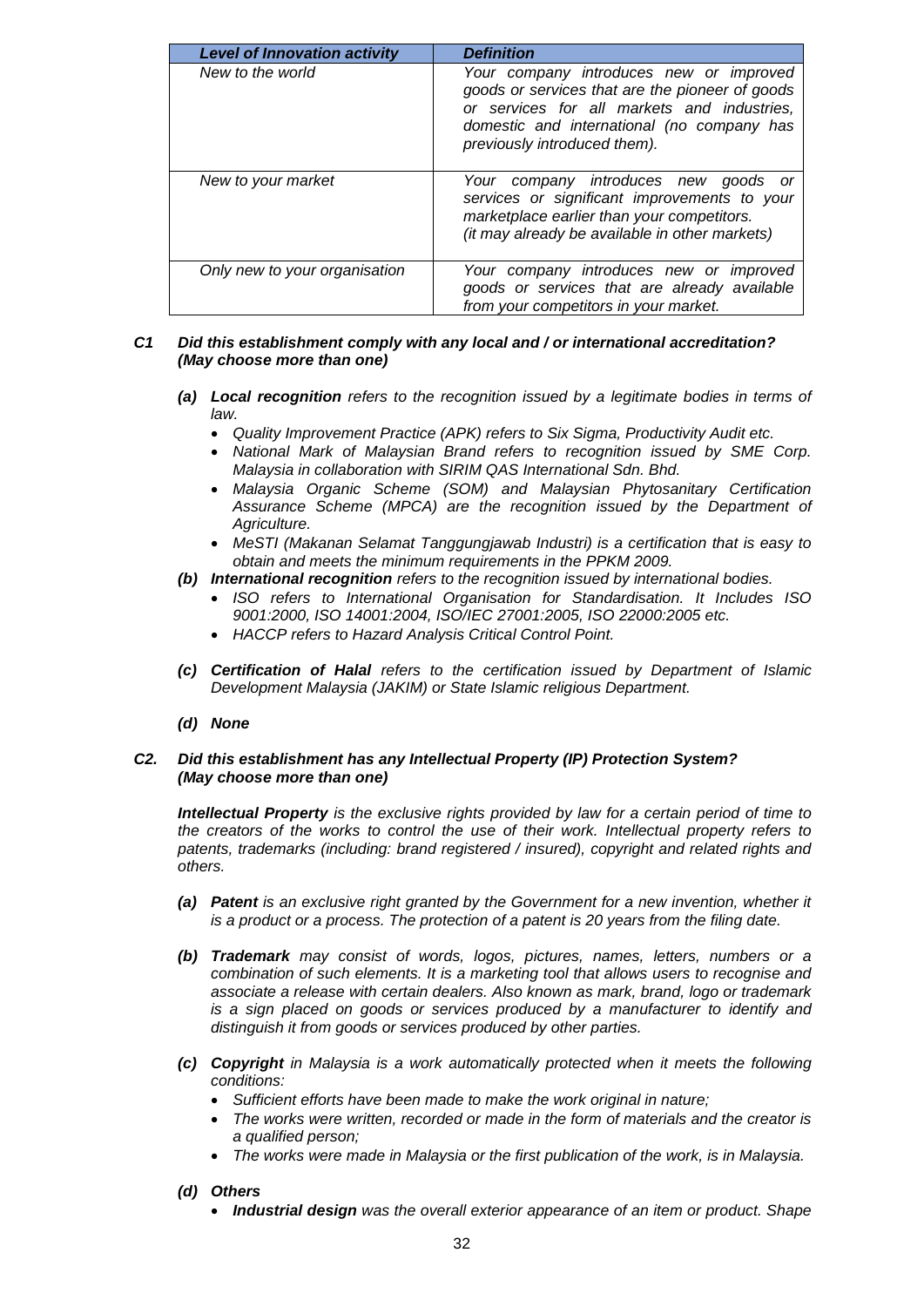*or configuration is three dimensional aspects while decorative patterns or includes two dimensions. The characteristics of three dimensional or two or both which appear on finished goods shall be through the industrial method. These features will provide a unique appearance in an item or product.*

- *Geographical indication is an indication which identifies any goods as originating from a country or territory, or a region or a place in the national territory or, where quality is determined, or the reputation of the other characteristics of the goods is essentially attributable to their geographical origin. Geographical indications can be used above or natural or agricultural produce discharges or handicraft industry.*
- *Layout Designs of integrated circuits is the three-dimensional arrangement of the elements of an integrated circuit and part or all of the relationships that integrated circuits or such three-dimensional arrangement prepared for an integrated circuit intended to be manufactured. The law that protects the layout design of integrated circuits is the Layout-Designs of Integrated Circuits Act 2000.*

#### *(e) None*

#### *C3 Did this establishment received advice / technical assistance from the following? (May choose more than one)*

- (a) *Government agencies*
- (b) *Institution of Higher Education*
- (c) *Private*
- (d) *None*

### *C4 Did this establishment introduce any new innovation or significant improvement during the reference year 2021? (May choose more than one)*

#### *(a) Product Innovation*

*The introduction of new goods or services or given tangible improvements and relates to the desired features or uses. This includes significant improvements in technical specifications, components and materials, combined software, user-friendly or other functional features. Product innovations can utilise new knowledge or technologies, or can be based on new uses or combinations of existing knowledge or technologies. The term "product" is used to cover both goods and services. Product innovations include both the introduction of new goods and services and significant improvements in the functional or user characteristics of existing goods and services.*

*Key words: improvements in the functional or user characteristic*

*Example:-*

- *1. The use of breathable fabrics in clothing is an example of a product innovation involving the use of new materials that improves the performance of the product*
- *2. Face cleansing with betel extract content not yet produced by other party*
- *3. Internet banking services with greatly improved speed and ease of use*

#### *(b) Process Innovation*

*Execution of new production or delivery methods or with substantial improvements. This includes significant changes to techniques, tools and / or software. Process innovation can aim to reduce the cost of production or delivery units, to improve quality, or for the production or delivery of new products or real improvements.*

*Key words: production and delivery method*

*Example:-*

*1. Some financial institutions have taken steps to facilitate the process of depositing money by requiring depositors to fill in the amount only.*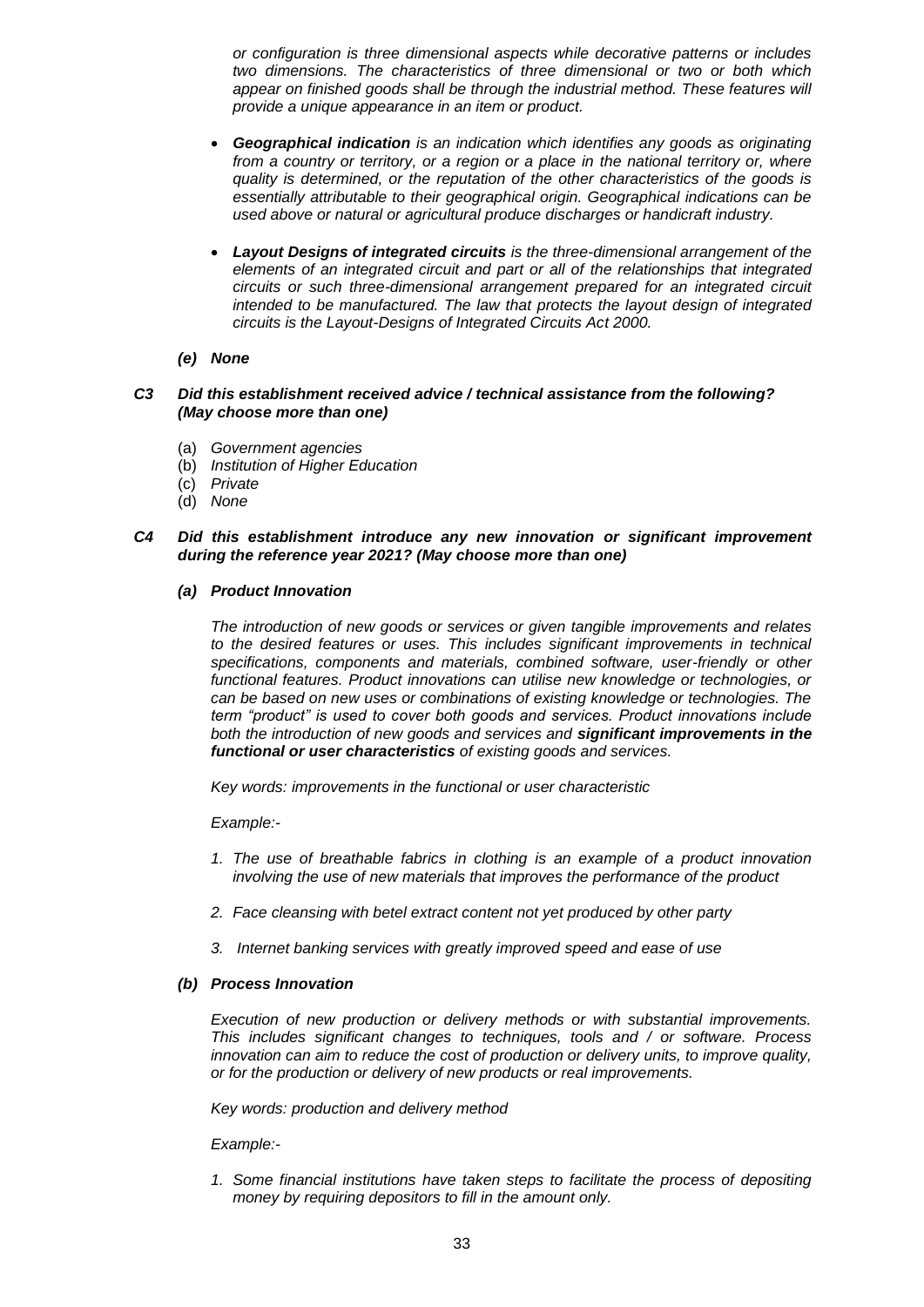- *2. The company's ability to provide quick response and maintenance solutions to customers especially in emergency situations.*
- *3. Company receives certification from a certification body for example awarded with ISO 9001 and ISO14000 certificates.*
- *4. Treating water using its own design and system.*
- *5. The e-hailing system makes it easy to book a vehicle like Uber and Grab Car.*

#### *(c) Organisational innovations*

*Implementation of new organizational methods in corporate business practices, workplace organizations or outside relationships. Organizational innovation aims to improve the company's performance by reducing administrative costs or transaction costs, increasing job satisfaction (employee productivity), gaining access to nonnegotiable assets (such as unauthorized external knowledge) or reducing supply costs.*

*Key words: Improve the quality and efficiency of work, enhance the exchange of*  information, and improve firms' ability to learn and utilise new knowledge and *technologies Example:-*

- *1. Hiring temporary workers according to current needs to reduce recruitment costs. They are people who are experienced in the industry but do not want to be bound as permanent workers.*
- *2. Index / Waiting number system to deal with an organization can be taken online without having to go to the counter.*

#### *(d) Marketing Innovation*

*Implementation of new marketing methods involving significant changes in product*  design or packaging, product placement, product promotion or price. Marketing *innovation aims to address customer needs, open up new markets, or introduce new company products in the market, with the intention to increase sales of the company.*

*Key words: Orientation towards customers and markets, with a view to improving sales and market share. Changes in design, appearance and methods.*

*Example:-*

- *1. Kuih Bahulu (traditional Malay cake) with strawberry jam, blueberry jam and chocolate chip as filling.*
- *2. The car perfume box changes according to themes such as ketupat in the festive season.*
- *3. Use stockists and agents to market the product.*
- *4. The hotel provides free shuttle service to tourist attractions.*
- *5. There are financial institutions that have made promotions by sponsoring and naming the university hall using their name.*
- *(e) None*

### *C5 Did this establishment receive funding from the following to support your innovation activities? (May choose more than one and state the amount)*

*(a) Owned funds*

*Owned funds / from own institution – Include: equity, reserves and loans.*

#### *(b) Business Enterprises*

*Funds obtained from other private companies / establishments.*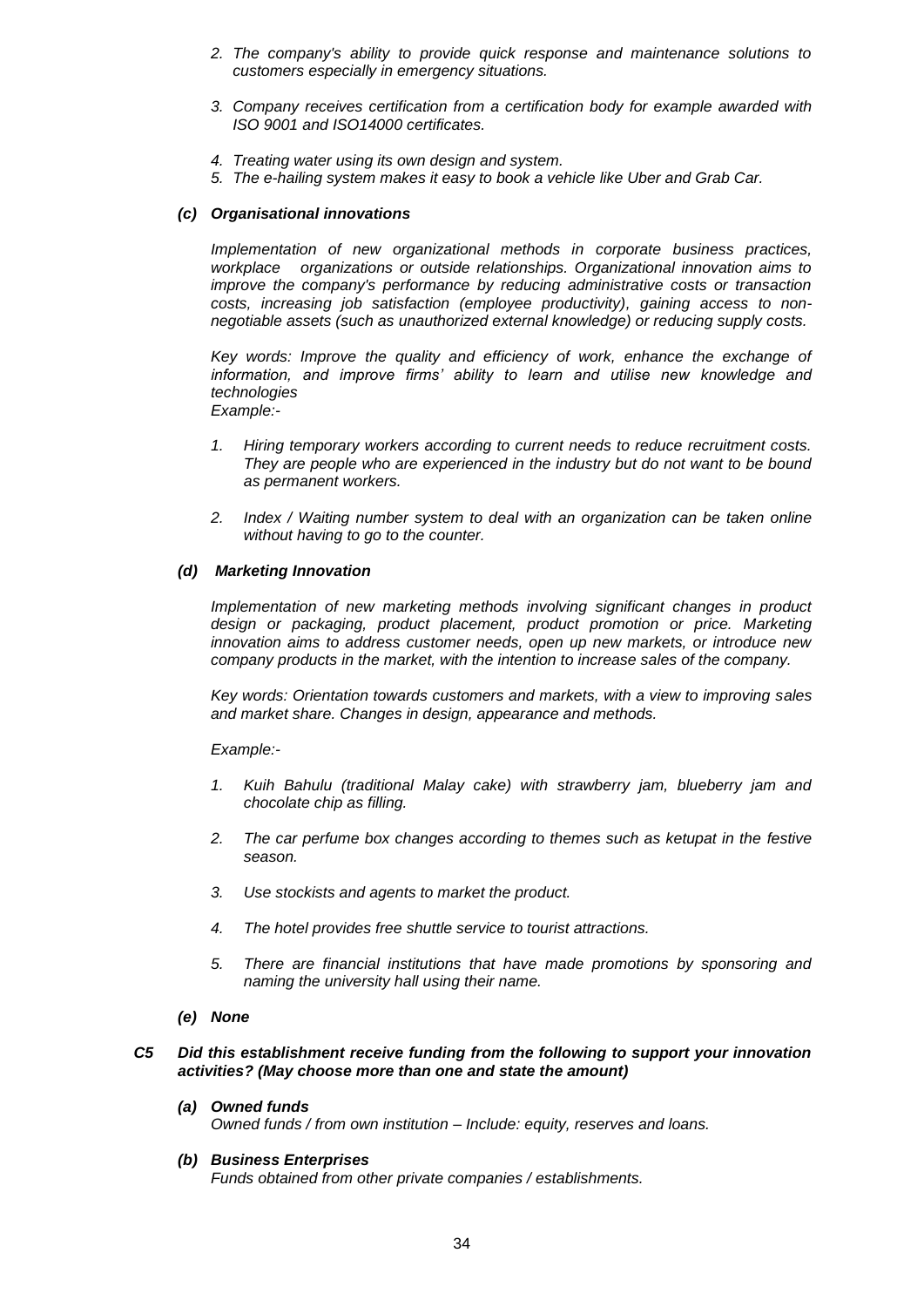*(c) Government*

*Funds obtained from sources of federal, state or local governments.*

- *(d) Higher Learning Institutions Funds obtained from public and private higher learning institutions (HLIs).*
- *(e) Foreign funds Funds obtained from overseas entities / organisations.*
- *(f) Other funds Funds obtained from sources other than (a) to (e).*
- *(g) None*

### *General Definition of Research and Development (R&D)*

*Definition: Research and experimental development (R&D) comprise creative and systematic work undertaken in order to increase the stock of knowledge and to devise new applications of available knowledge (Frascati Manual, OECD 2020).*

# *Description:*

*R&D activities should have the following features:*

# *1. Novel (aimed at new discoveries)*

- *New discoveries in research that have not been applied in the industry. (Examples: systematic testing / activity conducted to produce new techniques / processes / designs / products that have not been / used in the industry aimed at solving problems / increasing industrial productivity)*
- *Exemption: Activities carried out for copying, imitating or reversed engineering as a way of acquiring knowledge, are not considered a novel discovery.*

### *2. Creative (including new concepts or ideas that improve existing knowledge)*

- *Objectives-oriented R&D activities and new concepts or ideas to improve existing knowledge. (Example: New methods developed for problem solving and increasing productivity in performing routine tasks. For example, data processing is non-R&D activity, unless it is part of a project to develop new methods for data processing.)*
- *Exemption: This excludes routine change of activity on the product or process.*

# *3. Uncertain results (uncertain)*

• *In general, R&D activities are dynamic, uncertain, especially in terms of the cost or time required to achieve the desired outcome and the results obtained cannot be precisely determined compared to the objective. (Example: R&D prototype model used to test technical concepts and technologies in* 

*terms of usability has a high risk of failure, while non-R&D prototypes are often used to obtain technical or legal certifications.)*

# *4. Systematic (Planning carefully and cost is budgeted)*

• *R&D activities are conducted in a planned manner, with records related to processes, activities, human resources and financial resources. Example: Operating / activity manual availability, activity log book, financial and human resources related documents.)*

# *5. Transferable and / or can be reproduced*

- *Potential R&D activities to transfer new knowledge, ensure its use and enable other researchers to reproduce it as part of their R&D activities.*
- *Note: In a business environment, the nature of R&D activities will be protected by the secrecy or other means of intellectual property protection. However, the process and results of R&D activities will be recorded for use by other researchers*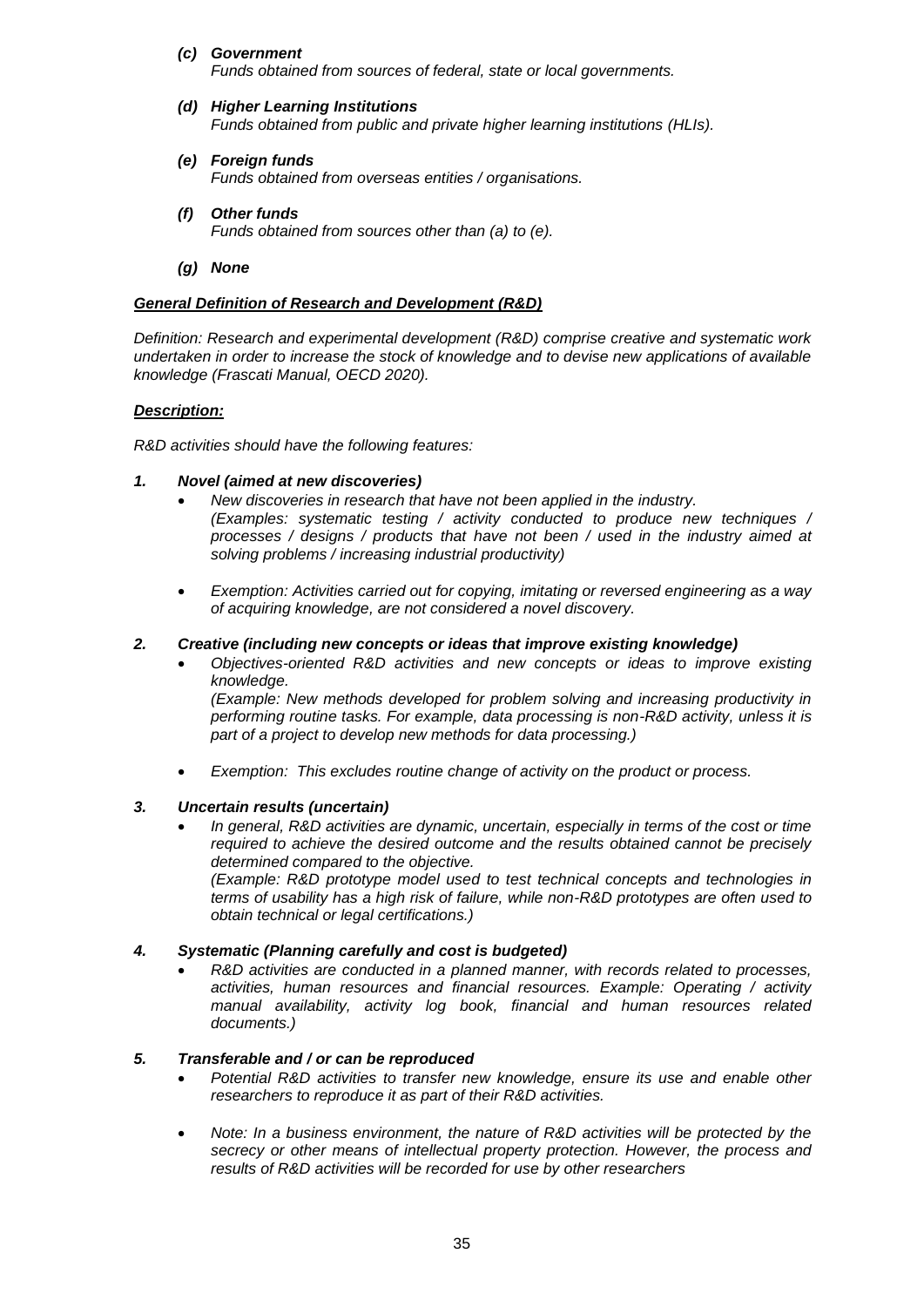#### *R&D DOES NOT INCLUDE the following activities:*

- *1. Scientific and technical information services*
	- *Specific activities: collecting, composing, recording, classifying, disseminating, translating, analysing.*
	- *Examples: bibliographic service, patent service, scientific and technical advisory services, scientific conferences.*
- *2. Policy / policy related studies, management studies and efficiency studies, consumer survey, advertising and market researches*
	- *In this context, "policy" covers all policies at national level, international level and policies adopted in a business enterprise / industrial.*
- *3. Routine activities for quality control and testing*
	- *Includes the maintenance of national standards, calibration of secondary standards, routine testing and analysis of materials, components, products, processes, soils, atmospheres and others.*
- *4. Pre-production activities such as demonstration, prototype, equipment completion, and trial production runs*
- *5. Exploring, prospecting or drilling for minerals, petroleum or natural gas*
	- *Example: A geological test that provides initial information on exploration and mining.*
- *6. Cosmetic modification or style changes to existing products*
	- *Examples: Physical changes such as colours, packages and shapes.*
- *7. General purpose or routine data collection*
	- *Example: Routine activities for topographic mapping, geological survey, hydrology oceanographic, meteorological and astronomy observations.*
- *8. Routine computer programming, system maintenance or software applications*
	- *Example: Routine activities such as maintenance of computers and software.*

#### *9. Operations research and mathematical or statistical analysis*

- *Routine statistical analysis activities (collected regularly) that apply the established model and method.*
- *Example: Activities using labour's survey data to identify long-term unemployment trends.*
- *10. Commercial, legal and administrative aspects of patenting, copyrighting or licensing activities*
	- *Examples: Patent application and licensing activities, market research, manufacturing start-up, fabricating and re-designing for manufacturing processes.*

#### *11. Activities related to standards compliance*

• *Example: Routine compliance with public inspection controls, standard enforcement and others.*

# *12. Specialised routine medical care*

• *Example: Routine service and diagnosis of the disease through organ checks, body fluids (urine, blood) and whole body (autopsy).*

# *C6 Please specify the total expenditure of R&D for the following reference year:*

- (a) *2018*
- (b) *2019*
- (c) *2020*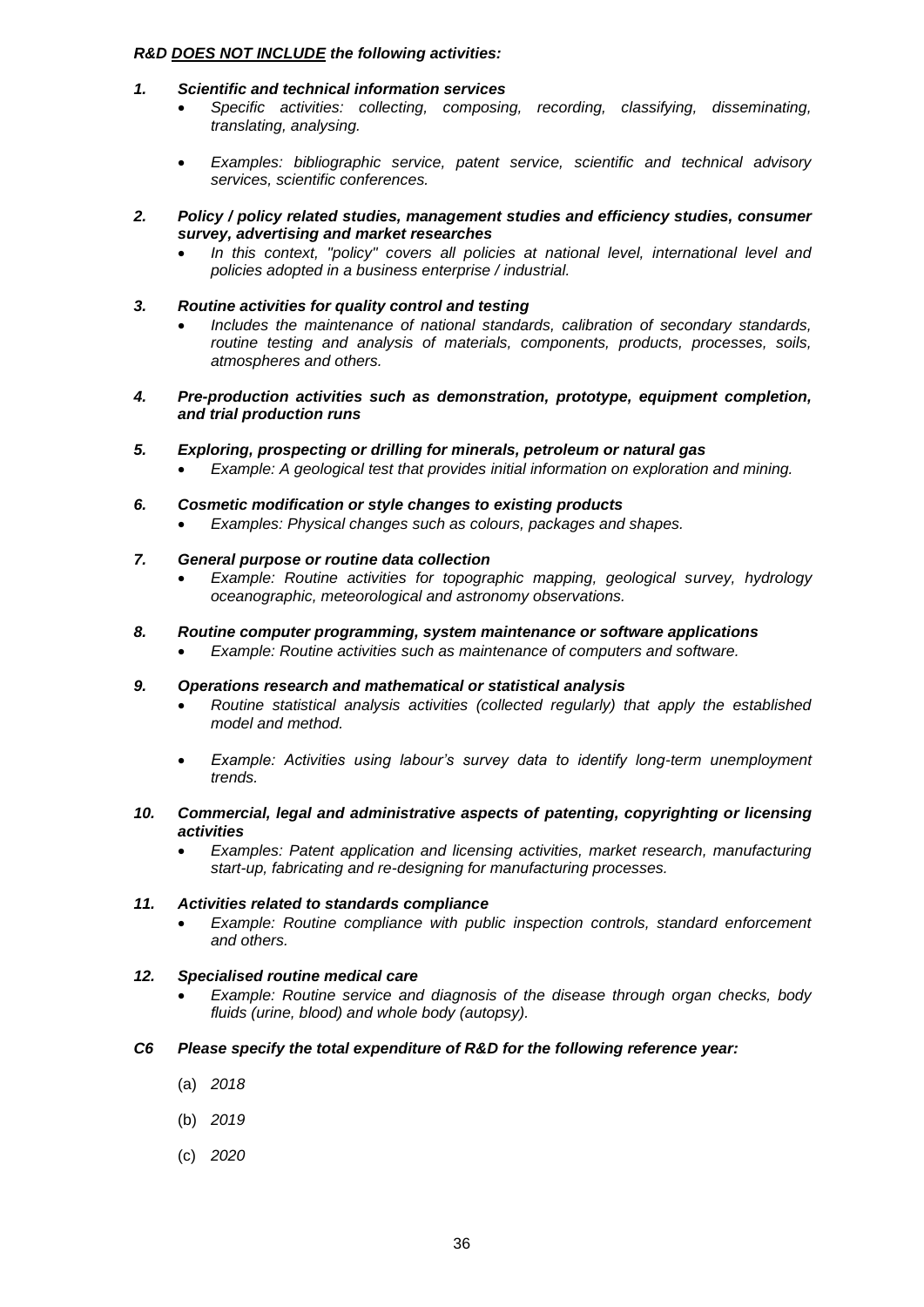*C7 Does your establishment run any R&D activities during the reference year? If YES, please fill in the information related to the R&D which has been conducted internally (in-house).*

### *C8 Current expenditure on R&D.*

#### *(a) Labour cost*

*Sum of the basic annual salary and other emoluments (such as EPF contributions, medical benefits, performance bonuses, special allowances, housing and car loans) of each personnel involved directly in R&D).* 

### *(b) Operating cost*

*Such as consumables, repairs, maintenance, purchasing of materials, prototypes, subscription of reference databases and commissioned work.*

### *(c) Other recurrent cost*

*Wages and salaries of staff/personnel that indirectly supporting R&D. Include only part of their wages and salaries that are attributable to the indirect support of R&D (e.g. central finance, personnel services, and cleaning).*

*For example, those who prepare the payment, schedule meetings, prepare documents and so on. They may also be responsible for managing office supplies and contacting vendors and performing other administrative tasks.*

# *C9 Capital expenditure on R&D*

### *(a) Land, building & other structure*

*If the land and buildings purchased are also used for production, please include only the portion used for R&D.*

#### *(b) Vehicles, plants, software, machinery & equipment*

*If the assets purchased are also used for production, please include only the portion used for R&D.*

### *(c) Others*

*Other assets other than those used for production (products etc), please include only parts used for R & D*

#### *C10 Source of funds for R&D*

#### *(a) Owned funds*

*Owned funds / from own institution – Include: equity, reserves and loans.*

- *(b) Business Enterprises Funds obtained from other private companies / establishments.*
- *(c) Government Funds obtained from sources of federal, state or local governments.*
- *(d) Higher Learning Institutions Funds obtained from public and private higher learning institutions (HLIs).*
- *(e) Foreign funds Funds obtained from overseas entities / organisations.*
- *(f) Other funds*

*Funds obtained from sources other than (a) to (e).*

#### *C11 Please indicate the percentage by type of R&D activity*

# *(a) Basic Research*

*Experimental or theoretical work undertaken primarily to acquire new knowledge*  without a specific application in view (more academically). It is carried out without *looking for any long-term economic or social benefits other than for the advancement of knowledge.*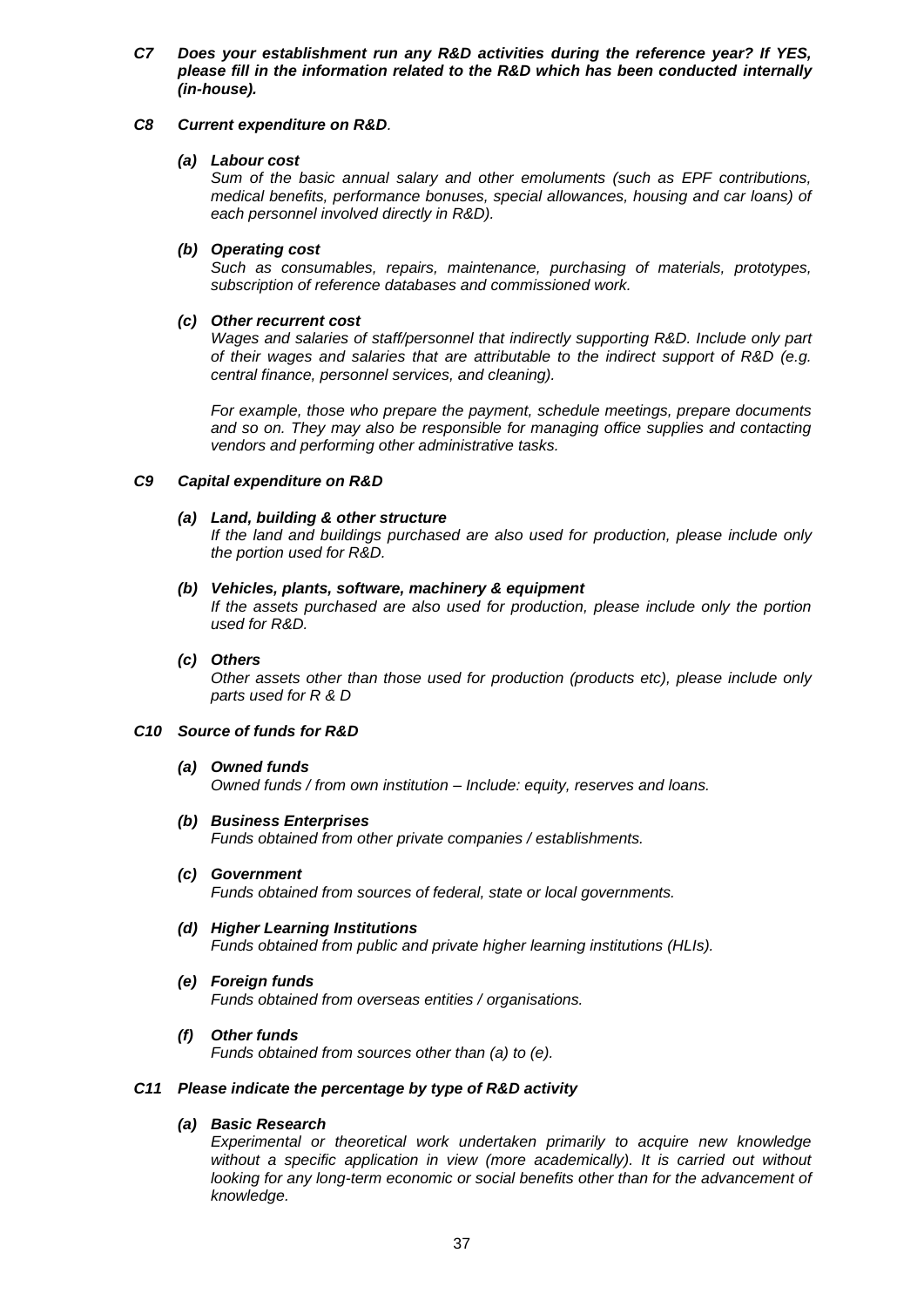*Example 1: Research on the properties of general algorithms for handling large amounts of real-time data.*

*Example 2: Research to identify biogas sources from animal waste.*

*Example 3: Research on the potential of oil palm as a new alternative source in the manufacturing industry.*

#### *(b) Applied Research*

*Applied Research involves original activities in acquiring new knowledge with a specific application in view. It also involves research to determine possible uses from the findings of the basic research or to determine new methods or ways in achieving some specific or pre-determined objectives.*

*Example 1: Research to reduce the amount of spam by understanding the overall structure or business model of spam, behaviour and motivation of spammers for software product creation.*

*Example 2: Research to identify biogas production technology from animal waste for industrial use.*

*Example 3: Research to evaluate and identify oil palm ash (OPA) as a new filler for natural rubber compounds in manufacturing industry.*

#### *(c) Experimental Research*

*Research involving systematic activities using existing knowledge gained from research and/or practical experiences for the purpose of creating new or improved materials, equipment, products, systems, processes, or services.*

*Example 1: Start-up company adopts a computer programming code developed by researchers in the production of software products for online marketing and business development.*

*Example 2: A further study to develop a pilot plant (biogas production) from chicken manure for industrial use.*

*Example 3: Further study to produce new oil palm ash-based (OPA) products as a new filler of natural rubber compounds capable of enhancing strength and resilience to replace the use of carbon black and silica in the tyre manufacturing industrial sector.*

#### *C12 Please indicate the number of employees and annual salaries & wages for employees involved in research and development*

#### *(a) Researcher*

*Researchers are professionals, which engaged in the conceptualisation or creation of new knowledge, products, processes, methods and systems, and in the management of the projects concerned. Postgraduate students at Master's degree in research mode and PhD involved in R&D should be considered as researchers.*

#### *(b) Technician*

*Technicians and equivalent staff are persons whose main tasks require technical knowledge and experience in one or more fields of engineering, physical and life sciences (Technicians) or social science and humanities (Equivalent staff). They participate in R&D by performing scientific and technical tasks involving the application of concepts and operational methods, normally under the supervision of researchers.*

#### *(c) Supporting Staff*

*Other supporting staffs include consultants, skilled and unskilled workers, secretarial and clerical staffs who participate by supporting R&D projects or are directly associated with such projects. Also included in this category are managers and administrators dealing mainly in financial and personnel matters, and in general administration, insofar as their activities are a direct service to R&D. Do not include staff outside the R&D performing unit that provides indirect support.*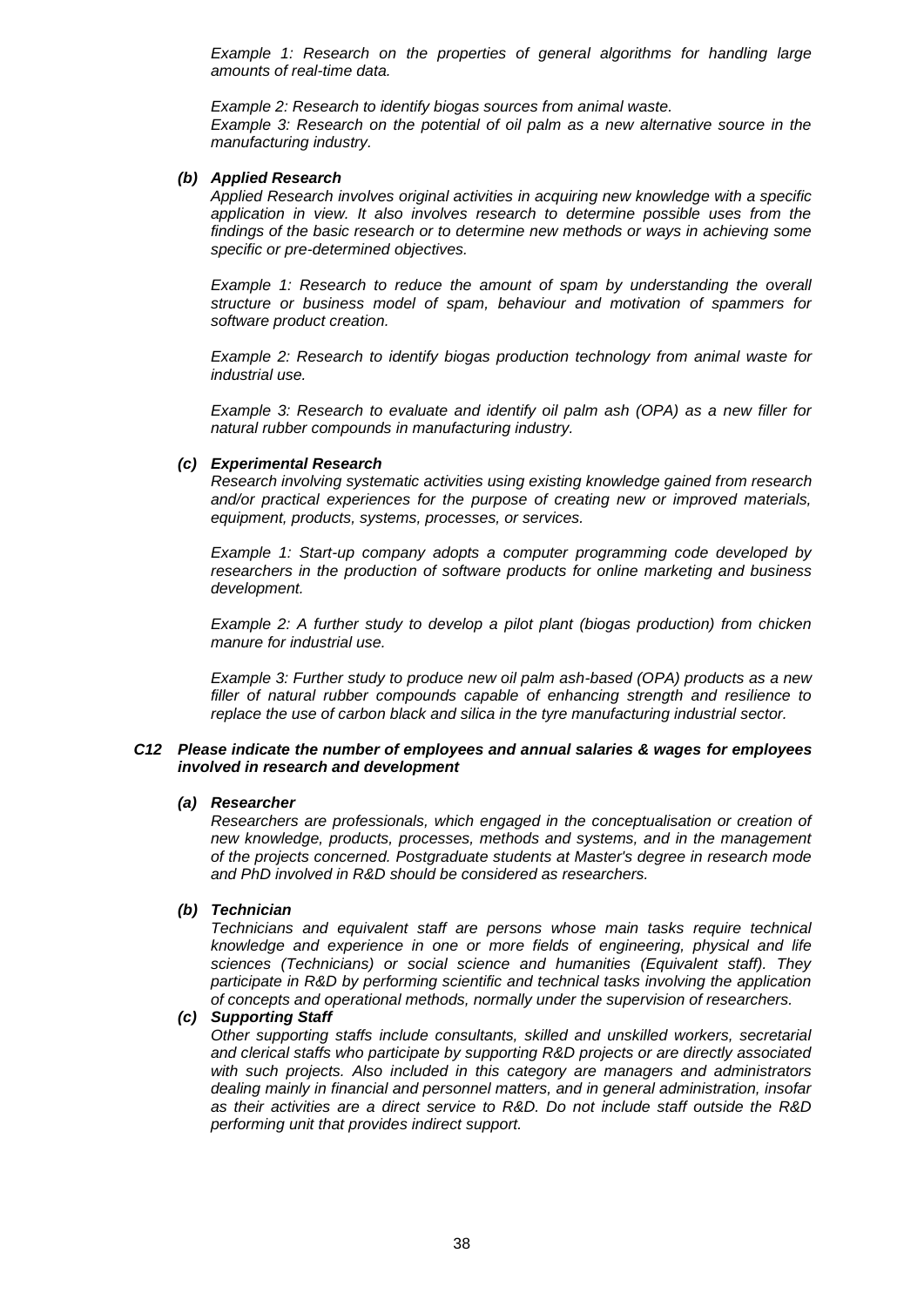| <b>Item</b>           | R&D                                                                                                                                                | <b>Innovation</b>                                                                                                                                                                                                                                                                                      |
|-----------------------|----------------------------------------------------------------------------------------------------------------------------------------------------|--------------------------------------------------------------------------------------------------------------------------------------------------------------------------------------------------------------------------------------------------------------------------------------------------------|
| Definition            | <b>Systematic</b><br>work undertaken<br>in<br>order to increase the stock of<br>knowledge and to devise new<br>applications of available knowledge | An innovation is the implementation<br>of a new or significantly improved<br>product (goods or services), or<br>process, a new marketing method,<br>or a new organisational method in<br>practices,<br>business<br>workplace<br>organisation or external relations<br>(Oslo Manual 3rd Edition, 2005). |
| Features              | Novel,<br>creative,<br>uncertain,<br>systematic and transferable and/or<br>reproducible results / products.                                        | Creative and innovative ideas for<br>modifications<br>improvements<br>or<br>related to products / services.                                                                                                                                                                                            |
| Example<br>(Activity) | Example 1: Research to identify<br>biogas production technology from<br>animal waste for industrial use.                                           | Example 1: The use of breathable<br>fabrics in clothing is an example of<br>a product innovation involving the<br>use of new materials that improves<br>the performance of the product                                                                                                                 |
|                       | Example 2: Further<br>study<br>to<br>produce new oil palm ash-based<br>(OPA) products as a new filler of<br>natural rubber compounds capable       | Example 2: The e-hailing system<br>makes it easy to book a vehicle like<br><b>Uber and Grab Car.</b>                                                                                                                                                                                                   |
|                       | of enhancing strength and resilience<br>to replace the use of carbon black<br>and silica in the tyre manufacturing<br>industrial sector.           | Example 3: Index / Waiting number<br>system to deal with an organization<br>can be taken online without having<br>to go to the counter.                                                                                                                                                                |
|                       |                                                                                                                                                    | Example 4: The car perfume box<br>changes according to themes such<br>as ketupat in the festive season.                                                                                                                                                                                                |

# *SECTION D – Marketing and Promotion*

### *D1 Did this establishment use any marketing media to promote your business? Please indicate the medium used*

*Please indicate the type of marketing and promotion undertaken by this establishment such as advertising, brochures, etc. (May choose more than one)*

- *(a) Marketing agent refers to a registered company that works to promote products of other companies.*
- *(b) Advertisement (newspaper, TV and magazines)*
- *(c) Flyers, catalogues, etc.*

*.*

- *(d) Domestic expo and exhibition refers to the expo / exhibition made in the country.*
- *(e) Overseas expo and exhibition refers to the expo / exhibition made outside the country.*
- *(f) Online medium statement refers to the written or recorded statement distributed to the members for the purpose of marketing / promotion.*
- *(g) Search engine optimisation (e.g. Google, Yahoo) is a database which stores the links web page and a keyword or phrase that can be accessed via the internet.*
- *(h) Social networking website (e.g. Blog, Twitter, Facebook, etc.) is a platform to build social networks or social relations among people who share similar interests, activities, backgrounds or real-life connections.*
- *(i) Event sponsorship refers to the relationship which the company offers financing to other companies, corporation organisation, etc. in exchange of promotional opportunities.*
- *(j) Not applicable*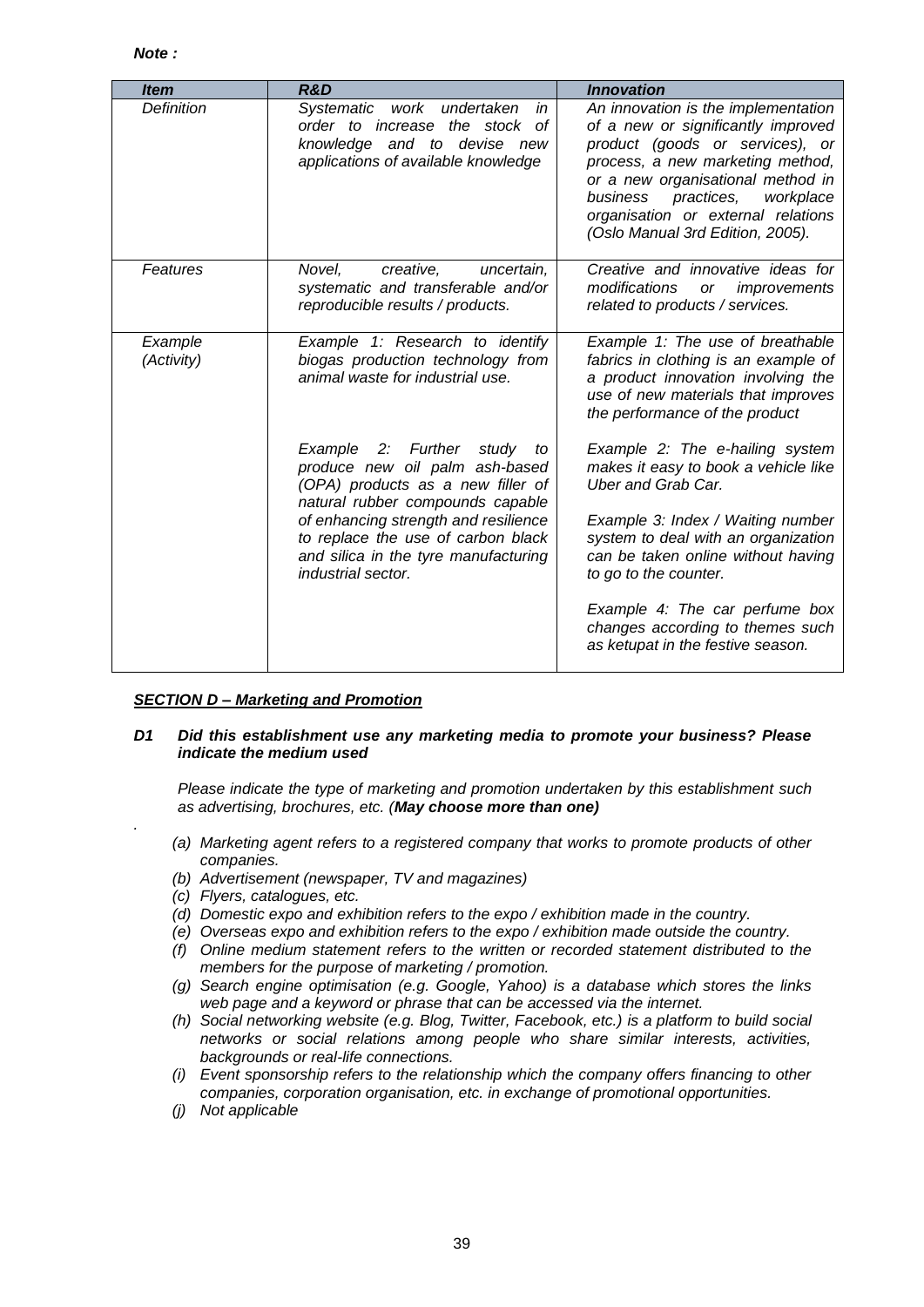### *SECTION E – Imports and Exports*

### *E1 Please report the total amount of import and export based on the breakdown of goods and services.*

- **(a)** *Goods - Includes general trading components, merchandise for processing, maintenance services on goods, goods acquired by aircraft at airports and ports and non-monetary gold.*
	- *Imports of Goods - A goods brought into the country, either directly or stored in controlled warehouses regardless of whether the goods are for their own use, processed, used in manufacturing or re-exported to another country. It is also termed 'general import'.*
	- *Exports of Goods - Goods (locally produced or manufactured or imported for reexport) brought out of the country. It is also termed 'general export'*
- **(b)** *Services - service activities offered by your establishment such as accounting, banking, consulting, education, insurance, transport health.*
	- *Imports of services - Services derived from non-residents (refer to individuals, companies or overseas institutions who live or reside in Malaysia for less than a year (12 months) who are brought into the country.*
	- *Exports of services - Services rendered and carried out by the Malaysian resident for less than one year (12 months).*
- *E2 Please provide the top three export countries of this establishment's halal products and the use of the Free Trade Agreement (FTA) for each country. The FTA is a trade agreement between two countries to reduce tariffs and import duties as well as promote trade in goods and services between the two countries.*
- *E3 Please indicate the name of country this establishment intend to diversity its halal export markets*

#### *SECTION F – Environmental Protection Expenditure*

- *F1 Please indicate how this establishment manages waste and pollutants? (May choose more than one)*
	- *(a) Disposed by the establishment itself*

*Waste and pollutants are disposed by the establishment itself, whether in private landfills or disposal sites owned by other establishments.*

#### *(b) Managed by the appointed contractor*

*Establishment pays certain amount of expenditure to the appointed contractor to dispose the generated waste and pollutants.*

*(c) Using public bins*

*The generated waste and pollutants are disposed of using public bins without spending any fees.* 

*(d) Others*

*Other than the above options and should be specified.*

*Environmental protection expenditure refers to all operating and capital expenditure in relation to compliance or in anticipation of environmental regulations/conventions in Malaysia. This includes expenditure for preventing, reducing and rehabilitation of environmental degradation or preserving the environment.*

*Pollution management expenditure refers to fees incurred to ensure that pollutants produced during the production process do not harm the environment. It consists of environmental monitoring expenditure, site reclamation & decommissioning, pollution abatement & control and pollution prevention. These expenditures involve air media, surface water, soil & groundwater and noise, vibration & radiation.*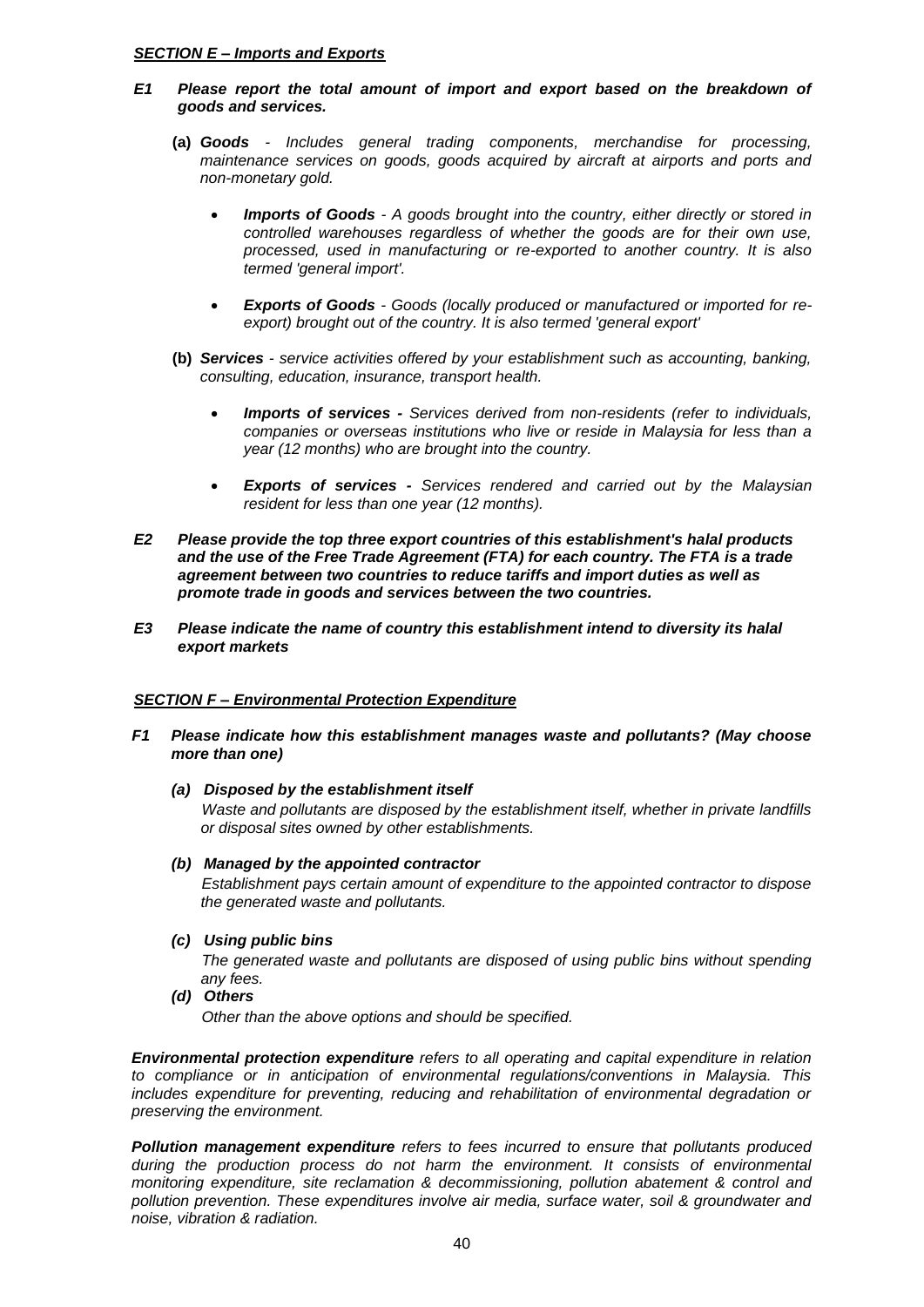*Capital Expenditure refers to expenditure incurred in purchasing or installing parts / equipment in order to comply with environmental regulations in Malaysia.*

*Operating Expenditure refers to operational costs including labour cost, expenditure incurred in purchasing services, fuel and electricity supply, spare parts and supplies and all other cost to compliance with environmental regulations.*

### *F2 Environmental Monitoring*

*Costs related to equipment, supplies, labour and purchased services that are used in response to or in anticipation of regulations or conventions requiring the monitoring of pollutants emitted by establishment. E.g. Install monitoring tools (CEMS) and pH meter*

*F3 Pollution abatement and control*

*Capital and operating expenditure for equipment or facilities which are separately identifiable and which have been installed exclusively to prevent or to reduce emission of pollutants. Expenditure related to the operation of an incinerator centre or landfill site owned by establishment is also included.* 

*Example: Installation of smoke chimney, waste water treatment plant and noise boundary wall*

### *F4 Pollution Prevention*

*Utilization of technologies, equipment or processes that reduce or eliminate pollution and waste at the source instead of at the end-of-pipe or stack before the pollution or waste is created. Examples include the installation of more efficient processes that consume less energy or inputs, the redesign or reformulation of the production process to reduce pollution or emissions, reuse, recirculation or recycling of materials on-site.*

*Example: Use of silencers for generators and use of green technology equipment.*

### *F5 Site reclamation and decommissioning*

*Expenditure to clean up the environmental damage resulting from any establishment's operations and decommissioning expenditure but excludes any penalty or compound due to environmental damage or any provision for future environmental liability. E.g. Recovery of landfill for recreational park.*

#### *F6 Waste management expenditure*

*Waste management and sewerage services include the collection, treatment, storage, disposal and recycling of all domestic, industrial, hazardous and non-hazardous waste and sewage, establishment, contractor, private and public sector.* 

*Examples: Payment made to Alam Flora, Kualiti Alam, recycling companies, etc.*

#### *F7 Environmental assessment & audits expenditure and environmental charges*

- *(i) Environmental assessment and audits expenditure include:*
	- *(a) Expenditures for reviews of current operations for compliance with regulations (audits).*
	- *(b) Expenditures to evaluate the environmental impact of proposed programs or projects (assessments).*
	- *(c) Expenditures for associated legal and consulting costs.*
- *(ii) Environmental charges*
	- *(a) Permits, fees, levies, special assessments and related fees.*
	- *(b) Any fines, penalties or damage awards paid to government agencies or to individuals.*
	- *(c) Other charges paid to regulating bodies in order to allow operations to take place at this establishment.*

#### *F8 Expenditure to protect wildlife and habitat from the effects of any establishment's operation*

*Expenditure made in compliance with environmental laws/regulations or conventions to protect wildlife and habitat from the effects of any establishment's operation/activity. Example: Providing special routes for wildlife on highways.*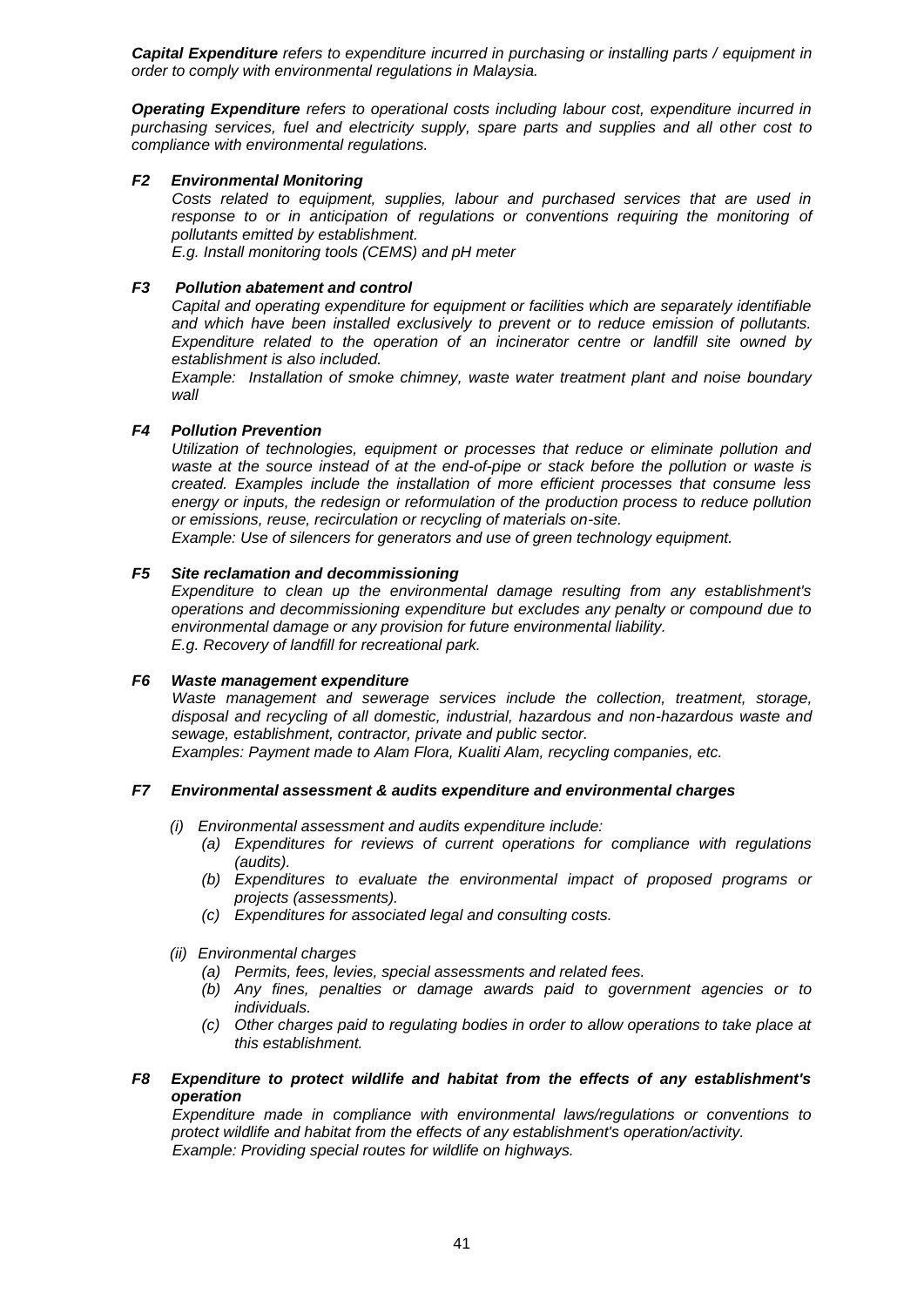#### *F9 Other environmental expenditure*

*Other environmental expenditures include:*

- *(i) Environmental awareness campaign.*
- *(ii) Courses or conference related to environment.*
- *(iii) Handing monetary funds to schools or agencies to implement environmental awareness programme and activities to protect the environment e.g. Earth Day, Recycle Campaign, planting mangrove tree or others.*
- *(iv) Cooperation with government agencies/NGO's/universities/colleges/schools or people in one place such as 'gotong-royong' to clean-up forest reserve area, Earth Day and so on. Excludes 'gotong-royong' by your establishment in your establishment area.*
- *(v) Sponsorship such as wild life conservation programmes in zoos (medicine or food sponsorship) or adopting rivers to monitor its cleanliness and well-being.*

#### *F10 Did this establishment have environmental certifications? (May choose more than one)*

- *(a) ISO 14001 is an international standard environmental management. It provides a set of standard requirements for environmental management system (EMS). This also provides a framework for best practices of environmental management to aid the organisations to prevent pollution, reduce environmental impact, comply with environmental laws and develop businesses in a sustainable manner.*
- *(b) ISO 14004 provides guidance on the development, implementation, maintenance and improvement of environmental management system and their co-ordination with other management systems. The guidelines in this document are intended applicable to any organisation, regardless of size, type, location or maturity level. Although ISO 14004 guideline is aligned with ISO 14001 environmental management system model, it is not intended to meet the requirements of ISO 14001.*
- *(c) ISO 14064 aims to assist organizations in quantifying and reporting greenhouse gas (GHG) emissions.*
- *(d) Roundtable on Sustainable Palm Oil (RSPO) is a guarantee of sustainable palm oil production process and commodity production that does not bring any damage to the environment and harm to the community.*
- *(e) Malaysian Timber Certification Scheme (MTCS) is a certificate issued by Malaysian Timber Certification Council (MTCC). It is a voluntary scheme that provides an independent assessment about practices on forest management, to ensure a sustainable management of forests and natural forests, as well as to meet the demand for certified timber products.*
- *(f) Forest Stewardship Council (FSC) is a voluntary certification, which aims to ensure the forest products are being managed responsibly and benefically to environment, social and economy. There are two (2) types of certificates; forest management and chain-ofcustody which involved the management of production for forest products all the way to the end user.*
- *(g) Other environmental certification. Please specify environmental certificates other than those stated*
- *(h) None*

*Does not have any Environmental certification*

#### *F11 Did this establishment publish the Sustainability Reports?*

*Sustainability Report refers to the annual report issued in relation to sustainable management either in the form of a specific report or reported through part of the company's annual report (subsidiary and parent company). For subsidiary establishments, sustainability reporting to parent company can be considered if the parent company publishes the sustainability report.*

### *F12 Please indicate of use of recycled materials as production input*

*Please state the total purchase of recycled materials as raw materials for the Production process in value (RM) and quantity (metric tons). Recycled materials refer to materials that*  have been used (examples: paper, plastic, iron, rubber, glass, etc.) purchased from other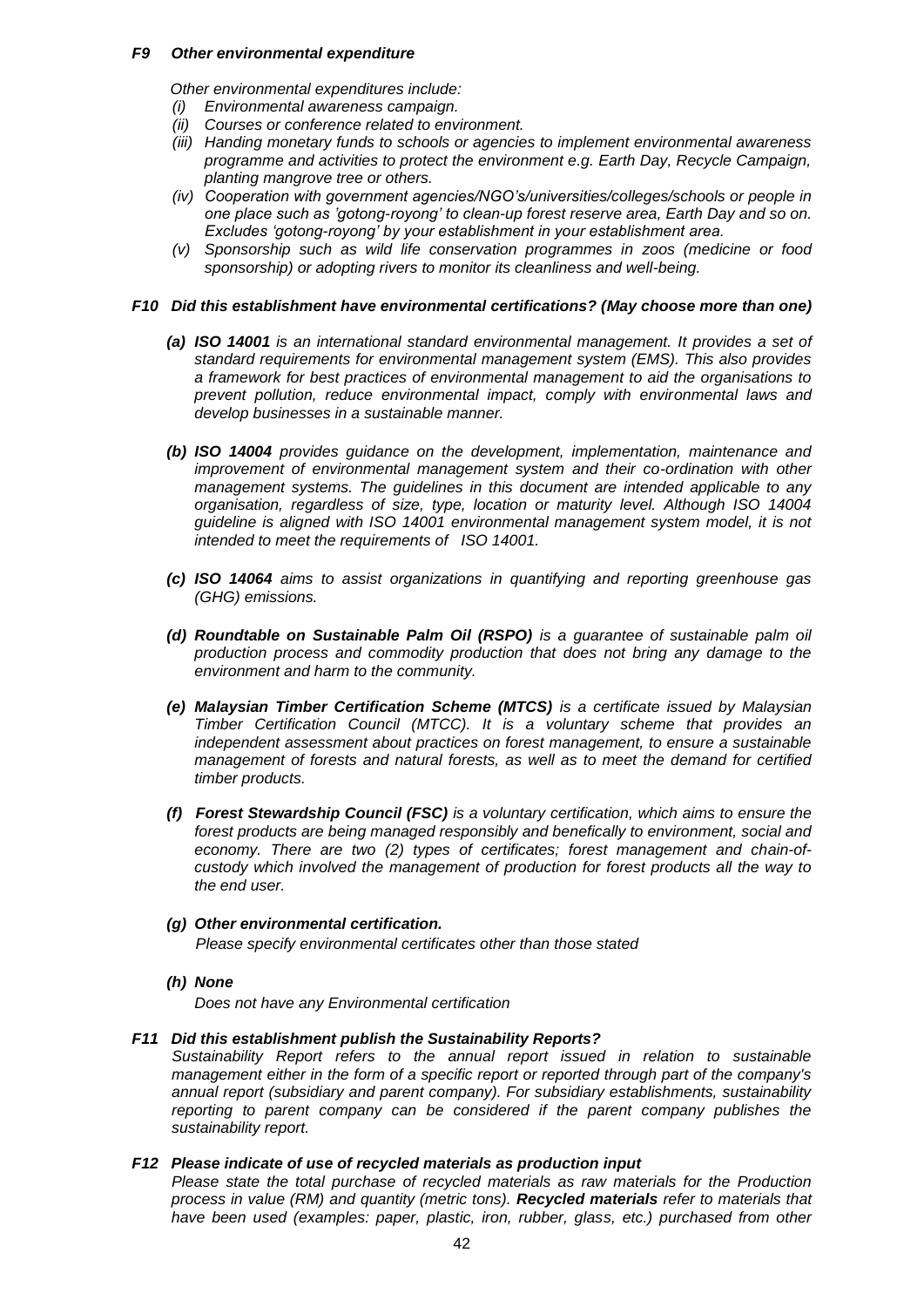*establishments.*

#### *F13 Please indicate percentage of use of recycled materials by type*

*If question F12 is answered, please state the percentage of use by type of material as follows:*

| а. | Plastics | е. | Textiles |
|----|----------|----|----------|
| b. | Paper    |    | Rubber   |
| C. | Metal    | g. | Others   |
| d. | Glass    |    |          |

*The sum for all types of materials reported should amount to 100%.*

#### *SECTION G – Technology and Fourth Industrial Revolution (4IR)*

#### *G1 Please indicate the automation level of the production process for establishment*

#### *(a) Smart automation (integrated)*

*Fully autonomous operation occurs in all situations and extends to supply chain partners. Require no human interaction at all*

#### *(b) Fully automation*

*Most assets operate autonomously and are synchronized to optimize production, safety, and maintenance under certain circumstances or conditions. It brings together autonomous components with appropriate functionality to perform as a system. However, there is still a need for humans to perform many tasks as not all disciplines are integrated at this level. In addition, if the specific circumstances are not met, then the operators must take control of the operation.* 

#### *(c) Mixed-mode automation*

*Automated systems take control in certain situations. System alerts to issues. Humans confirm proposed solutions or act as a fall-back.*

#### *(d) Semi-automation*

*The automation system takes control in certain situations when and as requested by a human operator, for limited periods of time. People are still fully responsible and heavily involved, monitoring the state of operation and specifying the targets for the limited control situations.*

#### *(e) Manual*

*No automatic actions are occurring, with operations relying on humans to make all decisions and perform all functions. Historically, most industrial operations began with significant human intervention required to run and maintain the operations.*

#### *G2 Did this establishment using the following technology.*

*Please select Yes or No. If Yes, please state the percentage (%) of usage*

#### *(a) Biotechnology*

*Biotechnology is the application of science and technology to living organisms, as well as parts, products and models thereof, to alter living or non-living materials for the production of knowledge, goods and services.*

# *(b) Nanotechnology*

*Nanotechnology is the understanding of processes and phenomena and the application of science and technology to organisms, organic and inorganic materials, as well as parts, products and models thereof, at the nanometre-scale (but not exclusively below 100 nanometres) in one or more dimensions, where the onset of size-dependent phenomena usually enables novel applications. These applications utilise the properties of nanoscale materials that differ from the properties of individual atoms, molecules, and bulk matter for the production of knowledge, goods and services, like improved materials, devices, and systems that exploit these new properties.*

#### *G3 Please indicate the technology or solution adopted by this establishment Please mark whichever is applicable*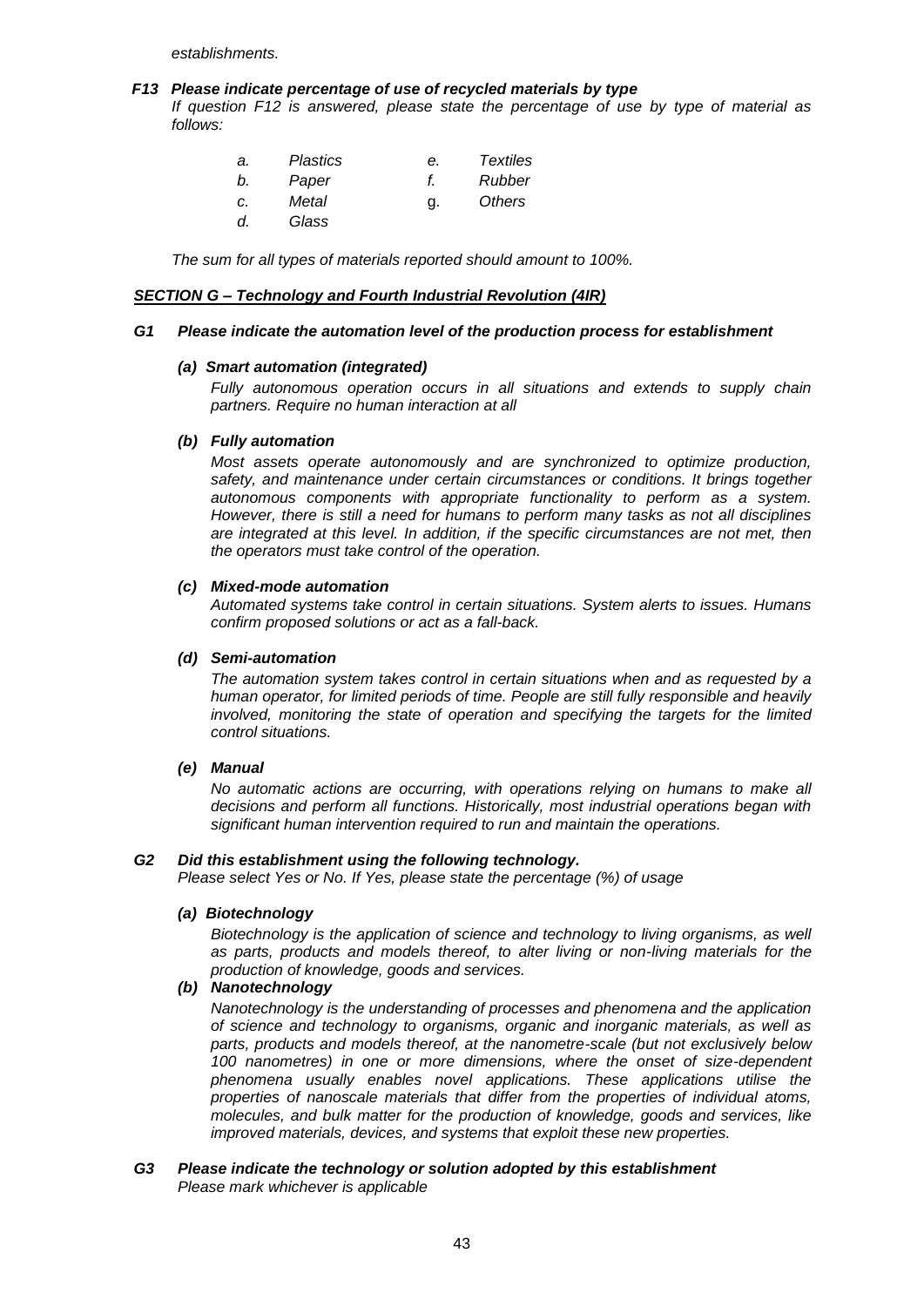### *1. Production*

*Production is an activity carried out under the control and responsibility of an institutional unit that uses input of labour, capital and goods and services to produce outputs of good and services.*

#### *(a) Enterprise Resources Planning (ERP)*

*Framework for organizing, defining, and standardizing the business processes necessary to effectively plan and control an organization so the organization can use its internal knowledge to seek external advantage.*

#### *(b) Supply Chain Management (SCM)*

*The design, planning, execution, control, and monitoring of supply chain activities*  with the objective of creating net value, building a competitive infrastructure, *leveraging worldwide logistics, synchronizing supply with demand, and measuring performance globally.* 

#### *(c) Manufacturing Execution System (MES)*

*Programmes and systems that participate in shop floor control, including programmed logic controllers and process control computers for direct and supervisory control of manufacturing equipment; process information systems that gather past performance information, then generate reports; graphical displays; and alarms that inform operations personnel what is going on in the plant currently and a very short history into the past.*

### *(d) Supervisory Control and Data Acquisition (SCADA)*

*System operating with coded signals over communication channels in order to provide control of equipment and to acquire information about the status of the equipment.*

### *(e) Programmable Logic Controller (PLC)*

*An electronic device that is programmed to test the state of input process data and to set output lines in accordance with the input state.*

### *(f) Distributed Control System (DCS)*

*A development of a control system using computers and other electronic devices so that the controller of a system loop is more integrated and can be done by everyone quickly and easily.*

#### *(g) Computerised Numerical Control (CNC)*

*Method for automating control of machine tools through the use of software attached to the tool.*

### *(h) Computer-Aided Manufacturing (CAM)*

*The use of computers to program, directs, and control production equipment in the fabrication of manufactured items*

*(i) Automation (robotics, conveyor belts, lifts, automated-guided vehicles (AGV), etc.)*

*The substitution of machine work for human physical and mental work continuously*

*(j) In-line Quality Control (scanners, vision inspection, CCTV smart sensor, etc.) Process incorporates inspection points across the production line. These points inspect the product for quality in terms of various standards or specifications.*

#### *(k) Additive Manufacturing (3D Printing, rapid prototyping, etc.)*

*A concept that refers to a group of technologies that builds physical objects directly from 3D (Computer-Aided Design – CAD) data. In additive manufacturing the object is built up by the consecutive addition of liquids, sheets or powdered materials in ultra-thin layers.*

#### *(l) Internet-of-thing (IoT)*

*The Internet of Things includes all devices and objects whose state can be altered*  via the Internet, with or without the active involvement of individuals. While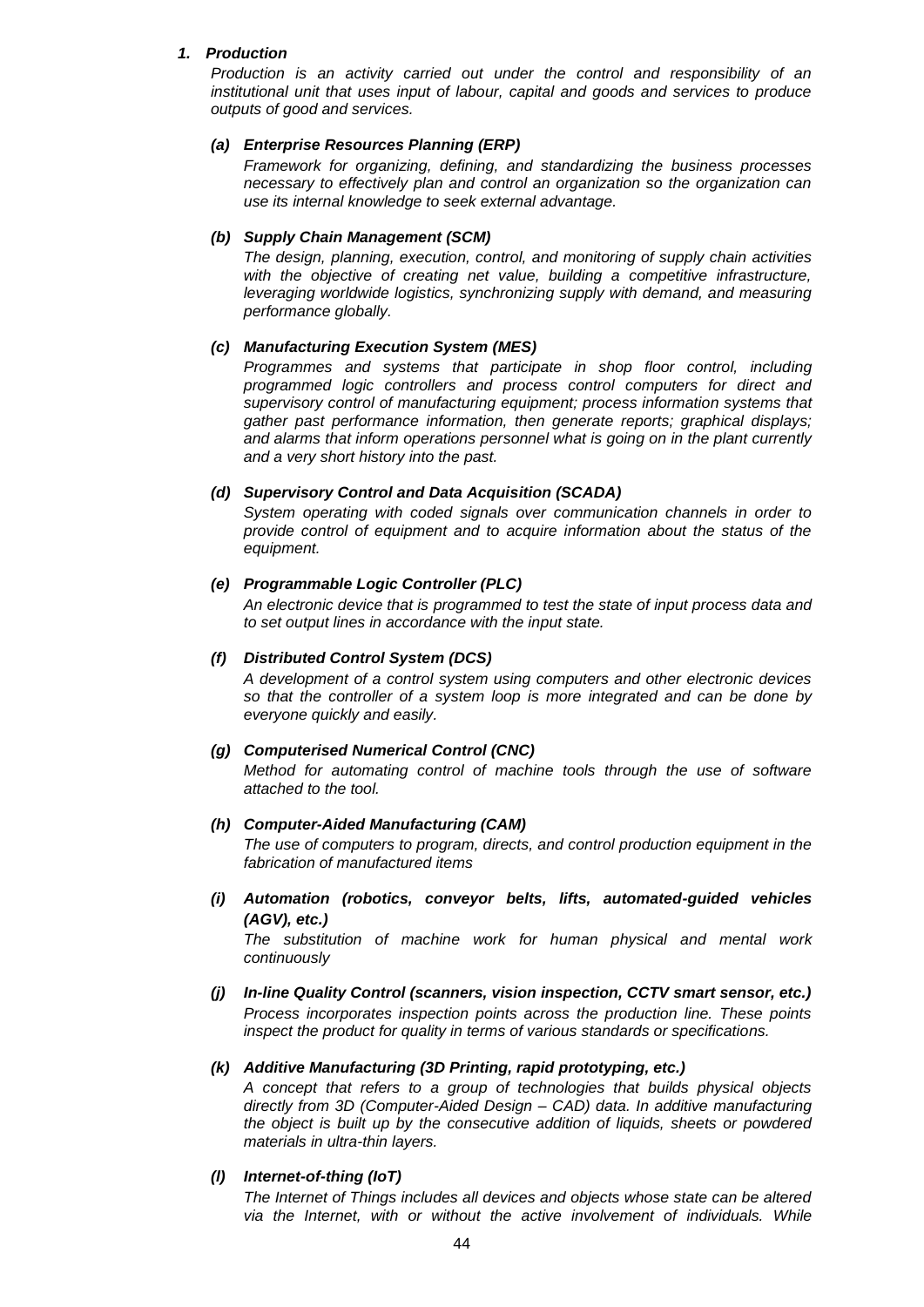*connected objects may require the involvement of devices considered part of the "traditional Internet", this definition excludes laptops, tablets and smartphones.*

#### *(m) Big Data Analytics*

*A type of quantitative research that examines large amounts of data to uncover hidden patterns, unknown correlations and other useful information.*

#### *(n) Artificial Intelligence*

*Computer-based applications that carry out functions typically associated with humans, such as visual perception, decision-making, and speech recognition. AI's most recent advances include machine learning (ML), in which algorithm-driven tools can self-correct and learn over time. Robotic process automation (RPA) is the application of robotics to the processes of an increasing range of white-collar jobs.*

#### *(o) Simulation*

*The technique of using representative or artificial data to reproduce in a model various conditions that are likely to occur in the actual performance of a system.*

#### *(p) Others (please specify)*

#### *2. Inventory*

*Inventory refers to the stocks of items, component parts and raw materials a company uses in production.*

#### *(a) Inventory Management*

*Business management with related to the planning and controlling inventories as it is bought, manufactured, stored, and used.*

#### *(b) Warehouse Management*

*A system that manages all processes that a warehouse carries out. These processes include receiving, picking, and shipping.*

#### *(c) Automated Material Handling*

*Using robots and other computerized devices for moving, lifting, pulling, pushing, storing, and retrieving goods and products.*

#### *(d) Barcode / QR Code*

*Type of barcode that can be read easily by a digital device and which stores information as a series of pixels in a square-shaped grid.*

#### *(e) Radio Frequency Identification (RFID)*

*Technologies that use wireless communication between an object (or tag) and interrogating device (or reader) to automatically track and identify such objects.*

#### *(f) Internet-of-thing (IoT)*

*The Internet of Things includes all devices and objects whose state can be altered via the Internet, with or without the active involvement of individuals. While connected objects may require the involvement of devices considered part of the "traditional Internet", this definition excludes laptops, tablets and smartphones.*

#### *(g) Big Data Analytics*

*A type of quantitative research that examines large amounts of data to uncover hidden patterns, unknown correlations and other useful information.*

#### *(h) Artificial Intelligence*

*Computer-based applications that carry out functions typically associated with humans, such as visual perception, decision-making, and speech recognition. AI's most recent advances include machine learning (ML), in which algorithm-driven tools can self-correct and learn over time. Robotic process automation (RPA) is the application of robotics to the processes of an increasing range of white-collar*  jobs. In the words of AI visionary Andrew Ng, "if a task takes less that a second of *thought, a machine can probably do it."*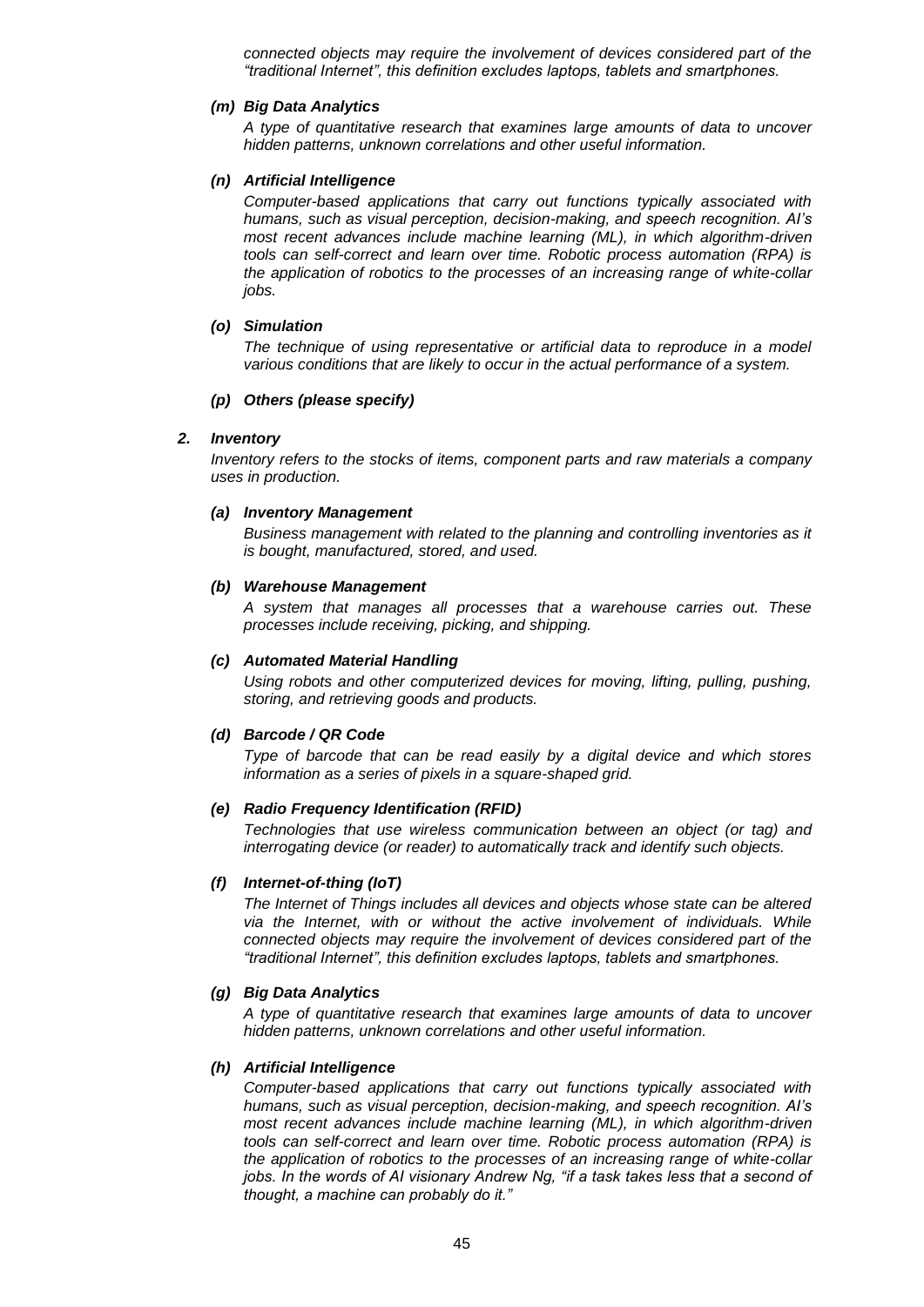*(i) Others (please specify)*

### *3. Administration*

*Administration refers to the arrangements and tasks needed to control the operation of a plan or organisation.*

### *(a) Word Processing (MS Word, Google Docs, Pages etc.)*

*Device or computer program that provides for input, editing, formatting, and output of text, often with some additional features.*

# *(b) Spreadsheet (MS Excel, Numbers, etc)*

*A software application capable of organizing, storing and analysing data in tabular form.*

### *(c) Presentation (Power point, Keynote, Prezi, etc.)*

*Application software that is specifically designed to allow users to create a presentation of ideas by stringing together text, images and audio/video.*

### *(d) Data & Document Management*

*System or software that allows the creation, storage, managing, indexing, protection, and retrieval of digital documents.*

### *(e) Intranet*

*A privately-owned network that makes use of internet technology and applications to meet the needs of an enterprise. It resides entirely within a department or company, providing communication and access to information, similar to the internet, with web pages, and so on for internal use only.*

### *(f) Finance & Accounting*

*Process of recording, summarising and reporting a company's business transactions through financial statements.*

### *(g) Human Resources Management*

*Manages all employee in an organisation (hiring, training, compensating, developing policies and strategies related to human resources)*

#### *(h) e-Banking*

*Process through which a customer is allowed to carry out, personal or commercial banking transactions using electronic and telecommunication network.*

#### *(i) Attendance System (Fingerprints, Facial Recognition etc)*

*System that enables an employer to monitor their employees (time in, time out, rest time and absenteeism).*

#### *(j) Big Data Analytics*

*A type of quantitative research that examines large amounts of data to uncover hidden patterns, unknown correlations and other useful information.*

#### *(k) Artificial Intelligence*

*Computer-based applications that carry out functions typically associated with humans, such as visual perception, decision-making, and speech recognition. AI's most recent advances include machine learning (ML), in which algorithm-driven tools can self-correct and learn over time. Robotic process automation (RPA) is the application of robotics to the processes of an increasing range of white-collar jobs. In the words of AI visionary Andrew Ng, "if a task takes less that a second of thought, a machine can probably do it."*

#### *(l) Cloud Computing*

*Cloud computing is a model for enabling ubiquitous, convenient, on-demand network access to a shared pool of configurable computing resources (e.g., networks, servers, storage, applications, and services) that can be rapidly provisioned and released with minimal management effort or service provider interaction.*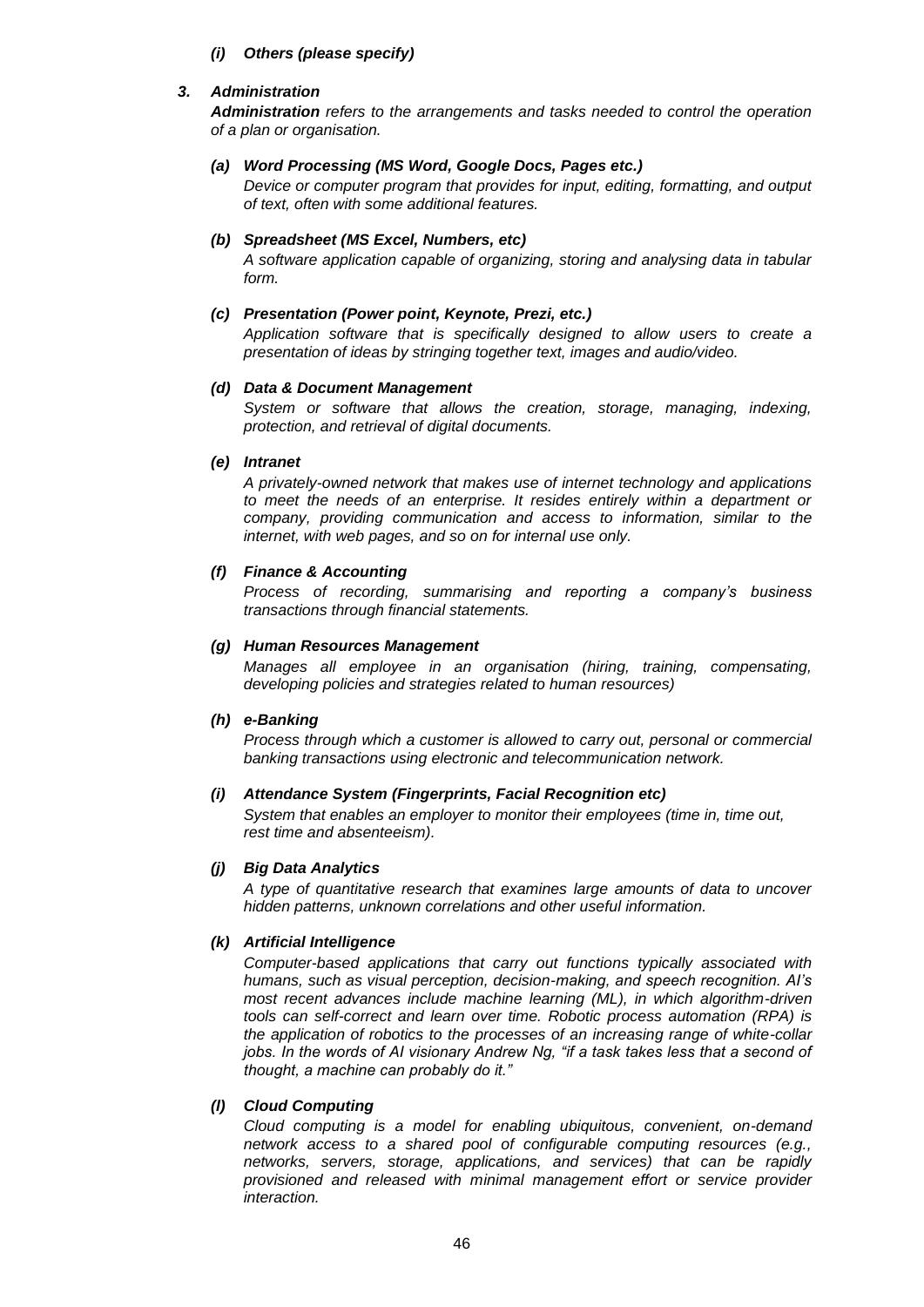#### *(m) Simulation*

*The technique of using representative or artificial data to reproduce in a model various conditions that are likely to occur in the actual performance of a system.*

#### *(n) Cloud Based Data Storage Service*

*System that allows you to save data and files in an off-site that you access either through the public internet or a dedicated private network connection*

#### *(o) Cloud Based Software Service*

*System that allows users access to software applications that run on shared computing resources (for example, processing power, memory, and disk storage) via the Internet.*

### *(p) Others (please specify)*

### *4. Security*

*Security is freedom from, or resilience against, [potential](https://en.wikipedia.org/wiki/Potential) harm (or other unwanted [coercive](https://en.wikipedia.org/wiki/Coercion) change) caused by others. Beneficiaries (technically [referents\)](https://en.wikipedia.org/wiki/Referent) of security may be of persons and social groups, objects and institutions, ecosystems or any other entity or phenomenon vulnerable to unwanted change.*

#### *(a) Antivirus*

*Antivirus is a computer program that works to detect computer viruses, known as malware, in order to block, remove and prevent future virus infections.*

### *(b) Firewall*

*A firewall is a device used to control access to a company's data from the internet or other outside sources.*

#### *(c) Anti-Spam*

*Anti-spam is a way to address and protect mail servers from unsolicited electronic messages sent through various communication modes including but not limited to e-mails, mobiles short message or instant messaging services where there is no prior relationship between the sender and the recipient regardless of content whether commercial or non-commercial messages including malicious program and/or data.*

#### *(d) Website Security*

*Website security is the protection provided in technical and administrative terms to computer data so that the data is not intruded, destroyed or contaminated intentionally or not.*

#### *(e) Data Encryption*

*Data encryption is a way of translating data from plaintext (unencrypted) to ciphertext (encrypted). Users can access encrypted data with an encryption key and decrypted data with a decryption key.*

#### *(f) Password*

*Password is a type of data combined with a number of characters used by users for the purpose of identification and self-authentication when accessing a computer network or resource to obtain or read the desired information.*

#### *(g) Digital Signature*

*A digital signature is an electronic signature used to verify the identity of the sender/signer of a message and is used to ensure that information is correct and valid in an electronic transaction.*

#### *(h) Big Data Analytics*

*A type of quantitative research that examines large amounts of data to uncover hidden patterns, unknown correlations and other useful information.*

#### *(i) Artificial Intelligence*

*Computer-based applications that carry out functions typically associated with humans, such as visual perception, decision-making, and speech recognition. AI's*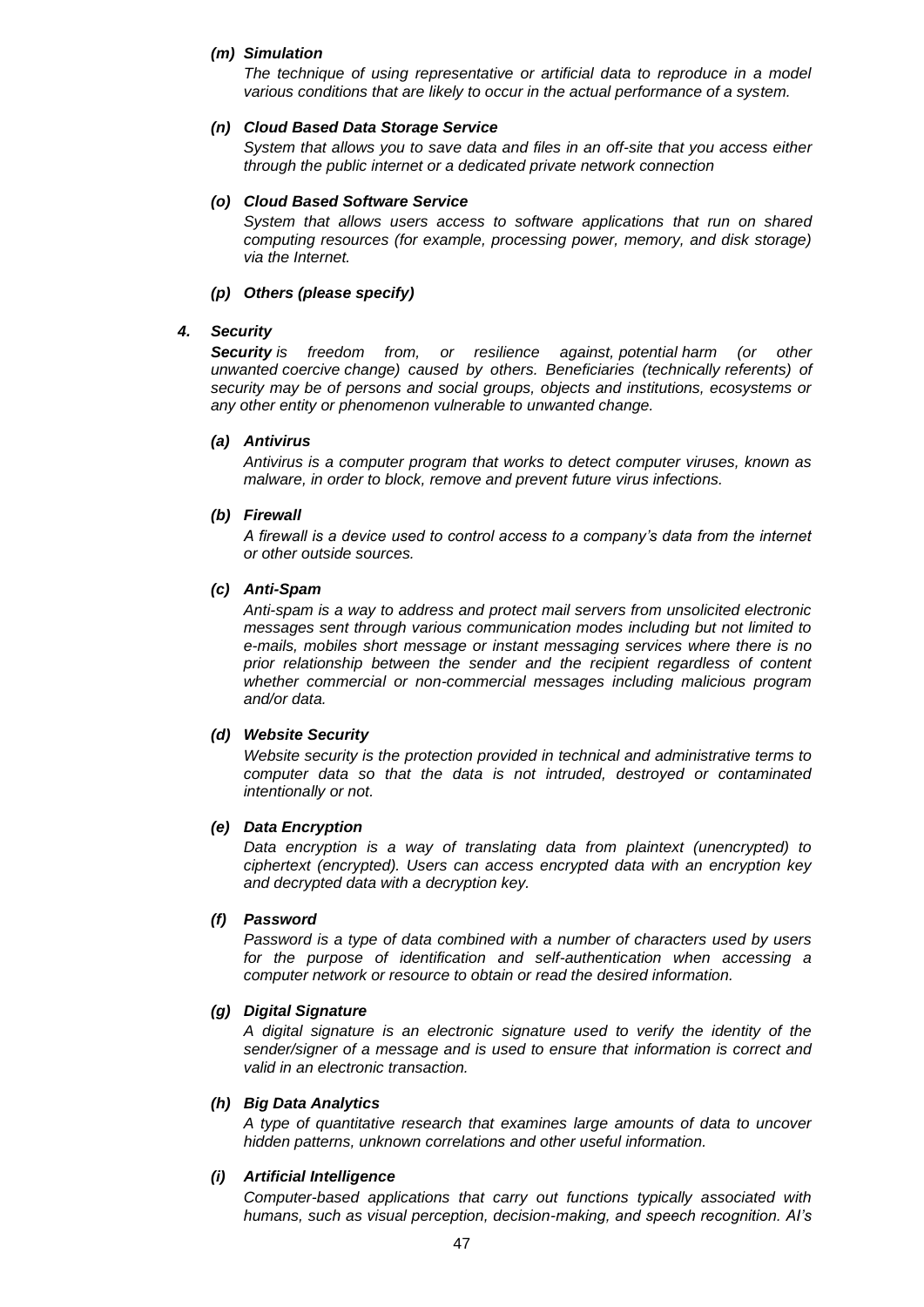*most recent advances include machine learning (ML), in which algorithm-driven tools can self-correct and learn over time. Robotic process automation (RPA) is the application of robotics to the processes of an increasing range of white-collar*  jobs. In the words of AI visionary Andrew Ng, "if a task takes less that a second of *thought, a machine can probably do it."*

#### *(j) Cloud Computing*

*Cloud computing is a model for enabling ubiquitous, convenient, on-demand network access to a shared pool of configurable computing resources (e.g., networks, servers, storage, applications, and services) that can be rapidly provisioned and released with minimal management effort or service provider interaction.* 

### *(k) Others (please specify)*

### *5. Marketing and communication*

*Marketing is the design, pricing, promotion, and distribution of goods to create transactions between businesses and consumers.*

*Communication is a process of transferring information, feelings, ideas and thoughts of an individual to another individual or group of individuals. It is a process of meaningful interaction between living things and involves the act of transmitting information and the process of exchanging meanings in order to produce understanding.*

#### *(a) Email*

*Email is a technology for handling mail electronically.*

#### *(b) Social Media (Facebook, Instagram, Twitter, etc.)*

*Social media are considered those that have user profile, an account or a user license depending on the requirements and the type of social media. Types of social media are social networks (e.g. Facebook), Enterprise's blog or microblogs (e.g. Twitter) and multimedia content sharing websites (e.g.: YouTube, Flickr, SlideShare).*

#### *(c) Establishment's website*

*Establishment's website is an establishment's file that contains text, audio and/or visual data accessible on the World Wide Web by a single Uniform Resource Locator (URL).*

# *(d) E-Commerce*

*E-Commerce transaction is the sale or purchase of goods or services over the network computing / internet with designed method for the purpose of receive or make a booking (purchase or sale). The transaction is between businesses, households, individuals, governments and organisations of other public / private. The method of payment and the delivery of goods or services e-Commerce transactions can be carried out either through network computing / internet or not. E-Commerce transactions, including orders placed on the website, extranet or Electronic Data Interchange (EDI). However, the transactions made by telephone, fax, email and the like are not been categorised as e-Commerce transactions.*

# *(e) Customer Relationship Management (CRM)*

*Customer Relationship Management (CRM) is a marketing philosophy based on putting the customer first. The collection and analysis of information designed for sales and marketing decision support (as contrasted to enterprise resources planning information) to understand and support existing and potential customer needs. It includes account management, catalogue and order entry, payment processing, credits and adjustments, and other functions.* 

# *(f) Video Conference / Web (Skype, GoToMeeting etc)*

*Used as an [umbrella term](https://en.wikipedia.org/wiki/Umbrella_term) for various types of online [conferencing](https://en.wikipedia.org/wiki/Conference) and collaborative services including webinars (web seminars), [webcasts,](https://en.wikipedia.org/wiki/Webcasts) and web meetings.*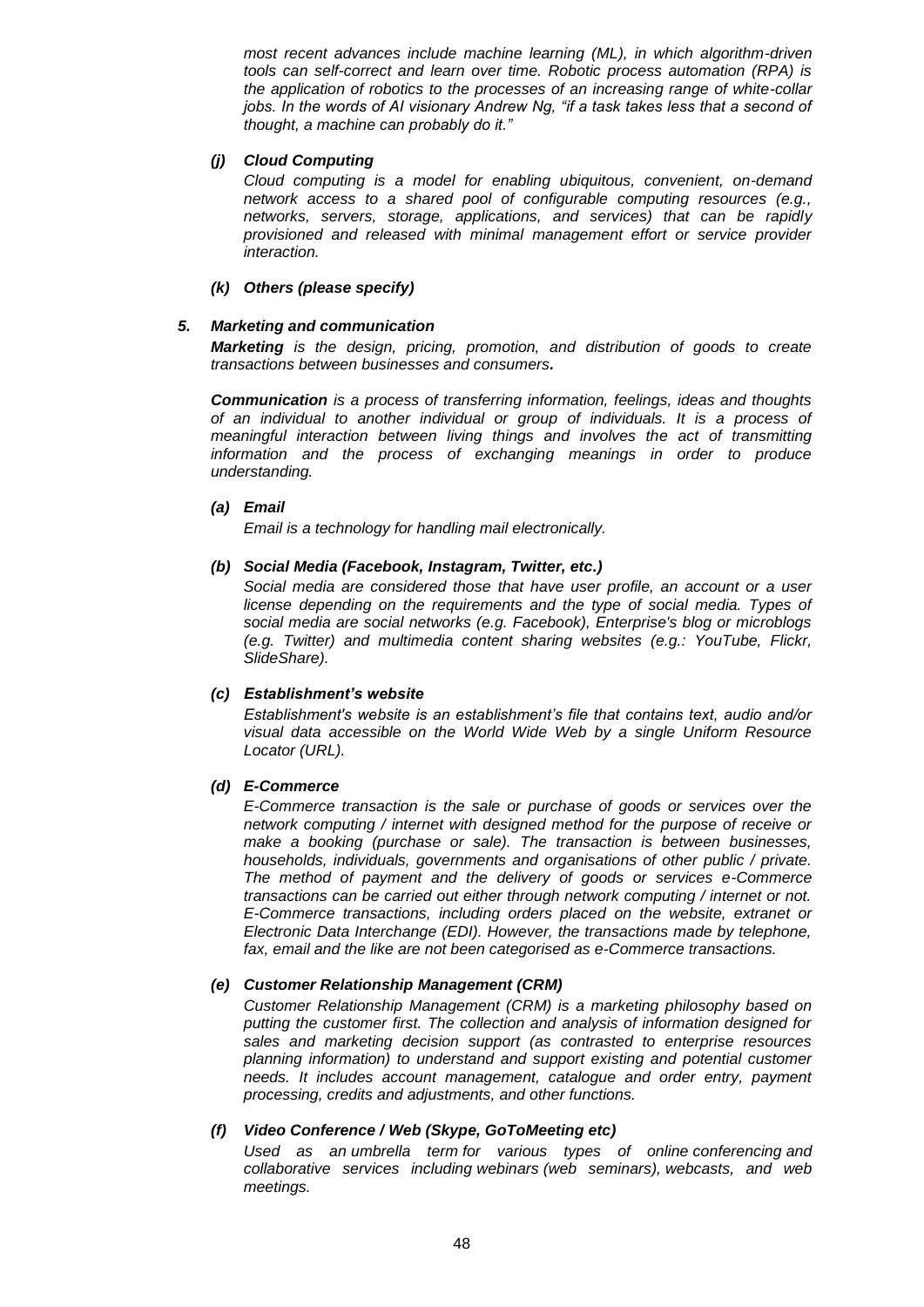### *(g) Big Data Analytics*

*A type of quantitative research that examines large amounts of data to uncover hidden patterns, unknown correlations and other useful information.*

#### *(h) Artificial Intelligence*

*Computer-based applications that carry out functions typically associated with humans, such as visual perception, decision-making, and speech recognition. AI's most recent advances include machine learning (ML), in which algorithm-driven tools can self-correct and learn over time. Robotic process automation (RPA) is the application of robotics to the processes of an increasing range of white-collar jobs. In the words of AI visionary Andrew Ng, "if a task takes less that a second of thought, a machine can probably do it."*

#### *(i) Cloud Computing*

*Cloud computing is a model for enabling ubiquitous, convenient, on-demand network access to a shared pool of configurable computing resources (e.g., networks, servers, storage, applications, and services) that can be rapidly provisioned and released with minimal management effort or service provider interaction.* 

#### *(j) Simulation*

*The technique of using representative or artificial data to reproduce in a model various conditions that are likely to occur in the actual performance of a system.*

#### *(k) Others (please specify)*

#### *6. Research, development and design*

*Research is creative and systematic work carried out to improve knowledge, and the use of this knowledge to design new applications.*

*Development can be understood as the process of evolution, change and growth related to a particular object, person or situation.*

*Design is the conversion of a need or innovation into a product, process, or service that meets both the enterprise and customer expectations. The design process consists of translating a set of functional requirements into an operational product, process, or service.*

### *(a) Computer-Aided Design (CAD)*

*Computer-Aided Design (CAD) is the use of computers in interactive engineering drawing and storage of designs. Programs complete the layout, geometric transformations, projections, rotations, magnifications, and interval (cross-section) views of a part and its relationship with other parts.*

#### *(b) Prototyping*

*Prototyping is a specialized product design and development process for developing a working model of a product or a specialized system development process for performing a determination where user needs are extracted, presented, and developed by building a working model of the system. Generally, these tools make it possible to create all files and processing programs needed for a business application in a matter of days or hours for evaluation purposes.*

#### *(c) Lab Solutions*

*Features an innovative operating environment and provides complete data management to ensure secure information in networked laboratories.*

#### *(d) Simulation*

*The technique of using representative or artificial data to reproduce in a model various conditions that are likely to occur in the actual performance of a system.*

#### *(e) Big Data Analytics*

*A type of quantitative research that examines large amounts of data to uncover hidden patterns, unknown correlations and other useful information.*

#### *(f) Artificial Intelligence*

*Computer-based applications that carry out functions typically associated with*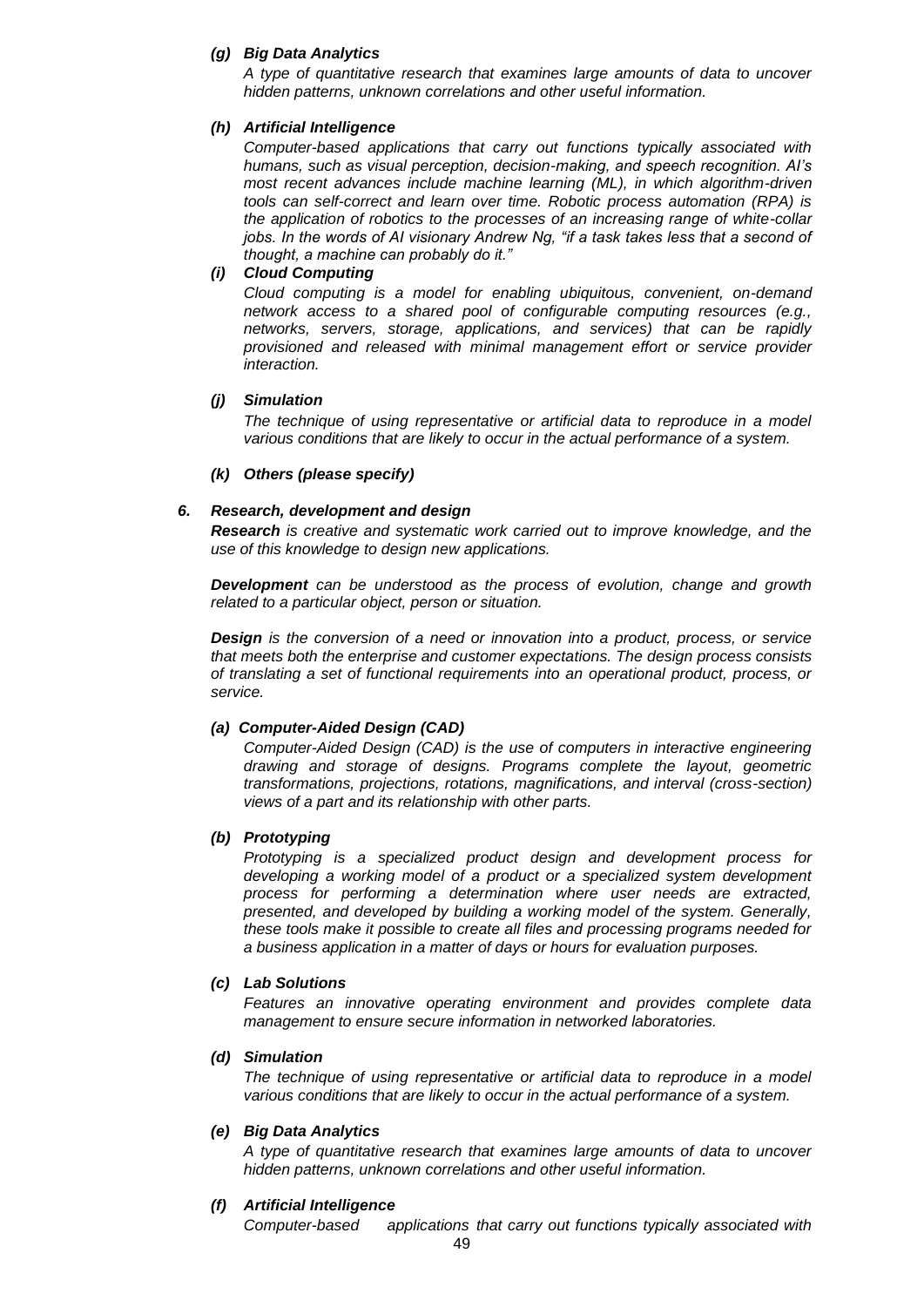*humans, such as visual perception, decision-making, and speech recognition. AI's most recent advances include machine learning (ML), in which algorithm-driven tools can self-correct and learn over time. Robotic process automation (RPA) is the application of robotics to the processes of an increasing range of white-collar jobs. In the words of AI visionary Andrew Ng, "if a task takes less that a second of thought, a machine can probably do it."*

### *(g) Cloud Computing*

*Cloud computing is a model for enabling ubiquitous, convenient, on-demand network access to a shared pool of configurable computing resources (e.g., networks, servers, storage, applications, and services) that can be rapidly provisioned and released with minimal management effort or service provider interaction.* 

### *(h) Others (please specify)*

### *G4 Did this establishment analyse production data?*

*Data analysis is a process of inspecting, [cleansing,](https://en.wikipedia.org/wiki/Data_cleansing) [transforming,](https://en.wikipedia.org/wiki/Data_transformation) and [modelling](https://en.wikipedia.org/wiki/Data_modeling) [data](https://en.wikipedia.org/wiki/Data) with the goal of discovering useful information, informing conclusions, and supporting decisionmaking.*

*Production is an activitiy carried out under the control and responsibility of an institutional unit that uses input of labour, capital, and goods and services to produce outputs of goods or services.*

*Please select Yes or No. If Yes, please indicate the analysis for the production data of this establishment*

### **(a)** *Production Rate (Plan vs Actual)*

*The rate of production usually expressed in units, cases, or some other broad measure, expressed by a period of time (e.g. per hour, shift, day, or week).*

#### **(b)** *Failure/defect rate*

*Product failure/defect is when a product produced does not meet the specifications required by the customer. The failure/defect rate is a calculation based on the number of failures/defects versus the total production.*

# **(c)** *Overall Equipment Effectiveness (OEE)*

*Overall equipment efficiency (OEE) is a series of metrics used to measure the use of a manufacturing operation or equipment. Metrics can be used on a daily basis to identify how equipment is working but can also be used as a goal that an organization wants to achieve.*

#### **(d)** *Productivity*

*An overall measure of the ability to produce a good or a service. It is the actual output of production compared to the actual input of resources. Productivity is a relative measure across time or against common entities (labour, capital, etc.). In the production literature, attempts have been made to define total productivity where the effects of labour and capital are combined and divided into the output. One example is a ratio that is calculated by adding the dollar value of labour, capital equipment, energy, and material, and so forth and dividing it into the dollar value of output in a given time*  period. This is one measure of total factor productivity. In economics, the ratio of *output in terms of dollars of sales to an input such as directs labour in terms of the total wages. This is called single factor productivity or partial factor productivity.*

#### **(e)** *Inventory level*

*Inventory refers to the act of listing or counting items available within a business. By keeping information on what is happening with the amount of current assets, companies can ensure that they are ready to serve customers with the right amount of finished product.*

#### *G5 Did this establishment practise the Smart Operating Concept?*

*Smart Operating Concept integrates information and communication technology (ICT) in a management system or the process of producing a product or service. The process of producing this product or service will involve the process of transforming inputs into outputs.*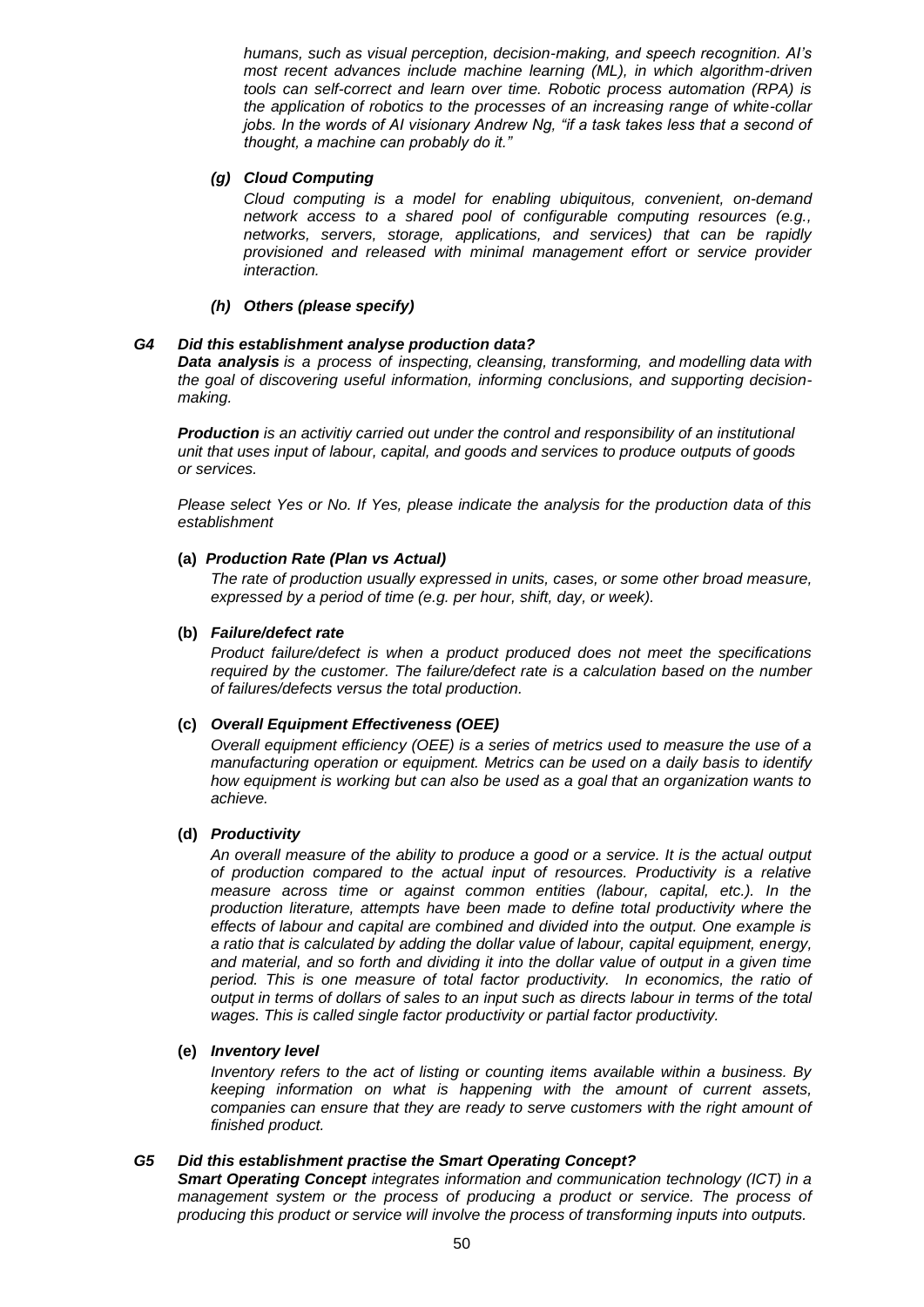*If No, please got to question G8*

*If Yes, what is the main objective of this establishment adopting the Smart Operating Concept? (Please select top three objectives)*

- *(a) Increase productivity level and products quality*
- *(b) Increase level of automation in production*
- *(c) Follow the global trend of Fourth Industrial Revolution*
- *(d) Transform and survive as a manufacturer*
- *(e) Eligible for government incentives*
- *(f) Reduce dependency on labour*
- *(g) Others (please specify)*

#### *G6 How smart operating affect this establishment?*

*Please indicate whether increasing, no change and decreasing*

- *(a) Revenue*
- *(b) Operation cost*
- *(c) Productivity*
- *(d) Human resources*
	- *(i) Local worker*
	- *(ii) Foreign worker*
- *(e) Marketing*
- *(f) Raw materials cost*

#### *G7 Please indicate the percentage (%) of expenses related to smart operating by the following categories*

- *(a) Current expenditure (e.g. labour cost and operating cost)*
- *(b) Capital expenditure (e.g. land, building, vehicles, plant, software, machinery, equipment)*

#### *G8 Did this establishment receive funds / incentives / grants related to IR 4.0 from the Ministry / Agency (May choose more than one)*

- **(a)** *MITI: Ministry of International Trade and Industry*
- **(b)** *MOSTI: Ministry of Science, Technology and Innovation*
- **(c)** *MIDA: Malaysian Investment Development Authority*
- **(d)** *MIDF: Malaysian Industrial Development Finance Berhad*
- **(e)** *MATRADE: Malaysia External Trade Development Corporation*
- **(f)** *Bank Pembangunan: Bank Pembangunan Malaysia Berhad (BPMB) formerly known as Bank Pembangunan dan Infrastruktur Malaysia*
- **(g)** *Central Bank of Malaysia*
- **(h)** *CIDB: Construction Industry Development Board*
- **(i)** *EXIM Bank: Export-Import Bank of Malaysia*
- **(j)** *HRDF: Human Resource Development Fund*
- **(k)** *KPM: Ministry of Education*
- **(l)** *MAFI: Ministry of Agriculture and Food Industries*
- **(m)** *MIGHT: Malaysian Industry-Government Group for High Technology*
- **(n)** *MOF: Ministry of Finance*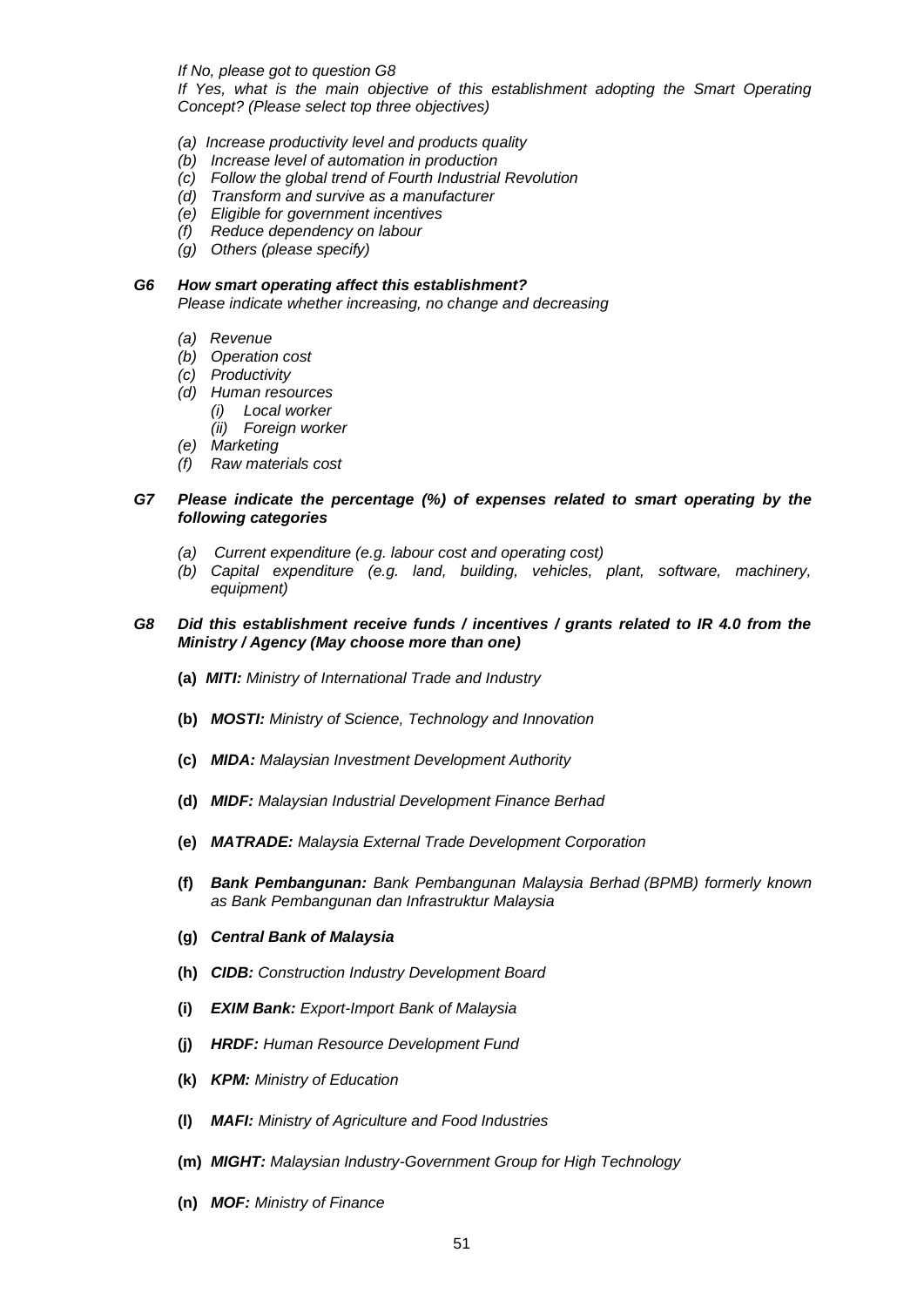- **(o)** *Others (please specify)*
- *G9 Did this establishment have plans to adopt the Smart Operating Concept / IR 4.0? Please select Yes or No. If Yes, what percentage of the following resources will be allocated to make the plan a success?*
	- *(a) Human resources*
	- *(b) Financial resources*
- *G10 Did this establishment already have a plan to reskilling and upskilling to its employees?*

Please select Yes or No. If Yes, please indicate the areas of reskilling and upskilling *planned for the employees of this establishment.*

#### *(a) Artificial Intelligence / Machine Learning / Deep Learning*

*Artificial intelligence (AI) is computer-based applications that carry out functions typically associated with humans, such as visual perception, decision-making, and speech recognition. AI's most recent advances include machine learning (ML), in which algorithm-driven tools can self-correct and learn over time. Robotic process automation (RPA) is the application of robotics to the processes of an increasing range of whitecollar jobs. In the words of AI visionary Andrew Ng, "if a task takes less that a second of thought, a machine can probably do it."*

*Machine learning (ML) is the study of computer [algorithms](https://en.wikipedia.org/wiki/Algorithm) that improve automatically through experience and by the use of data. It is seen as a part of [artificial intelligence.](https://en.wikipedia.org/wiki/Artificial_intelligence)*

*Deep learning (also known as deep structured learning) is part of a broader family of [machine learning](https://en.wikipedia.org/wiki/Machine_learning) methods based on artificial [neural networks](https://en.wikipedia.org/wiki/Artificial_neural_networks) with [representation](https://en.wikipedia.org/wiki/Representation_learning)  [learning.](https://en.wikipedia.org/wiki/Representation_learning)*

#### *(b) Big Data Analytics / Data Analytics*

*A type of quantitative research that examines large amounts of data to uncover hidden patterns, unknown correlations and other useful information.*

#### *(c) Programming / Computer Science*

*Programming is a method of giving instructions or commands to a computer to perform a task (or any electronic machine). The method of giving instructions or commands is basically in the form of a binary or binary numeric code.*

#### *(d) Robotics / Autonomous Devices*

*Machinery and robots are transformed towards their next generation. Robots can do more on their own, including learning on the job and teaming up with other robots and humans. This technology allows systems to think, act and react autonomously as well as conduct remote decision making. This can help contribute to a company's competitiveness, productivity and profitability.*

#### *(e) Cybersecurity*

*The industrial communication is expanding and strongly connected, as such, digital security becomes a critical aspect that must not be overlooked in the industrial environment. It has now become more complex as it consists of connected devices and environments that cannot be protected by traditional cybersecurity approaches. Current cybersecurity has largely been developed for IT-centric devices and environment.*

#### *(f) AR / VR Content Creation*

*Augmented Reality (AR) overlays digital information onto the user's real-world environment in the form of words, images, video, and audio. Digital information is displayed using tablets, mobile phones, smart watches, and other wearables. Headsets that produce an AR experience, such as the Microsoft's HoloLens, are sometimes classified as Mixed Reality*

*Virtual Reality (VR) completely immerses the user in a computer-generated 3D environment, removing as much sensory connection as possible with the real world. Visuals are displayed to users through VR headsets and head-mounted displays, which can be standalone or tethered to a computer, gaming console, or mobile phone. Spatial*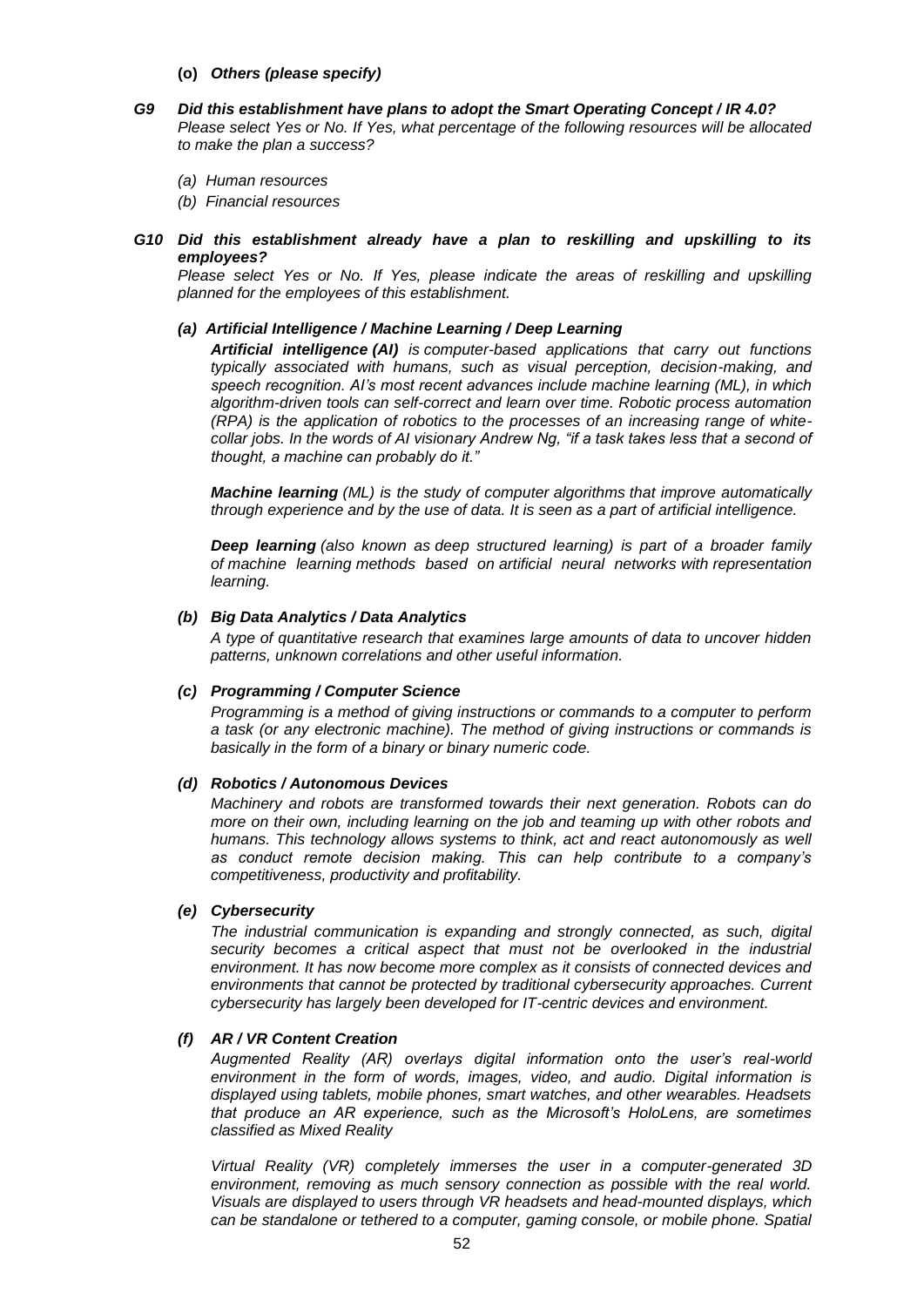*audio, haptics, interactive controllers, and other hardware can also be used to further intensify the experience.*

### *(g) Networking*

*Networking is developing relationships with people who may be able to enhance the performance of duties or responsibilities.*

### *(h) PLC / SCADA*

*Programmable Logic Controller (PLC) refers to an electronic device that is programmed to test the state of input process data and to set output lines in accordance with the input state, thus providing control instructions or branching to another set of tests.*

*Supervisory Control and Data Acquisition (SCADA) refers to system operating with coded signals over communication channels in order to provide control of equipment and to acquire information about the status of the equipment for display or recording functions.*

# *SECTION H – Impact of COVID-19 Pandemic*

*H1 Please mark (X) in the box whether this establishment affected by the COVID-19 pandemic.*

 *If Yes, please proceed to question H.2 to H.6 If No, END for this section*

#### *H2 Please mark (X) in the box for the issues/challenges borne by your establishment during the COVID-19 pandemic?*

- *(a) Shortage of raw materials*
- *(b) Shortage of workers*
- *(c) Payment of salaries and wages*
- *(d) Payment of premises rental*
- *(e) Payment of bank loans*
- *(f) Storage of raw materials*
- *(g) No marketing agents*
- *(h) No customer*
- *(i) Shortage of working capital / cash flow*
- *(j) Limited hours of operation*
- *(k) Others (please specify)*

#### *H3 Please mark for the estimated period of this establishment to recover.*

- *(a) Less than 6 months*
- *(b) 6 – 12 months*
- *(c) More than 12 months*

#### *H4 Please indicate the total expenses for each of the following categories in the reference year:*

- *(a) Vaccine*
- *(b) Swab test*
- *(c) Face mask*
- *(d) Hand sanitizer*
- *(e) Thermometer*
- *(f) Others equipment, please specify*

#### *H5 Please mark (X) in the box for the changes in the operation of this establishment during the COVID-19 pandemic*

- *1. Production*
	- *(a) Introduce or accelerate the introduction of new goods and services*
	- *(b) Downsizing business activities (e.g. reduce goods and services offered)*
	- *(c) Reduce costs other than labour costs*
	- *(d) Reduce import of goods and services and increase the use of local goods & services in production*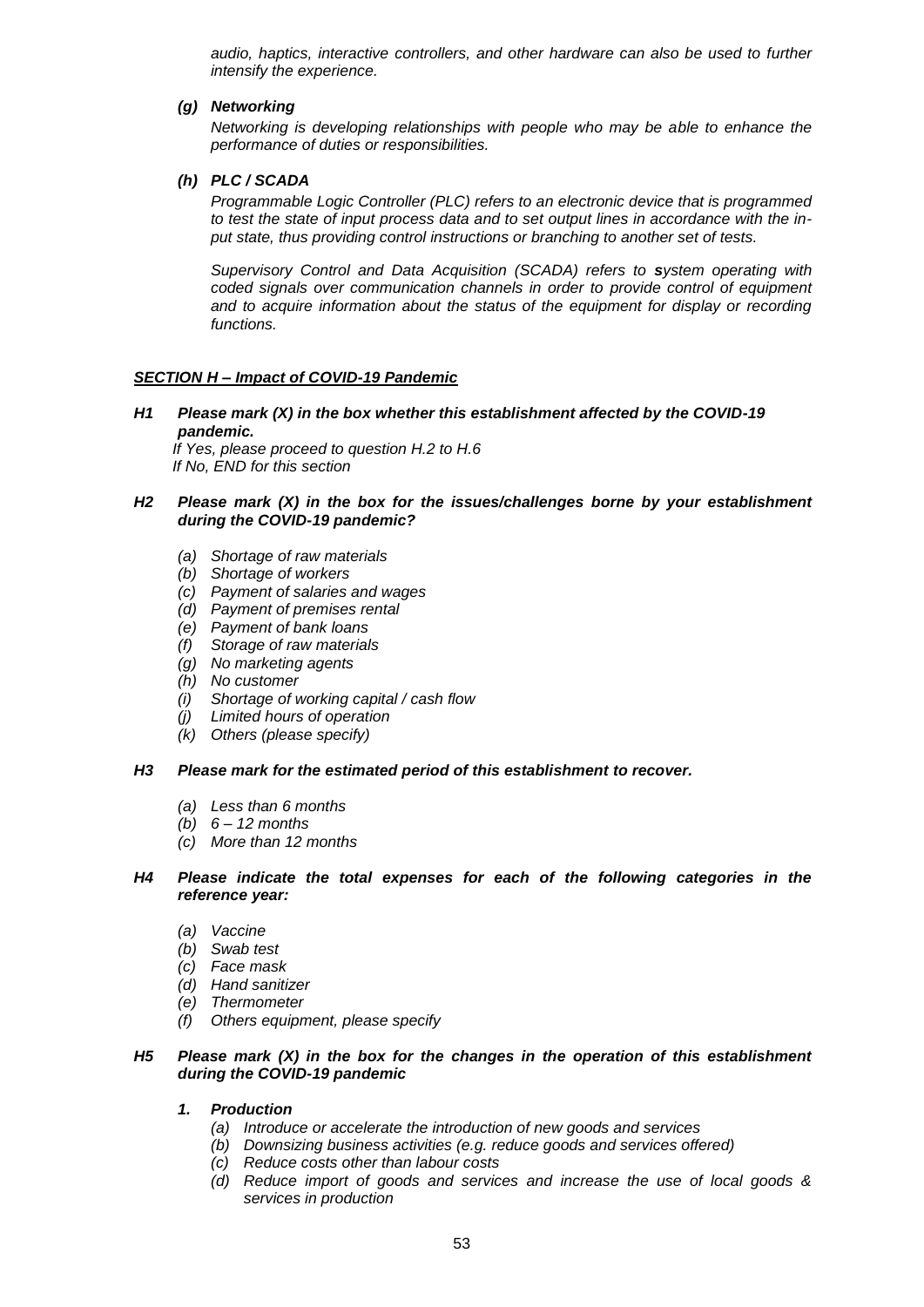# *2. Marketing*

- *(a) Develop new supply chain and market*
- *(b) Increase prices of certain goods and services offered to customers*
- *(c) Decrease prices of certain goods and services offered to customers*
- *(d) Increase marketing budgets*
- *(e) Reduce marketing budgets*

# *3. Human resources*

- *(a) Promote the remote work / work from home*
- *(b) Substitute labour with automation process and usage of robots in producing goods and services*
- *(c) Provide additional training to employees (e.g. job specific training, managerial training, new technology training, new business practices training, digital skills training, data literacy skills, other training and development)*
- *(d) Reduce labour costs (e.g. lay-off employees, giving unpaid leave and allowance deduction, reduce working hours, offer early retirement package)*

# *4. Use of informational technology*

- *(a) Enhance usage of information and communication technology (e.g. cloud-based computing systems and big data analytic)*
- *H6 Please mark (X) in the box whether this establishment receives public assistance to continue business operations during the COVID-19 pandemic If No, END for this section*

# *H7 Please specify the amount of financial assistance obtained by this establishment:*

- *(a)* PRIHATIN (*Wage subsidy programme, Special Prihatin Grant (GKP) and others)*
- *(b) Rental reduction of business premises*
- *(c) others (Please specify)*

# *SECTION I – Human Resources*

*Please refer to page 12 until 15 for the further definitions regarding Categories of Workers*

### *I1 Number of job vacancies as at 31 December 2021 Vacancies refers to the unfilled jobs in December 2021. A specific position is considered empty if it meets the following criteria:*

- *A specific job exists and ready to be filled. The position can be full-time/part-time, permanent, short-term or seasonal;*
- *The job could start within 30 days, if qualified candidates are available within the period; and*
- *Employers are actively seeking candidates including advertising vacancies, issuing*  notices, informing public or private employment agencies or trade unions and/will *contact or select the candidates who have applied.*

# *Exclude:*

- *Jobs to be filled by existing employees due to internal transfers, promotions or demotions or recall from layoffs;*
- *Starting dates for the jobs is more than 30 days;*
- *Hiring has been made to fill in the jobs, but the employees have not reported for work; and*
- *Jobs to be filled by employees provided by other agencies such as subcontractors and consultants.*

# *Vacancies are divided into two:*

# *(i) New job created*

*Jobs created refer to jobs created in an organisation which were not previously available, including newly created service schemes, jobs created for the promotion of existing employees and increase in the number of jobs from existing structure.*

# *(ii) Existing vacancies*

 *Vacancies caused by retirement, termination or other reasons other than the*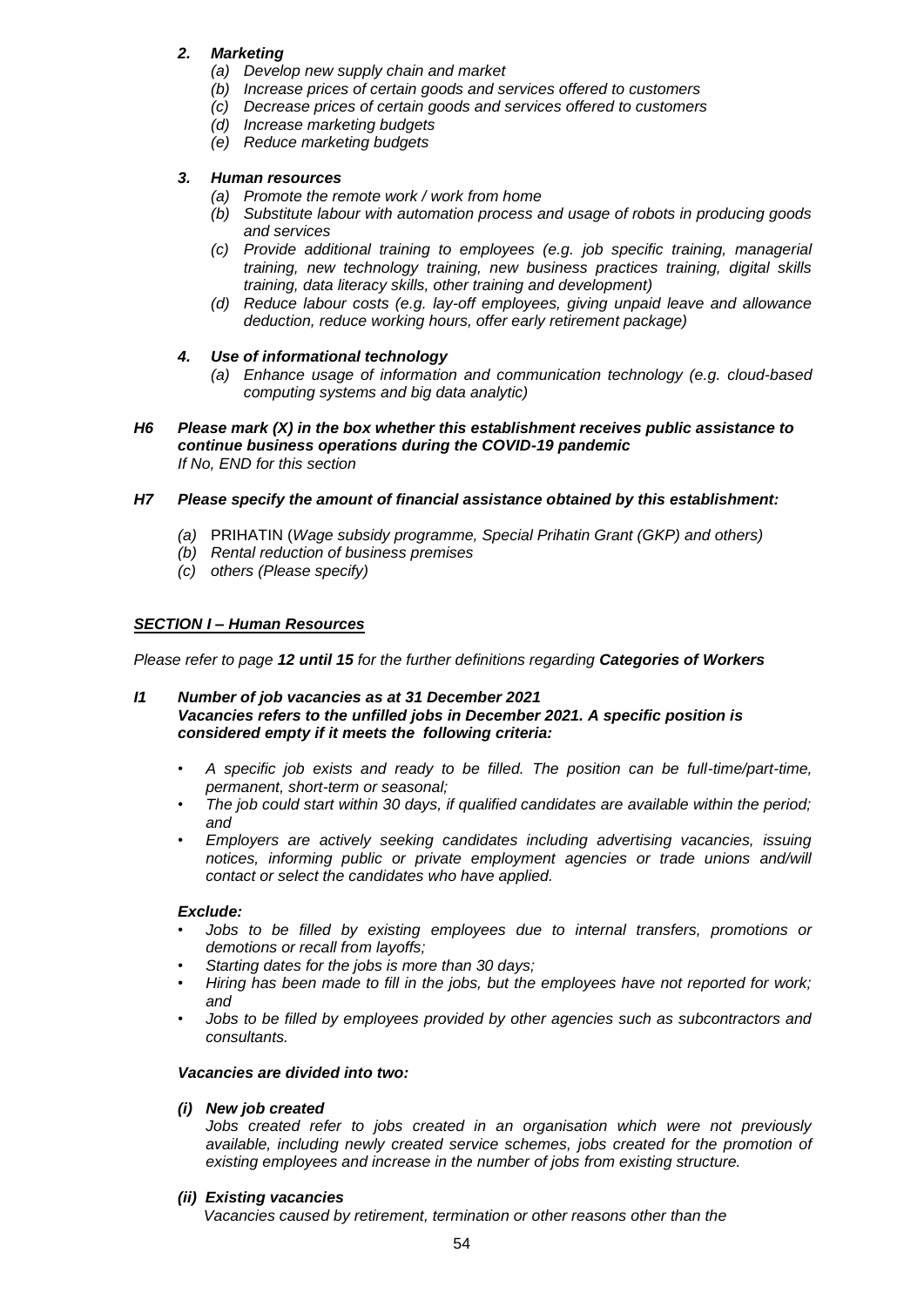- *I2 Please mark (X) for all reasons the job vacancies is difficult to fill*
- *I3 Please provide the recruitment record for full-time Malaysian citizens employees of this establishment in the reference year*

 *(a) Total employees in 1st January 2021 / at the beginning of the accounting period. (b) Number of new employees hired in 2021 / during accounting period (c) Number of employees separation in 2021 / during accounting period:*

# *(i) Number of employees resigned*

 *Employees who left voluntarily except for retirement and transfer to other locations.*

#### *(ii) Number of employees retrenched/ terminated by the employers, including:*

- *Layoffs with no intent to rehire;*
- *Employees suspended from payrolls for 7 days or more;*
- *Layoffs because positions were eliminated;*
- *Discharges resulting from mergers or downsizing of companies or closure of factories;*
- *Fired due to specific reasons and;*
- *Terminations of seasonal employees ((whether or not they are expected to return next season).*

#### *(iii) Number of employees retired*

 *Refers to employees who have retired due to reaching a certain age, health factors or choose to permanently leave the workforce.*

#### *(iv) Others*

 *Retirements, transfers to other location, separations due to employee disability or deaths.*

 *(d) Total employees in 31st December 2021 / at the end of the accounting period. The sum of fields 391399 must be equal to the sum of fields 052089 in question 5A and fields 052389 in Question 5B.* 

### *I4 Please provide the recruitment record for full-time non-Malaysia citizens employees of this establishment in the reference year*

- *(a) Total employees in 1st January 2021 / at the beginning of the accounting period.*
- *(b) Number of new employees hired in 2021 / during accounting period*

 *(c) Number of employees separation in 2021 / during accounting period:* 

#### *(i) Number of employees resigned*

 *Employees who left voluntarily except for retirement and transfer to other locations.*

# *(ii) Number of employees retrenched/ terminated by the employers, including:*

- *Layoffs with no intent to rehire;*
- *Employees suspended from payrolls for 7 days or more;*
- *Layoffs because positions were eliminated;*
- *Discharges resulting from mergers or downsizing of companies or closure of factories;*
- *Fired due to specific reasons and;*
- *Terminations of seasonal employees (whether or not they are expected to return next season).*

#### *(iii) Number of employees absconded*

 *Foreign workers can be categorized as absconded when leaving work place without notifying the employers with the intention to escape and not returning to work place after coming back from origin country*

#### *(iv) Number of employees retired*

 *Refers to employees who have retired due to reaching a certain age, health factors*